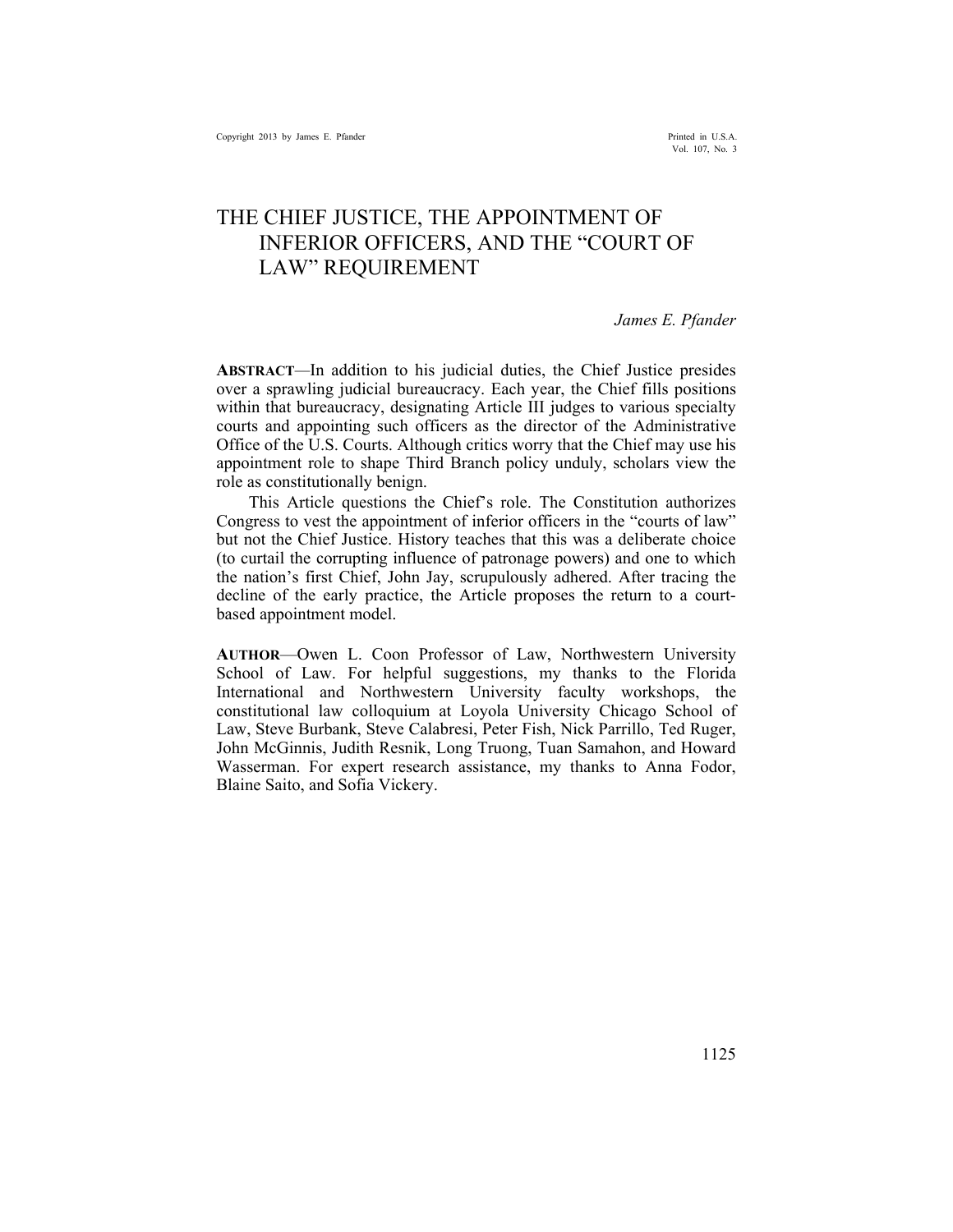#### N O R T H W E S T E R N U N I V E R S I T Y L A W R E V I E W

| L   |                                                                   |                                                                   |  |  |  |
|-----|-------------------------------------------------------------------|-------------------------------------------------------------------|--|--|--|
| П.  | THE ORIGIN AND IMPLEMENTATION OF THE COURTS OF LAW PROVISION 1137 |                                                                   |  |  |  |
|     | A.                                                                |                                                                   |  |  |  |
|     | В.                                                                |                                                                   |  |  |  |
|     | C.                                                                |                                                                   |  |  |  |
|     | D.                                                                |                                                                   |  |  |  |
|     | E.                                                                |                                                                   |  |  |  |
| HL. |                                                                   | ASSESSING THE CONSTITUTIONALITY OF CHIEF-BASED APPOINTMENTS  1163 |  |  |  |
|     | $A_{\cdot}$                                                       | Advancing a Court-Based Appointment Hypothesis  1164              |  |  |  |
|     | B.                                                                |                                                                   |  |  |  |
|     | $\overline{C}$                                                    |                                                                   |  |  |  |
|     |                                                                   |                                                                   |  |  |  |

#### **INTRODUCTION**

Each year, the Chief Justice of the United States makes a variety of appointments to offices in the Article III bureaucracy, filling positions high and low.1 In 2011, for example, Chief Justice John G. Roberts participated

 $<sup>1</sup>$  In recent years, the role of the Chief Justice as the judiciary's administrator in chief has attracted</sup> growing scholarly attention. For a sense of the literature, see Todd E. Pettys, *Choosing a Chief Justice: Presidential Prerogative or a Job for the Court?*, 22 J.L. & POL. 231 (2006); Judith Resnik & Lane Dilg, *Responding to a Democratic Deficit: Limiting the Powers and the Term of the Chief Justice of the United States*, 154 U. PA. L. REV. 1575 (2006), exploring the Chief's various powers and questioning whether they should vest in a single Justice or be shared; Theodore W. Ruger, *The Judicial Appointment Power of the Chief Justice*, 7 U. PA. J. CONST. L. 341 (2004) [hereinafter Ruger, *Appointment Power*], detailing the wide-ranging appointment power of the Chief; Theodore W. Ruger, *The Chief Justice's Special Authority and the Norms of Judicial Power*, 154 U. PA. L. REV. 1551 (2006); Theodore W. Ruger, *Chief Justice Rehnquist's Appointments to the FISA Court: An Empirical Perspective*, 101 NW. U. L. REV. 239 (2007) [hereinafter Ruger, *FISA*], analyzing the Chief's appointments to the Foreign Intelligence Surveillance Act (FISA) Court; and Peter G. Fish, *The Office of Chief Justice of the United States: Into the Federal Judiciary's Bicentennial Decade*, *in* THE WHITE BURKETT MILLER CTR. OF PUB. AFFAIRS, THE OFFICE OF CHIEF JUSTICE (1984) [hereinafter THE OFFICE OF CHIEF JUSTICE], tracing the growth of the Chief's administrative authority during the twentieth century. A variety of factors contribute to the interest. For starters, scholars often view the judicial behavior of federal judges in general and the Chief in particular as an outgrowth of their political views. *See* JEFFREY A. SEGAL & HAROLD J. SPAETH, THE SUPREME COURT AND THE ATTITUDINAL MODEL (1993). Scholars devoted to the attitudinal model may find a political undertone to the exercise of the Chief's appointment powers. Moreover, scholars have suggested that Justices may time their retirements to ensure that a president of their own party will choose their successor. *See, e.g.*, Paul D. Carrington & Roger C. Cramton, *Reforming the Supreme Court: An Introduction*, *in* REFORMING THE COURT: TERM LIMITS FOR SUPREME COURT JUSTICES 3, 7 (Roger C. Cramton & Paul D. Carrington eds., 2006) (raising the prospect of strategic retirement in support of term limits for Supreme Court Justices); *cf.* Stephen B. Burbank et al., *Leaving the Bench, 1970–2009: The Choices*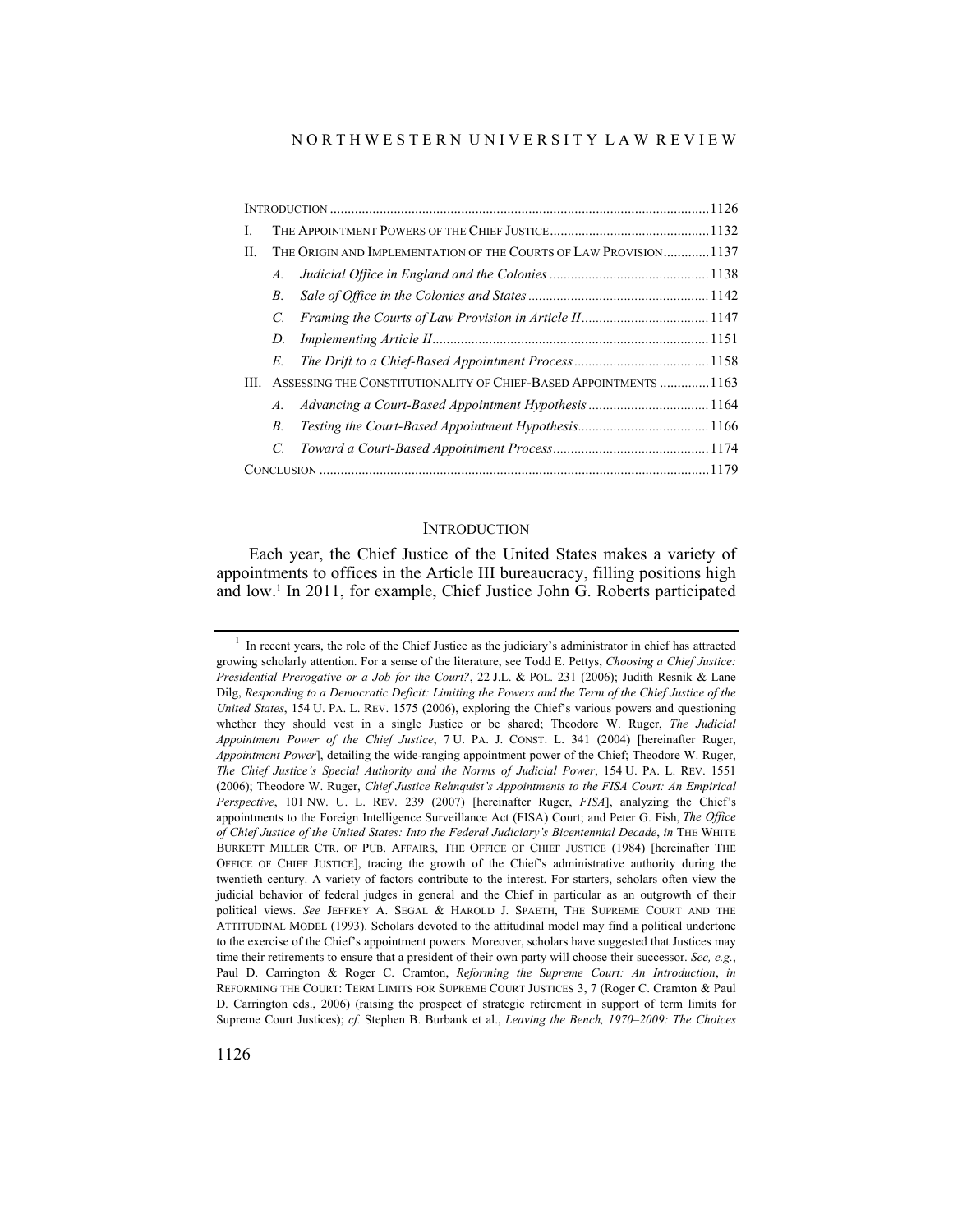in the appointment of a new director of the Federal Judicial Center (FJC), the research and teaching arm of the federal judiciary.<sup>2</sup> And with the 2011 retirement of the head of the Administrative Office (AO) of the United States Courts, the Chief Justice bore sole responsibility for the appointment of a successor.3 Apart from these bureaucratic figures, the Chief Justice also selects the Article III judges, magistrates, and bankruptcy judges who serve on the various committees of the Judicial Conference of the United States, the policymaking body of the federal judiciary over which he presides at biannual meetings. Finally, the Chief chooses sitting judges to staff specialty courts, such as the courts established in the Foreign Intelligence Surveillance Act (FISA). Whatever their influence on the resolution of the cases that come before specialized courts, the Chief's appointment powers may give him a significant hand in the development of Judicial Branch policy.4

administrative arm of the federal judiciary. For an account of the AO's origins, see Peter Graham Fish, *Crises, Politics, and Federal Judicial Reform: The Administrative Office Act of 1939*, 32 J. POL. 599 (1970). For a critique of the judicial bureaucracy, see Judith Resnik, *Trial as Error, Jurisdiction as Injury: Transforming the Meaning of Article III*, 113 HARV. L. REV. 924 (2000), questioning the bureaucratic role of life-tenured judges and their influence on the legislative process. Federal law assigns the power to appoint and remove the director of the AO to the Chief Justice. *See* § 601 (vesting in the Chief Justice the power to appoint and remove the director and deputy director of the AO, "after consulting with the Judicial Conference"). Chief Justice Roberts selected Thomas Hogan, a senior federal district judge from the District of Columbia, as the AO's new director, effective October 2011. *See New Director of AO Appointed*, THIRD BRANCH (Oct. 2011), http://www.uscourts.gov/News/

TheThirdBranch/11-10-01/New\_Director\_of\_AO\_Appointed.aspx. 4 For accounts of the changing makeup of the civil rules advisory committee from one initially comprised of lawyers and law professors to one now dominated by judges, see Stephen B. Burbank, *Procedure, Politics and Power: The Role of Congress*, 79 NOTRE DAME L. REV. 1677, 1714–26 (2004), assessing scholarship that models the rulemaking process from a public choice perspective. For an evaluation of the Chief Justice's use of the appointment power to influence the politics of civil justice reform within the Article III judiciary, see Jeffrey W. Stempel, *Politics and Sociology in Federal Civil Rulemaking: Errors of Scope*, 52 ALA. L. REV. 529, 614–23 (2001), providing a case study of civil justice reform that highlights the Chief's influence on the process. On the way assignment power can be used as a lever to influence outcomes, see J. Mark Ramseyer, *The Puzzling (In)dependence of Courts: A* 

*Federal Judges Make, What Influences Those Choices, and Their Consequences*, 161 U. PA. L. REV. 1 (2012) (careful study casts doubt on strategic retirement theory); David R. Stras & Ryan W. Scott, *Retaining Life Tenure: The Case for a "Golden Parachute*,*"* 83 WASH. U. L.Q. 1397, 1432–36 (2005) (collecting evidence that tends to refute the strategic retirement thesis). To the extent the strategic retirement thesis explains the behavior of Chief Justices, critics may worry that the Chief's administrative powers will remain in one party's hands for the foreseeable future.<br><sup>2</sup> Created in 1967 as the research and training department of the federal judiciary, the Federal

Judicial Center operates under the direction of a board of directors. *See* 28 U.S.C. §§ 620–629 (2006). The Judicial Conference elects the members of the board from federal judges serving in the circuit, district, bankruptcy, and magistrate ranks; the Chief Justice serves as the chair. *See id.* §§ 620–621. For a history of the FJC, see Tom C. Clark, *The Federal Judicial Center*, 1974 ARIZ. ST. L.J. 537. The FJC board selected Judge Jeremy D. Fogel as its director effective October 2011. *Judicial Administration and Organization*, FED. JUD. CENTER, http://www.fjc.gov/history/home.nsf/page/admin\_07\_01.html (last visited May 24, 2013).  $3^3$  The Administrative Office of the United States Courts (AO) was established in 1939 as the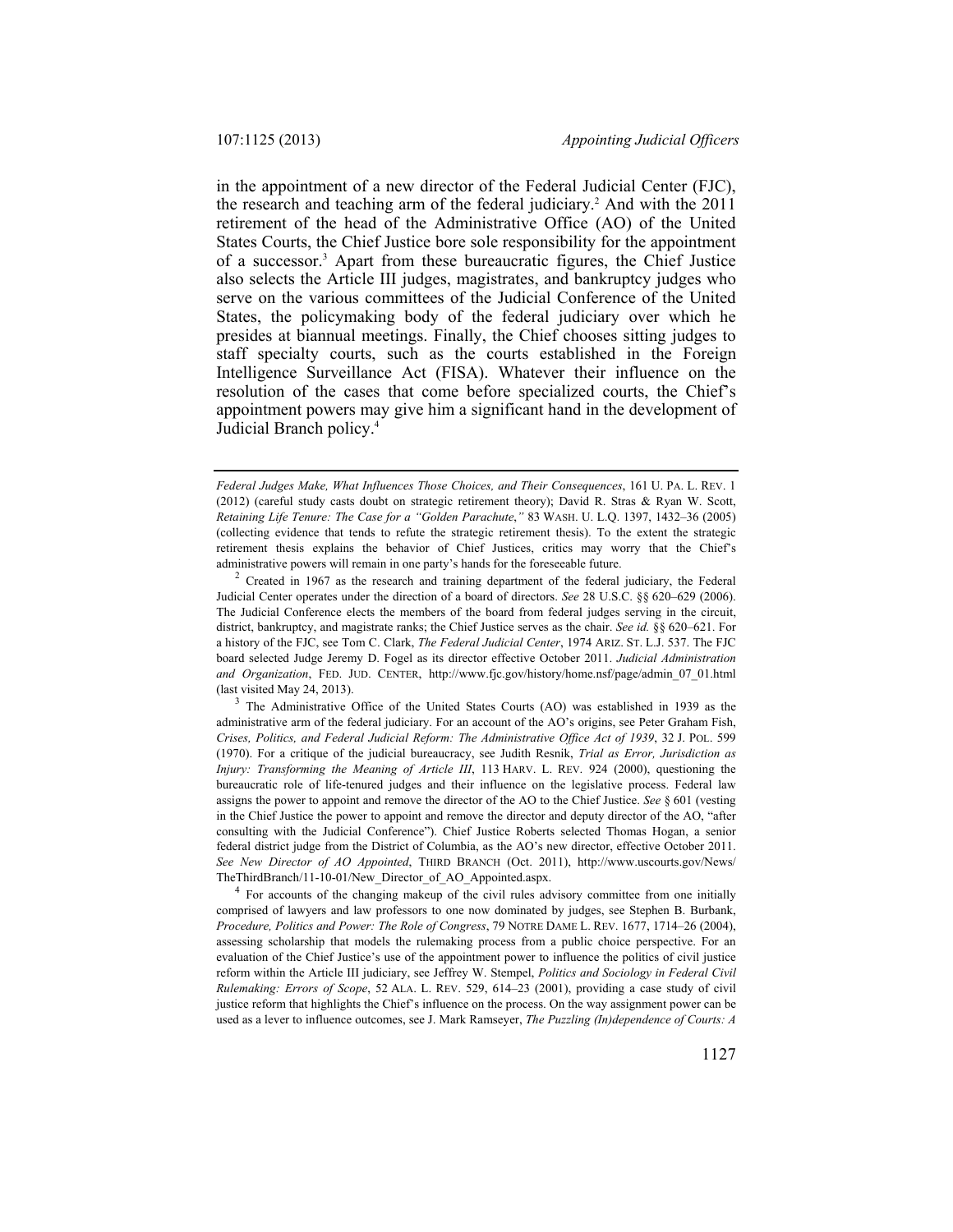Despite the familiarity of the practice, the power of Congress to vest the Chief with appointment authority poses a constitutional puzzle. After setting a default rule of presidential nomination and appointment, by and with the advice and consent of the Senate, Article II empowers Congress to vest the appointment of "inferior" officers in the President acting alone, in the heads of departments, and in the "Courts of Law."5 Notably, Article II makes no provision for the assignment of appointment authority to the Chief Justice, notwithstanding the fact that the Constitution elsewhere recognizes the existence of that official (in the provision that calls for the Chief to preside at the Senate's trial of presidential impeachments).<sup>6</sup> So long as the Judicial Branch offices in question qualify as "inferior" within the meaning of Article II, the Constitution appears to foreclose the vesting of appointment authority in the Chief and to require its vesting in the Court instead.7

Although scholars have criticized modern appointment practices in the Judicial Branch, the scholarly consensus holds that the vesting of appointment authority in the Chief does not violate the Constitution. In the leading assessment of the Chief's appointment power, Professor Theodore Ruger concludes that the practice is not "unconstitutional" in the modern sense that a federal court should invalidate legislation conveying such power.8 He bases this conclusion on a variety of considerations, including the gradual growth in the powers of the Chief over time and the plausible textual case for treating the "court of law" as synonymous with the Chief Justice of that court. As Professor Ruger notes, district courts in the nineteenth century often employed a single district judge, making the

*Comparative Approach*, 23 J. LEGAL STUD. 721, 724–28 (1994), examining the use of the assignment

power to influence the way judges decide cases in Japan.<br><sup>5</sup> U.S. CONST. art. II, § 2, cl. 2. For a selection of the vast literature on the separation of powers and the role of the Appointments Clause, see STEVEN G. CALABRESI & CHRISTOPHER S. YOO, THE UNITARY EXECUTIVE: PRESIDENTIAL POWER FROM WASHINGTON TO BUSH (2008), tracing the exercise of presidential power over time to assess its consistency with the unitary executive thesis; Steven G. Calabresi & Joan E. Larsen, *One Person, One Office: Separation of Powers or Separation of Personnel?*, 79 CORNELL L. REV. 1045 (1994); Steven G. Calabresi & Saikrishna B. Prakash, *The President's Power to Execute the Laws*, 104 YALE L.J. 541 (1994); Lawrence Lessig & Cass R. Sunstein, *The President and the Administration*, 94 COLUM. L. REV. 1 (1994); and John F. Manning, *Separation of Powers as Ordinary Interpretation*, 124 HARV. L. REV. 1939 (2011), arguing against the

use of presumptions in resolving disputes over the separation of powers. 6 *See* U.S. CONST. art. I, § 3, cl. 6. 7 As we shall see, early practice at the Supreme Court makes clear that court clerks are to be regarded as inferior officers within the meaning of this provision. *See infra* text accompanying notes 153–66; *see also Ex parte* Hennen, 38 U.S. (13 Pet.) 230, 243 (1839) (treating the district court clerk as an inferior officer). The Court itself has held that special judges appointed to serve on the Tax Court qualify as inferior officers rather than employees. *See* Freytag v. Comm'r, 501 U.S. 868, 881 (1991). 8 *See* Ruger, *Appointment Power*, *supra* note 1, at 351, 367–70.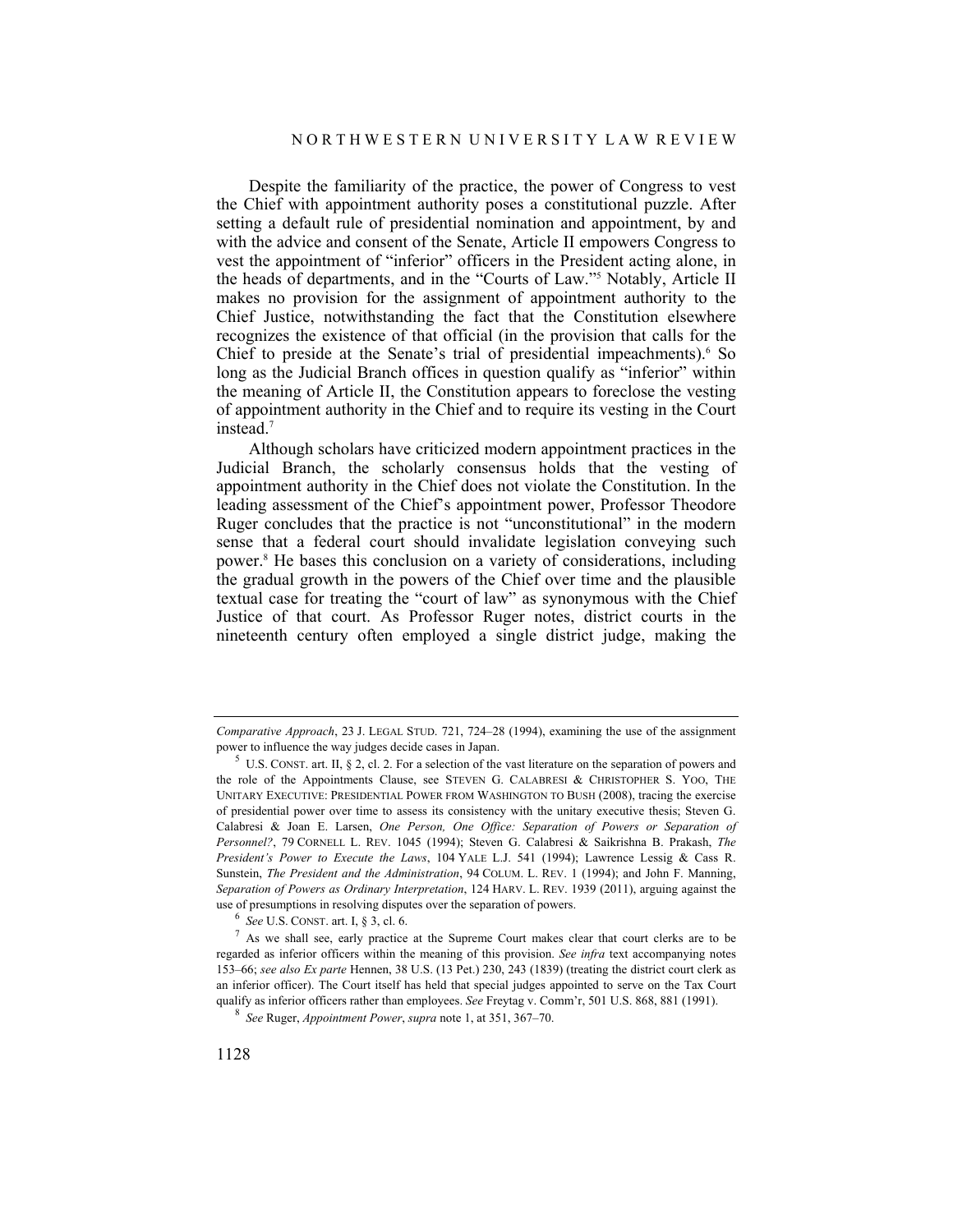"court" and the "judge" one and the same.<sup>9</sup> Ruger also points to *Freytag v*. *Commissioner*, 10 which upheld the power of the chief judge of the Tax Court to appoint inferior officers to serve as special judges on that court. Although the Court divided on one interpretive issue,  $11$  Ruger notes that the Court "had no trouble" with the exercise of the appointing authority by the chief judge of the Tax Court rather than by the court itself.12 Professor Ruger's analysis may have helped to persuade Professor Resnik that the Chief Justice's appointment powers were, as she and Lane Dilg concluded, unwise, but not unconstitutional.<sup>13</sup>

In this Article, I explore the possibility that, notwithstanding scholarly consensus and entrenched practice, the text of the Constitution may well mean what it says in authorizing the Court, as a "court of law," but not the Chief Justice to serve as an approved recipient of the power to appoint inferior officers. There are two reasons to believe this might be so, one historical and one structural. As for history, the evidence suggests that the decision to authorize the assignment of appointment power to the courts, instead of the judges who staff them, may have been part of a wide-ranging effort during the early republic to rethink the nature and perquisites of judicial office.14 Throughout the eighteenth century, judicial officers earned income from salary, from fees paid by litigants who appeared before the court, and from the sale of inferior offices within the "gift" or patronage power of the judge.15 Nonsalary perquisites grew controversial during the run-up to the Revolution, as the colonists chafed under the burden of

<sup>9</sup> *See id.* at 369 (treating the reference to "Courts of Law" as a distinction without a difference in light of the practice of staffing district courts with a single judge); *see also* Fish, *supra* note 1 (noting the district court analogy). 10 501 U.S. 868 (1991). 11 As Ruger observes, the debate in *Freytag* focused on the majority's conclusion that Congress

could invest the non-Article III Tax Court with the appointment power; the concurring opinion of Justice Scalia argued that Article III courts alone could be given such power. Nonetheless, Justice Scalia would have upheld the appointments by envisioning the Tax Court as the head of an executive department. *See id.* at 920 (Scalia, J., concurring in part). *But cf.* Free Enter. Fund v. Pub. Co. Accounting Oversight Bd., 130 S. Ct. 3138, 3163 (2010) (concluding that a multimember board could

<sup>&</sup>lt;sup>12</sup> Ruger, *Appointment Power*, *supra* note 1, at 370. Perhaps the Justices' awareness of their own Chief's appointing role (and their reluctance to cast doubt on its propriety) helped to generate the unarticulated consensus.<br><sup>13</sup> *See* Resnik & Dilg, *supra* note 1, at 1619 n.188.<br><sup>14</sup> *See* James E. Pfander, *Judicial Compensation and the Definition of Judicial Power in the Early* 

*Republic*, 107 MICH. L. REV. 1, 11 (2008) (finding that by 1787, frustration and criticisms of fee-based judicial compensation had resulted in state statutes and constitutional provisions addressing the matter). 15 *See* Part III.A–B. For an account, see DANIEL DUMAN, THE JUDICIAL BENCH IN ENGLAND 1727–

<sup>1875:</sup> THE RESHAPING OF A PROFESSIONAL ELITE (1982). A tabular presentation of the value of office sales in England, drawn from Duman's work, appears below at Table 1.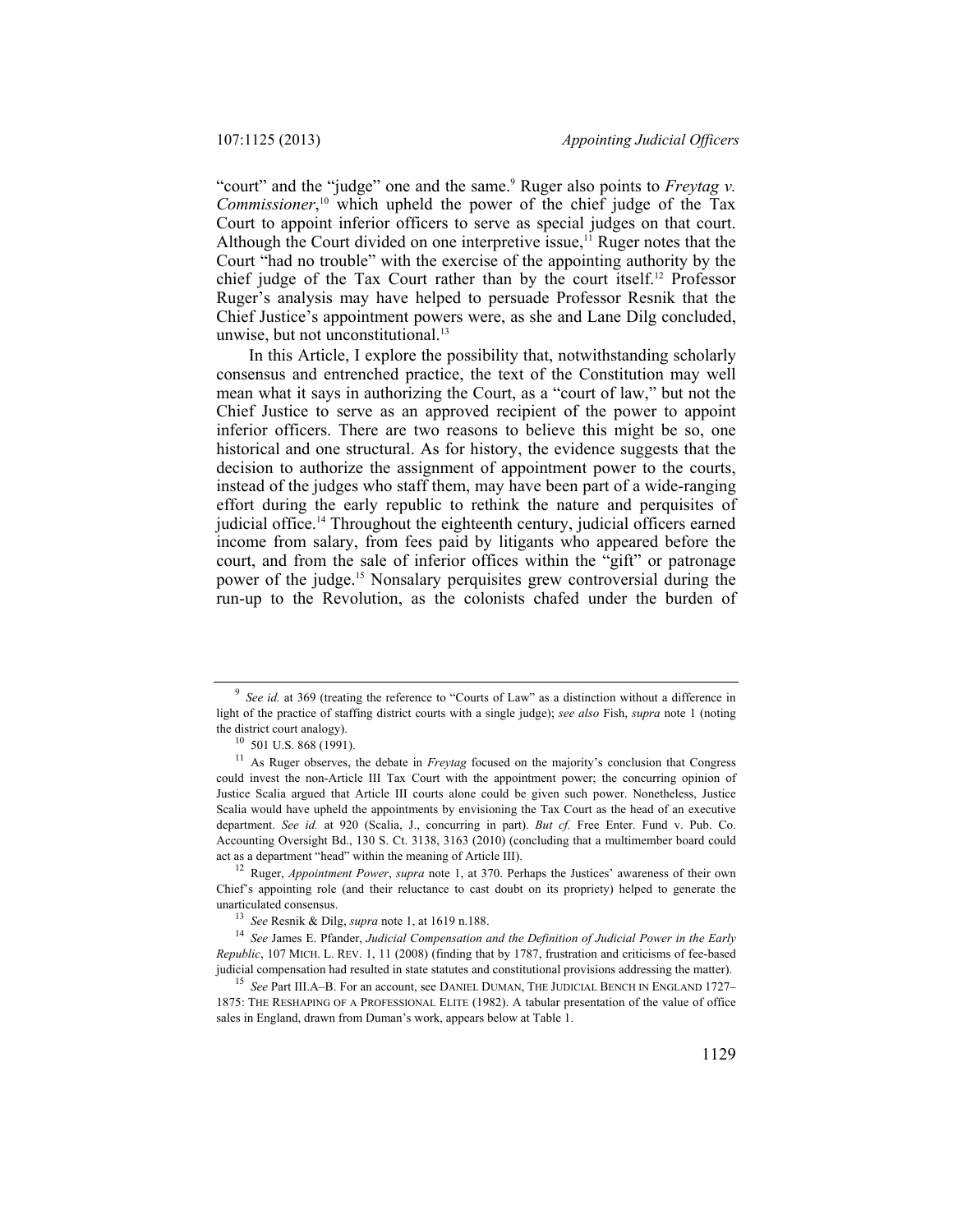multiple fee-paid offices.<sup>16</sup> Among the more colorful indictments in the Declaration of Independence was its claim that the Crown "has erected a multitude of New Offices, and sent hither swarms of Officers to harass our people, and eat out their substance."17

Earlier work contends that Article III may have presumptively foreclosed the practice of allowing federal judges to collect fees from the litigants who appear before the federal courts.<sup>18</sup> Article II may complement the no-fees assumptions of Article  $III<sup>19</sup>$  by adding a no-office-sales proviso that prevents judges from securing additional compensation through the exercise of patronage power over appointments to inferior offices. By providing for Congress to vest the appointment power in courts, the Framers of Article II neatly clarified that the act of appointment was to be a transparent part of the public work of the court. By depriving the chief or any individual judge of the appointment power, moreover, the provision may have signaled a desire to foreclose the sale of inferior office for private gain. As was the case with the early implementation of the compensation provisions of Article III, which featured a move away from fee-paid compensation,<sup>20</sup> Congress implemented the Article II limitation in the Judiciary Act of 1789 by assigning appointment powers to courts rather than judges in keeping with this new conception of the judicial office as a public trust.21 Early practice, overseen by the nation's first Chief Justice, John Jay, confirms the perceived importance of court-based appointments.

The structural argument complements the historical evidence. Article III creates a single Supreme Court, places it atop the federal judicial hierarchy, and requires all other courts and tribunals erected or appointed by Congress to remain inferior to that Court. As noted elsewhere, the related requirements of unity, supremacy, and inferiority together suggest that the Court must retain the power to oversee the work of the judicial

<sup>&</sup>lt;sup>16</sup> In addition to salary, colonial governors could earn substantial, additional income from judicial and administrative fees. Lower officeholders often received fee payments as well from sources such as marriage fees and liquor license fees. *See* Pfander, *supra* note 14, at 8–9 & nn.34–37.<br><sup>17</sup> THE DECLARATION OF INDEPENDENCE para. 12 (U.S. 1776). For an account, see EDWARD

DUMBAULD, THE DECLARATION OF INDEPENDENCE AND WHAT IT MEANS TODAY 115–17 (1950), detailing the British government's creation of new courts of admiralty and commissioners of customs in the colonies, the fees they were paid, and the subsequent colonial protests that inspired the indictment.<br><sup>18</sup> See Pfander, *supra* note 14, at 4, 14.<br><sup>19</sup> See id. at 16–19 & nn.73–91 (offering textual and historical evid

fee-based compensation and recounting an exchange between Gouverneur Morris and James Madison at the Constitutional Convention that appears to assume salary-based judicial compensation). 20 *See id.* at 24–26 (describing federal law that allowed federal officials to collect fees at the same

rate as state officials but specifically foreclosed payment of "fees to judges"). 21 *See* Karen Orren, *The Work of Government: Recovering the Discourse of Office in* Marbury v.

Madison, 8 STUD. AM. POL. DEV. 60 (1994) (recounting changes in the conception of office as property that began during the early republic).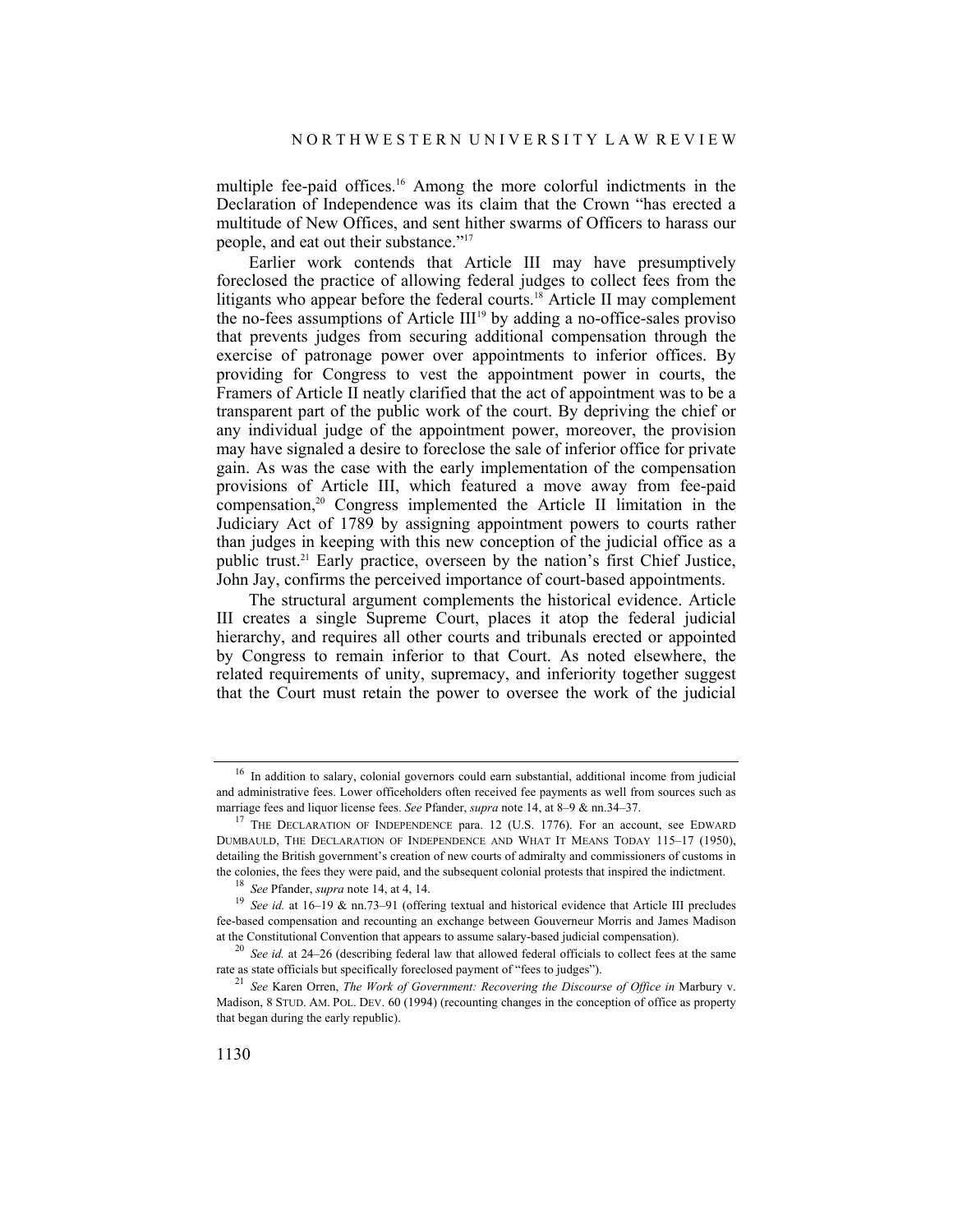system.<sup>22</sup> These powers of oversight may extend to state courts, when constituted as tribunals within the meaning of Article  $I<sub>1</sub><sup>23</sup>$  to federal agencies exercising judicial power,<sup>24</sup> and to lower federal courts,<sup>25</sup> and may well encompass a power to review lower court decisions in the wake of congressional restrictions on the Court's as-of-right appellate jurisdiction.26 Under Article III, the Court bears ultimate responsibility for the way in which the judicial department exercises the judicial power of the United States.<sup>27</sup>

The appointment provision of Article II underscores the Court's special role as the head of the federal judicial department by providing that Congress can assign the appointment of inferior officers to courts of law. An inferior officer must be inferior to a superior and Article III makes clear that the Court, rather than the Chief Justice, occupies the relevant position of superiority. The Court's departmental supremacy explains why one cannot defend current arrangements by regarding the Chief Justice as the "Head[] of [a] Department" within the meaning of Article II. Such a view would portray the FJC, the AO, and the other components of the Article III bureaucracy as separate administrative agencies over which the Chief exercises administrative oversight. But while Congress has the power to create department heads with appointment power, such officials must report to a superior official or body and ultimately to the President. For the Chief Justice, acting within the judicial department, the relevant reporting obligation runs not to the President but to the Supreme Court itself.

<sup>22</sup> *See* JAMES E. PFANDER, ONE SUPREME COURT: SUPREMACY, INFERIORITY, AND THE JUDICIAL POWER OF THE UNITED STATES (2009) (making a general argument that all federal tribunals must remain inferior to the Supreme Court and subject to its oversight and control); James E. Pfander & Daniel D. Birk, *Article III and the Scottish Judiciary*, 124 HARV. L. REV. 1613 (2011) (exploring the Scottish antecedents to the hierarchical features of the Article III judiciary). 23 *See* James E. Pfander, *Federal Supremacy, State Court Inferiority, and the Constitutionality of* 

*Jurisdiction-Stripping Legislation*, 101 Nw. U. L. REV. 191 (2007) (arguing that the Court's supremacy operates in relation to state courts).

<sup>&</sup>lt;sup>24</sup> See James E. Pfander, Article I Tribunals, Article III Courts, and the Judicial Power of the *United States*, 118 HARV. L. REV. 643 (2004) (arguing that Article I tribunals must remain inferior to

the federal judiciary and ultimately to the Supreme Court). 25 *See* James E. Pfander, *Jurisdiction-Stripping and the Supreme Court's Power to Supervise* 

<sup>&</sup>lt;sup>26</sup> See Pfander, *supra* note 23, at 237 (arguing that as a result of jurisdiction-stripping legislation that denies inferior federal courts jurisdiction over specific federal claims, state courts technically become federal tribunals with original jurisdiction subject to Supreme Court oversight); *see also* Pfander & Birk, *supra* note 22, at 1622–23 (exploring the growing view that Congress may alter the Court's as-of-right appellate jurisdiction but may not "deprive the Court of the *discretionary* oversight that inheres in its supremacy").<br><sup>27</sup> The Court's own decisions offer important support for this conception of the Court as the final

exponent of the judicial department's exercise of judicial power. *See* Plaut v. Spendthrift Farm, Inc., 514 U.S. 211, 227 (1995) ("Within that [judicial] hierarchy, the decision of an inferior court is not (unless the time for appeal has expired) the final word of the department as a whole.").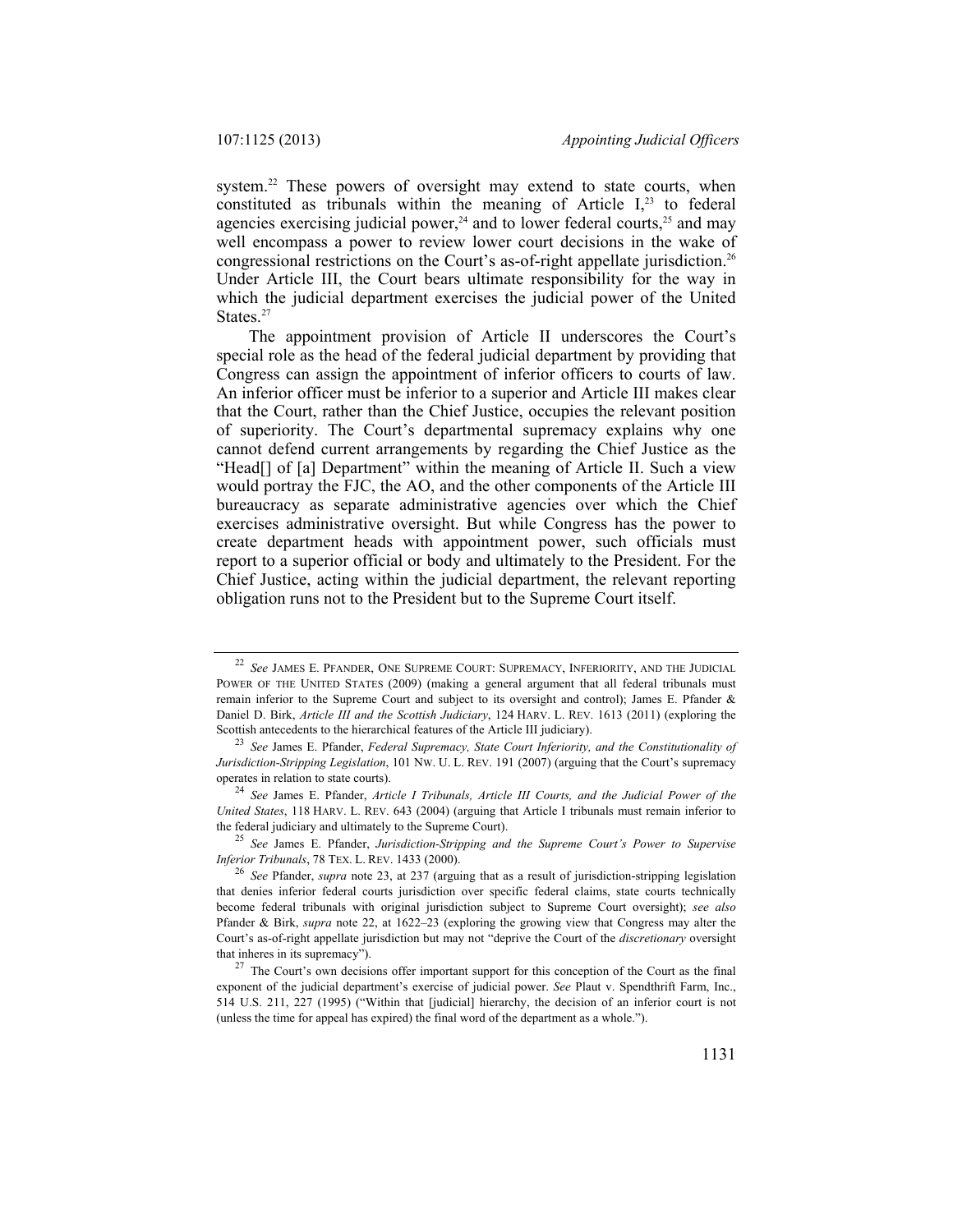This Article proceeds in three parts. Part I briefly sketches the Chief's appointment powers, explores some of the criticisms their exercise has attracted, and examines the defense of their constitutionality. Part II examines the origins and early implementation of Article II's provision for appointments by "courts of law," placing the provision in the context of post-revolutionary disdain for the corrupt office selling and fee-based compensation of the English and colonial judicial systems. Part II explores the history of the Court's early practice, which was consistently court centered, and links the provision for appointment by the courts to the hierarchical structure of the third branch of government, which calls for the Court to oversee the department's exercise of the judicial function. Part III returns to the constitutional puzzle, showing that the combined force of history and structure cast doubt on the Chief's role. After assessing some possible work-arounds and concluding that they fail to address the concerns, Part III concludes with some thoughts on how to make the transition from a Chief-based system of appointments to one in which the Court performs an oversight function.

# I. THE APPOINTMENT POWERS OF THE CHIEF JUSTICE

Congress has given the Chief Justice of the United States power to fill a wide range of offices within the judicial bureaucracy. In addition to his power to appoint such figures as the director of the Administrative Office of the United States Courts, the Chief serves as the chair of the board of directors of the Federal Judicial Center and plays a role in selection of the FJC's director.<sup>28</sup> For help with various administrative chores, the Chief also appoints an administrative assistant who works at the Supreme Court.<sup>29</sup> Depending on the Chief, the administrative assistant can play a substantial role in the development of Judicial Branch policy.30 Chief Justice Burger, in particular, was thought to have delegated significant authority to his administrative assistant, Mark Cannon.<sup>31</sup>

<sup>28</sup> 28 U.S.C. § 621(a)(1) (2006) ("[T]he Chief Justice of the United States, who shall be the permanent Chairman of the Board . . . ."); *id.* § 624 ("The Board is authorized . . . to appoint and fix the duties of the Director and the Deputy Director of the Federal Judicial Center, who shall serve at the pleasure of the board . . . ."). 29 *See id.* § 677(a)–(b); Resnik & Dilg, *supra* note 1, at 1590 & nn.45–46 (discussing the creation

of the administrative assistant position at Chief Justice Burger's request through § 677 (a)–(b)).<br><sup>30</sup> While Chief Justice Burger's administrative assistant served from the creation of the position to

the end of Burger's tenure, a period of fourteen years, Chief Justice Rehnquist limited the tenures of his

administrative assistants to two- to five-year terms. Resnik & Dilg, *supra* note 1, at 1623–24 & n.211.<br><sup>31</sup> *Id.* at 1623–24 & n.210 (citing concern with Cannon's authority as a factor in Justice Rehnquist's decision to impose term limits on his assistants). In Cannon's own description of his duties, *see* Mark W. Cannon, *Judicial Administration: Why Should We Care?*, 1974 ARIZ. ST. L.J. 521, 531–32, he lists: maintain relations with the bureaucracy, advise the Chief, brief the Chief on the literature, and relieve the Chief of "administrative detail."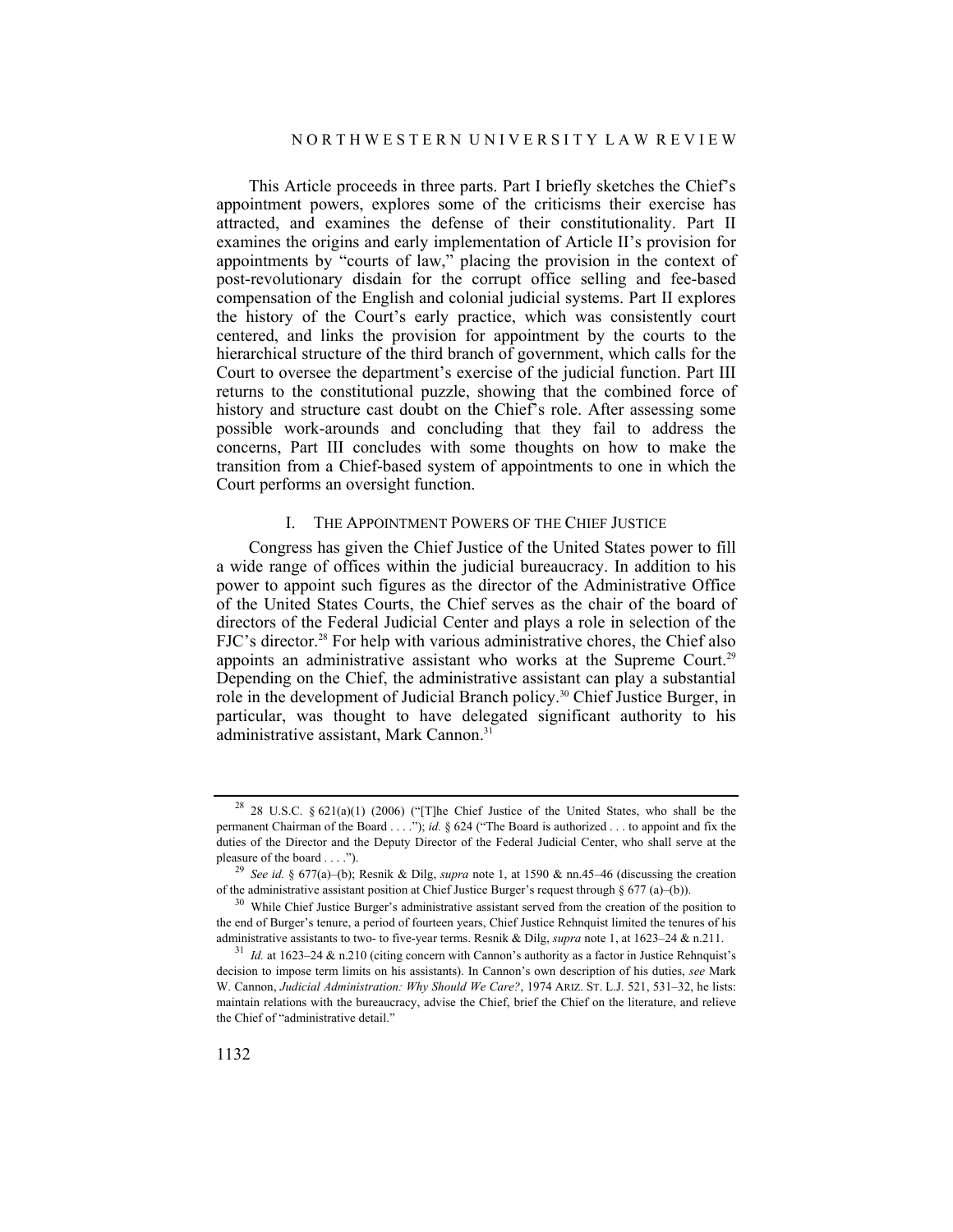In addition to the power to appoint officials within the judicial bureaucracy, the Chief exercises control over the appointment of the members of the committees that do much of the initial work in formulating policy for the Article III judiciary.<sup>32</sup> Formal policymaking responsibility falls to the Judicial Conference of the United States, which meets in March and September every year.<sup>33</sup> The Chief presides at meetings of the Judicial Conference but does not pick its members.<sup>34</sup> According to statute, the Conference consists of the chief judge of each circuit court of appeals, a district judge from each regional circuit (elected by a vote of her peers), and the chief judge of the Court of International Trade.<sup>35</sup> Between the March and September meetings, the Conference acts through an executive committee made up of seven members of the Conference, which the Chief appoints.36

The formulation of Judicial Conference policy begins at the committee level. The Conference consists of some two dozen committees, each of which has jurisdiction over a specific set of issues and each of which consists of a number of Article III judges who meet biannually.<sup>37</sup> Best known, the Standing Committee on Rules of Practice and Procedure presides over a variety of rulemaking committees, such as those that work up recommended amendments to the rules of civil procedure, appellate procedure, bankruptcy procedure, criminal procedure, and so forth.<sup>38</sup> Less

<sup>&</sup>lt;sup>32</sup> For a count of Judicial Conference committees, putting the number at twenty-five in 2009, see Burbank et al., *supra* note 1. *See also* Resnik & Dilg, *supra* note 1, at 1597 (finding that though statute only grants the Chief Justice authority to appoint members of the Standing Committee, the Chief Justice

appoints the members of the various rules committees).<br><sup>33</sup> *See Sessions*, U.S. CTS., http://www.uscourts.gov/FederalCourts/JudicialConference/Sessions .aspx (last visited May 24, 2013).

 $34$  § 331 ("[The Chief Justice] shall preside at such conference which shall be known as the Judicial Conference . . . ."). 35 *Id.*

<sup>36</sup> *See Frequently Asked Questions*, U.S. CTS., http://www.uscourts.gov/Common/FAQS.aspx (last visited May 24, 2013) ("The seven-member Executive Committee of the Judicial Conference serves as the senior executive arm of the Conference . . . ."). The director of the Administrative Office of the United States Courts serves as an ex-officio, nonvoting member of the Executive Committee and brings the roster total to eight. *See Organization*, U.S. CTS., http://www.uscourts.gov/FederalCourts/ JudicialConference/Organization.aspx (last visited May 24, 2013); *see also Two New Members Named to Judicial Conference's Executive Committee*, U.S. CTS. (Dec. 28, 2010), http://www.uscourts. gov/News/NewsView/10-12-28/Two\_New\_Members\_Named\_to\_Judicial\_Conference's\_Executive\_

Committee.aspx (listing the number of committee members as eight and including the AO director). 37 *See Federal Court Governance and Administration: National*, FED. JUD. CENTER, http://www. fjc.gov/federal/courts.nsf/FCGA1 (last visited May 24, 2013); *see also* Resnik & Dilg, *supra* note 1, at 1597 & n.81 (detailing the "more than two dozen" Judicial Conference committees as of 2006). 38 *See Procedures for the Judicial Conference's Committee on Rules of Practice and Procedure* 

*and Its Advisory Rules Committees*, GUIDE TO JUDICIARY POLICY, VOL. 1, § 440.10, *available at* http:// www.uscourts.gov/uscourts/RulesAndPolicies/rules/Procedures\_for\_Rules\_Cmtes.pdf (requiring the Judicial Conference "to publish the procedures that govern the work of the Committee on Rules of Practice and Procedure (the 'Standing Committee') and its advisory committees on the Rules of Appellate, Bankruptcy, Civil, and Criminal Procedure and on the Evidence Rules").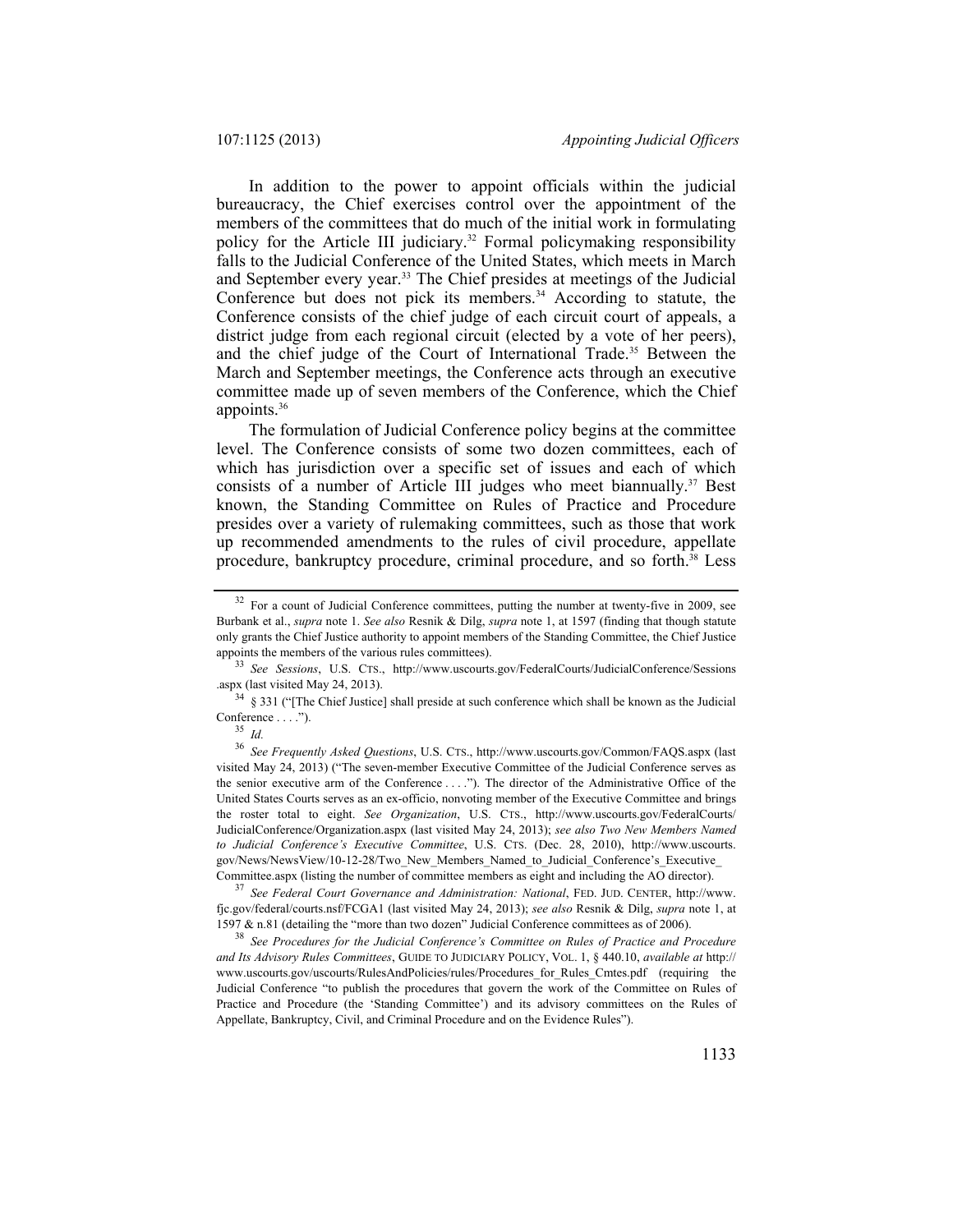well-known committees oversee such matters as court administration, courthouse construction, federal–state jurisdiction, the federal defenders program, and magistrate judges.<sup>39</sup> Acting on recommendations from the director of the AO, the Chief appoints the chair and all of the members of these committees. Committee members serve for three-year terms with the prospect, often realized,<sup>40</sup> of reappointment to a second three-year term.<sup>41</sup> In a typical year, the Chief may make some ten to fifteen such appointments.<sup>42</sup>

The Chief also appoints the judges who sit on several specialty courts in the United States. Perhaps most visibly, the Chief appoints members of the two courts identified in the Foreign Intelligence Surveillance Act.<sup>43</sup> Such courts sit to review, in the first instance and on appeal, the government's ex parte applications for warrants to conduct specified kinds of electronic surveillance.44 The judges of these FISA courts, drawn from the ranks of active Article III judges, typically serve for a term of seven years.45 They often meet at a secure location at the Department of Justice in Washington, D.C.<sup>46</sup> Other specialty courts to which the Chief makes termlimited appointments include the Judicial Panel on Multidistrict Litigation and the Alien Terrorist Removal Court.<sup>47</sup>

statutory history of the eleven-judge FISA court and the three judge FISA court of review). 44 According to Ruger, the two FISA courts consider government requests for warrants under a

<sup>39</sup> *See, e.g.*, *Reports of the Proceedings of the Judicial Conference of the United States*, U.S. CTS. (Sept. 13, 2011), http://www.uscourts.gov/FederalCourts/JudicialConference/Proceedings/Proceedings. aspx?doc=/uscourts/FederalCourts/judconf/proceedings/2011-09.pdf (recording the activities of several of these committees at the September 2011 meeting). 40 In September of 2011, Chief Justice Roberts extended the terms of the chairs of the Committee

on Defender Services, Committee on Information Technology, and Committee on Intercircuit Assignments. *See, e.g.*, Carlyn Kolker, *Chief Justice Names Judges to Policy Group Posts*, THOMSON REUTERS (Sept. 21, 2011), http://newsandinsight.thomsonreuters.com/Legal/News/2011/09\_\_ September/Chief justice\_names\_judges\_to\_policy\_group\_posts.

<sup>41</sup> See Committees, U.S. CTS., http://www.uscourts.gov/FederalCourts/JudicialConference/ Committees.aspx (last visited May 24, 2013) (specifying term lengths and the option of reappointment). 42 The Judicial Conference lists some seventeen committee members whose terms began in 2011.

*See Committees of the Judicial Conference of the United States*, U.S. CTS. (Oct. 2011), http://www. uscourts.gov/uscourts/RulesAndPolicies/rules/2011\_Rules\_Comms.pdf; *see also* Kolker, *supra* note 40 (reporting the appointment of eight committee members and the renewal of three committee members' terms in September 2011). 43 50 U.S.C § 1803(a)–(b) (2006); *see also* Ruger, *FISA*, *supra* note 1, at 243–45 (describing the

specialized probable cause standard requiring a lesser showing of cause than that required under the Fourth Amendment standard. See Ruger, FISA, supra note 1, at 243-44 & nn.15-16.

<sup>&</sup>lt;sup>45</sup> FISA court judges are limited to serving a single, staggered term. § 1803(d); Ruger, *FISA*, *supra* note 1, at 244.<br><sup>46</sup> *See* § 1803(a) ("The Chief Justice ... shall publicly designate 11 district court judges ... of

whom no fewer than 3 shall reside within 20 miles of the District of Columbia who shall constitute a court . . . ."). 47 *See* 28 U.S.C. § 1407(d) (2006) ("The judicial panel on multidistrict litigation shall consist of

seven circuit and district judges designated from time to time by the Chief Justice . . . ."). One can, of course, argue that the Judicial Panel exercises only a modest slice of Article III judicial power, passing on petitions for the transfer of civil actions with "one or more common questions of fact . . . pending in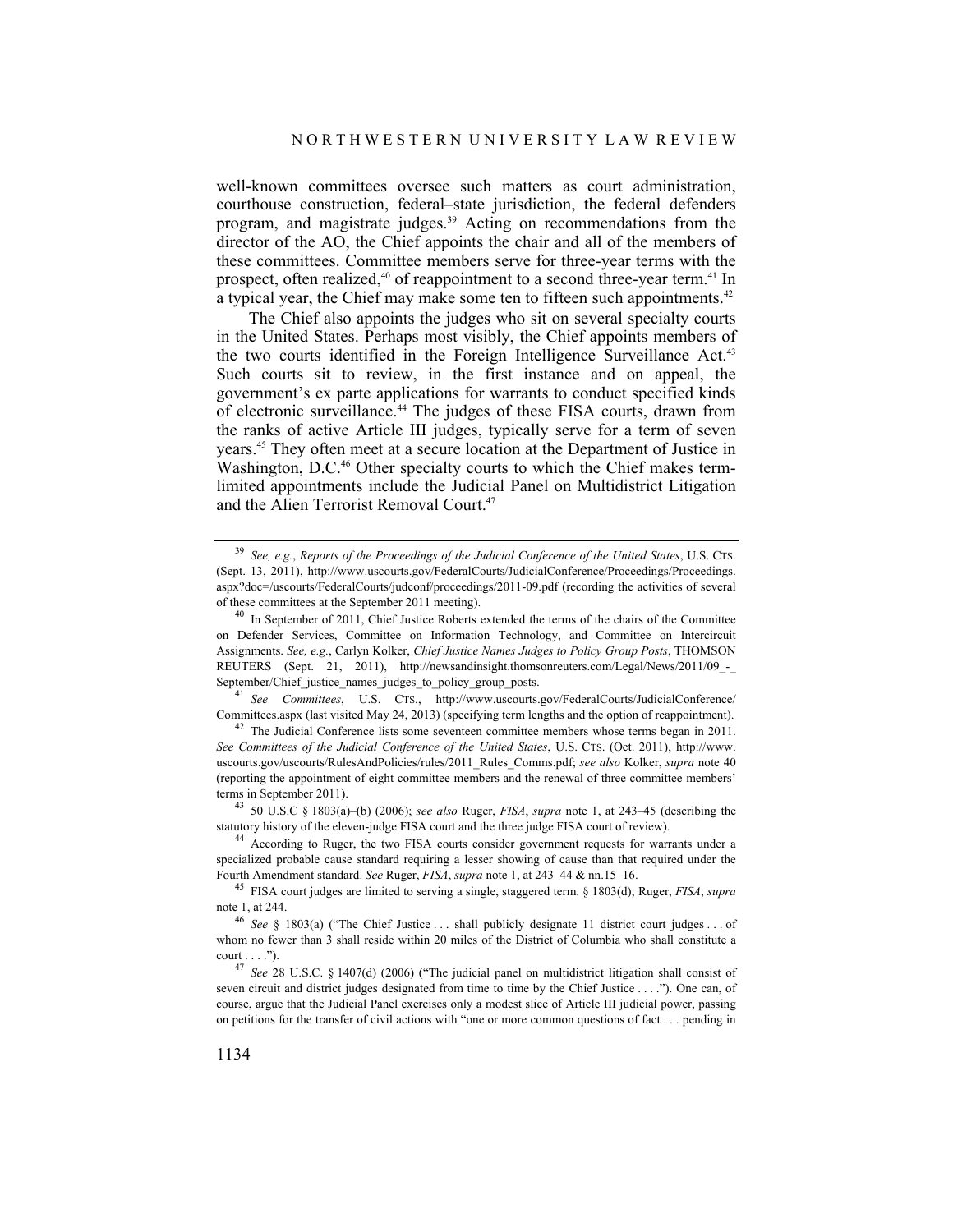Needless to say, the Chief today does not sell the offices over which he exercises appointment power. But critics have suggested that the Chief *might* use the appointment power to influence policy. Perhaps most significantly, critics argue that the Chief can staff specialty courts and Judicial Conference committees with an eye to selecting judges with an agreeable conception of sound judicial policy. Building on the attitudinal model of judicial behavior, some scholars believe that Chief Justice Rehnquist adopted a partisan approach to his judicial appointments.<sup>48</sup> Working on the assumption that the party of the nominating president reveals important information about the ideology of the judge, scholars have observed that Chief Justice Rehnquist appointed more Republicans than Democrats to fill crucial judicial offices,<sup>49</sup> particularly on the Special Division of the D.C. Circuit, which exercised control over the appointment of independent prosecutors.<sup>50</sup> Whatever the validity of the attitudinal model in this (or other) contexts, the specter of a politicized appointment process will linger as long as the Chief makes the appointments himself.<sup>51</sup>

Critics also worry that the Chief's administrative responsibilities may inform his views as a judge on a multimember judicial body. As Professor Resnik has observed, Chief Justice Burger urged Congress to deny bankruptcy judges Article III status in the 1978 legislation that expanded the jurisdiction of the bankruptcy courts.<sup>52</sup> Later, when parties to a breach of contract claim challenged the assignment of judicial power to bankruptcy judges with the non-Article III status he advocated, Chief Justice Burger defended the legislation from a constitutional challenge and

different districts" to a single district for coordinated pretrial proceedings. *See id.* § 1407 (a)–(c). But it seems unlikely that Congress could assign the transfer function to a non-Article III tribunal. *See* Pfander, *supra* note 24, at 762–66 (highlighting a formalist strand of the Court's Article III jurisprudence that would call into question an assignment of the transfer power to Article I tribunals). For the appointment provisions of the Alien and Terrorist Removal Court, see 8 U.S.C. § 1532(a) (2006) ("The Chief Justice . . . shall publicly designate 5 district court judges from 5 of the United States judicial circuits . . . .").  $48 \text{ In its strongest form, the attitudinal model holds that judges vote to advance their political.}$ 

ideology (or that of their appointing president) rather than to apply or refine the law. *See* SEGAL & SPAETH, *supra* note 1. 49 *See* Ruger, *Appointment Power*, *supra* note 1, at 393, tbl.2 (listing Chief Justice Rehnquist's

appointments by party). 50 *See id.* at 344, 379 n.156 (discussing Chief Justice Rehnquist's appointment of Judge David

Sentelle to lead the Special Division and the Division's subsequent appointment of Independent Counsel Kenneth Starr to investigate President Clinton). 51 To be sure, vesting appointment power in the Court rather than the Chief would not necessarily

eliminate the prospect of a politicized appointment process. Many regard the Court's work today as highly political. But the give and take associated with the deliberative process on a collegial Court could bring greater perceived balance to the selection process. *See infra* text accompanying notes 240–

<sup>42. 52</sup> *See* Resnik & Dilg, *supra* note 1, at 1611–12 (tracing Chief Justice Burger's influence on Congress and the Administrative Office as the two entities negotiated the status of bankruptcy judges and their jurisdictional authority).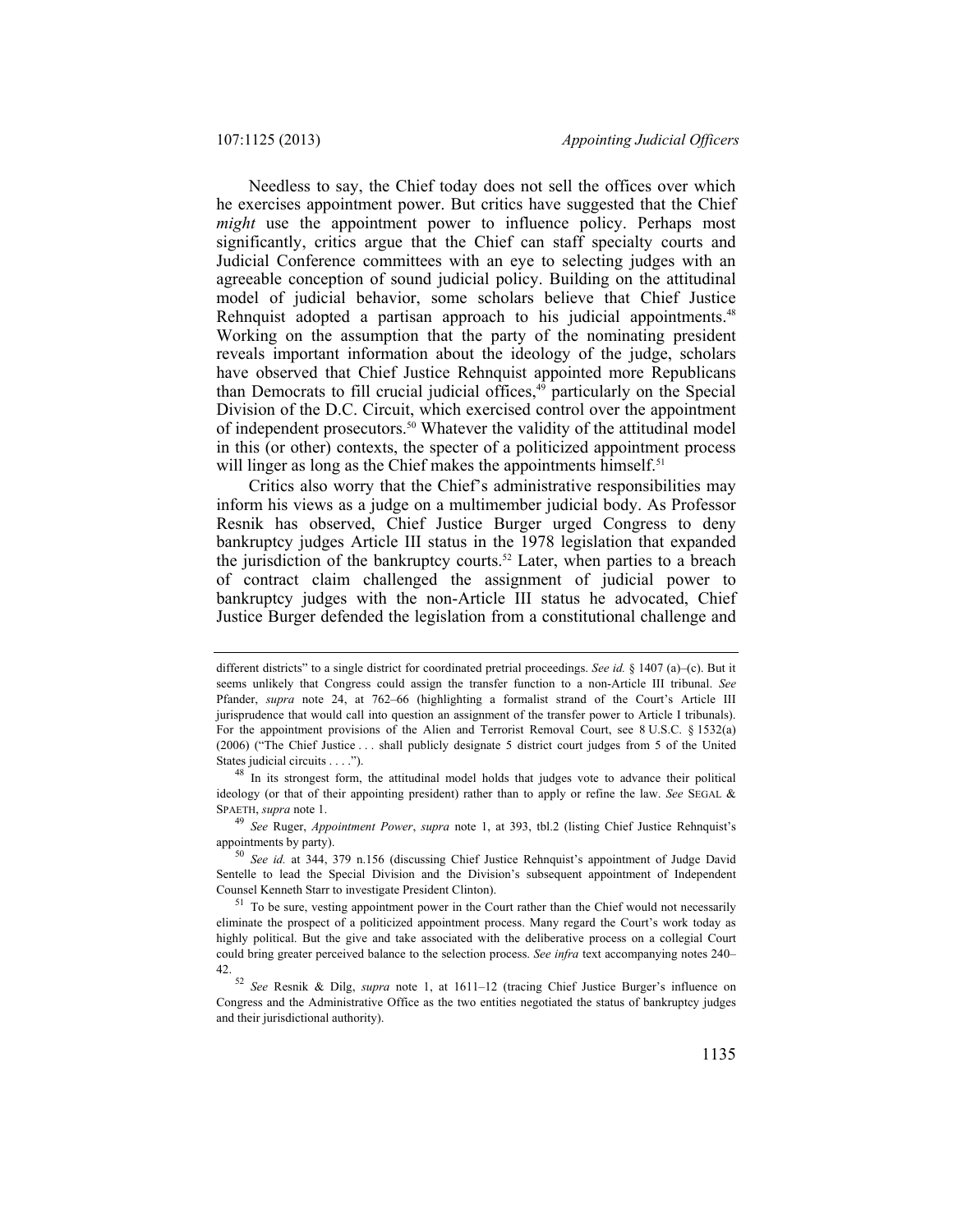dissented from a decision invalidating the statute in part.<sup>53</sup> A similar blurring of roles has been said to have occurred under the stewardship of Chief Justice Rehnquist. The Chief worked within the judicial bureaucracy to articulate a policy of opposition to the expansion of federal criminal jurisdiction and then voted as a member of the Supreme Court to invalidate the Violence Against Women Act on the ground that it exceeded congressional power in criminalizing gender-based violence.<sup>54</sup> Professor Resnik contends that, in each instance, views that the Chief formed as chief court administrator may have influenced the exercise of the Chief's judicial function as a Justice of the Supreme Court.<sup>55</sup>

Despite these criticisms, the weight of scholarly opinion holds that the Chief's bureaucratic role should not be regarded as unconstitutional.<sup>56</sup> A variety of considerations inform this constitutional consensus. First, the Chief's powers have grown up over time, beginning in the nineteenth century, gaining momentum with the power Congress conferred on Chief Justice Taft to transfer judges between regions, and evolving into a practice so extensive that it could be difficult to uproot.<sup>57</sup> Second, in the most nearly analogous case, *Freytag*, the Court upheld the power of Congress to allow the chief judge of the Tax Court to appoint judges of that body.58 While the Justices disagreed as to whether the non-Article III Tax Court would

<sup>53</sup> *See id.* at 1612 (quoting Chief Justice Burger's dissent in *Northern Pipeline Construction Co. v. Marathon Pipe Line Co.*, 458 U.S. 50, 92 (1982), where he insisted that "a radical restructuring of the present system of bankruptcy adjudication" was not a necessary congressional response to the plurality decision).<br><sup>54</sup> *See id.* at 1613 (arguing that the creation of the new cause of action spurred action by the Judicial

Conference, presided over by the Chief Justice, to create the Ad Hoc Committee on Gender-Based Violence to review the proposed legislation). For a full account, see Judith Resnik, *The Programmatic Judiciary: Lobbying, Judging, and Invalidating the Violence Against Women Act*, 74 S. CAL. L. REV. 269 (2000). 55 Professor Resnik suggests that rather than speaking of the "Rehnquist Court," scholars should

refer to the period as the "Rehnquist Judiciary" in recognition of the Chief Justice's broad influence over judiciary matters extending beyond adjudication. Resnik & Dilg, *supra* note 1, at 1615. One can, of course, question the claim that Chief Justice Rehnquist formed his view of the Violence Against Women Act in the course of his administrative work. The Rehnquist Court inaugurated a series of federalism-based restraints on congressional power in such cases as *New York v. United States*, 505 U.S. 144 (1992), and *Seminole Tribe of Florida v. Florida*, 517 U.S. 44 (1996). The Chief Justice supported these restrictions and had long called on the Court to define limits on the commerce power. *See* Garcia v. San Antonio Metro. Transit Auth., 469 U.S. 528, 579–80 (1985) (Rehnquist, J., dissenting).<br>
<sup>56</sup> See Resnik & Dilg, supra note 1; Ruger, *Appointment Power*, supra note 1, at 368–372.<br>
<sup>57</sup> See Ruger, *Appointment Power*, supra note 1, at 350–51 (describing the Taft-era transfer

authority as a precursor to the modern appointments to specialized courts). For an account of Chief Justice Taft's efforts—largely successful—to create a more bureaucratized and independent judiciary, see JUSTIN CROWE, BUILDING THE JUDICIARY: LAW, COURTS, AND THE POLITICS OF INSTITUTIONAL DEVELOPMENT 199–212 (2012), describing Chief Justice Taft's success in securing passage of the Judicial Conference Act and the Judiciary Act of 1925, which helped to transform the federal judiciary into a more hierarchical, institutionally self-sufficient branch. 58 *See infra* notes 209–15 and accompanying text.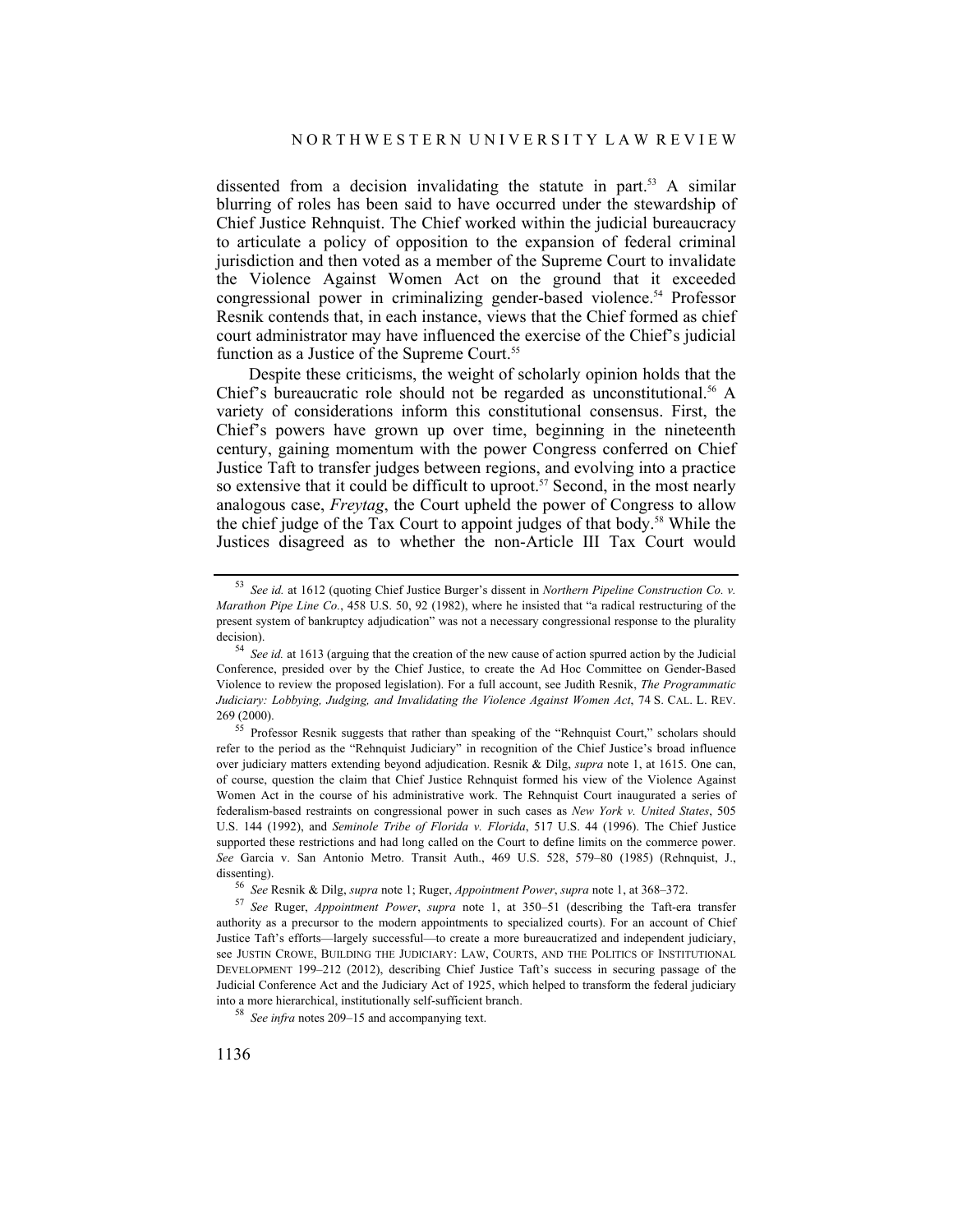qualify as a "court of law" within the meaning of Article II, they did not contest the power of the chief judge to act for the court in making the appointments. This tendency to equate the court with the chief may explain the general perception that the Framers could not have meant to draw a sharp line between the administrative work of a multimember tribunal and the work of its senior member.

Yet one can question each element of the constitutional consensus. While Chief Justice Taft certainly worked to expand the office of Chief Justice, likening it to the position of Lord Chancellor in England,<sup>59</sup> one can point to an earlier practice quite at odds with Chief Justice Taft's approach. As we will see, the precedent-conscious Chief Justice Jay took pains to ensure that the Court as such would act as the appointing agency for all inferior officers and deliberately declined to assert control over appointments himself.<sup>60</sup> Chief Justice Jay's early conduct in the office, moreover, appears to reflect a perception that the line between the Court, as the appointing agency, and the person holding the position of Chief Justice, was one of constitutional dimension.<sup>61</sup> By calling for the court to appoint, rather than the chief judge, the Framers may have meant to signal that official appointments were a public trust rather than a perquisite within the gift of the Justices that could be exploited for private gain. The next Part explores the origins and early implementation of the provision for appointment by the "courts of law."

# II. THE ORIGIN AND IMPLEMENTATION OF THE COURTS OF LAW PROVISION

The provision authorizing Congress to vest appointment authority in courts of law emerged late in the work of the Philadelphia Convention and attracted little attention in the ratification debates. Yet we have reason to believe that the choice of the court as the appointing entity was part of a series of decisions that sought to eliminate corrupting features from judicial office. In this part of the Article, I sketch the nature of judicial office in

<sup>59</sup> *See* CROWE, *supra* note 57, at 210 (describing England's chancellor as Chief Justice Taft's

<sup>&</sup>lt;sup>60</sup> See infra text accompanying notes 147–59. For the view that early actions by the Supreme Court and other departments of the government set precedents that shape constitutional understanding, see Michael Bhargava, *The First Congress Canon and the Supreme Court's Use of History*, 94 CALIF. L. REV. 1745, 1786–87 (2006), discussing the significance of early practice in defining the meaning of the Constitution and noting in particular Chief Justice Jay's attitude toward the constitutionality of circuit riding, and Manning, *supra* note 5, at 2033–34 & n.469, describing the Jay Court's refusal to issue advisory opinions as a foundational precedent. Manning describes the underlying logic as crediting an interpretation adopted soon after the enactment of a text in recognition that "[a]lterations in the legal and cultural landscape may make the meaning hard [for future generations] to recover." *Id.* at 2033 (alterations in original) (quoting Atchison, Topeka & Santa Fe Ry. Co. v. Peña, 44 F.3d 437, 445 (7th Cir. 1994) (en banc) (Easterbrook, J., concurring)). 61 *See infra* text accompanying notes 150–52.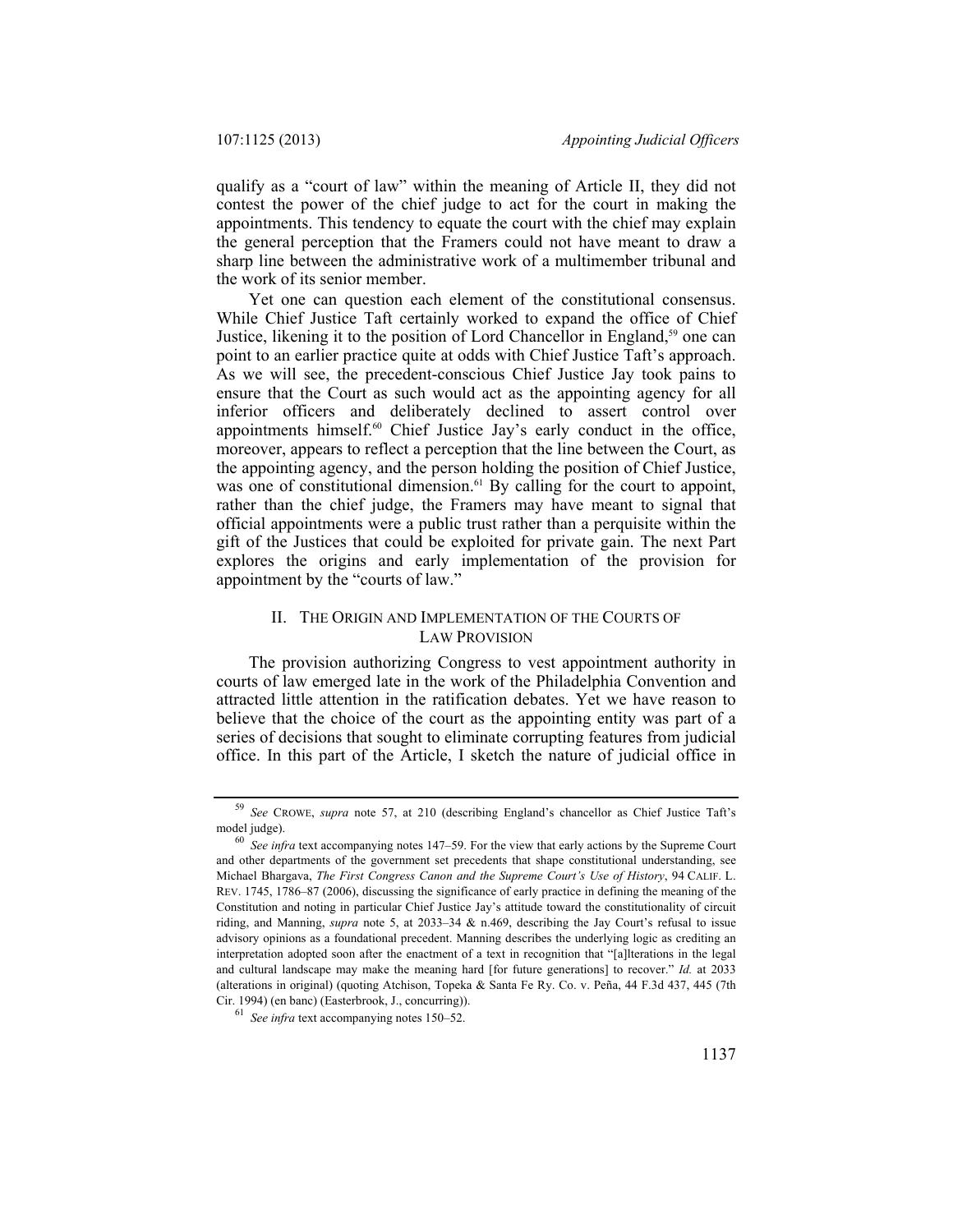eighteenth-century England and in the colonies, explaining why the reliance on fee-paid compensation and patronage-based appointments grew controversial among the members of the founding generation. I also explore the appointment provisions of the state constitutions, particularly those in New York, where the author of Article II (Gouverneur Morris) and the nation's first Chief Justice, John Jay, wrestled with the problem of how to structure appointments of inferior judicial officers. Finally, I sketch the development of Article II, concluding that the choice of the court as the approved recipient of appointment power may have been meant to further the Framers' decision to eliminate non-salary-based compensation for judges and to create a hierarchical judicial system with a single Supreme Court. $62$ 

# *A. Judicial Office in England and the Colonies*

Judicial office in eighteenth-century England, at least for the lucky few who were appointed to serve on one of the three superior courts of common law or as chancellor, was a source of handsome financial reward.<sup>63</sup> Chief judges in particular earned at least three sources of income, all of which were regarded as a species of property attached to the judicial office itself.<sup>64</sup> First, the judges were paid a salary. This had been a matter of some controversy; the Stuarts had claimed the right to pay the salary of their appointed judges and to commission them during pleasure.<sup>65</sup> The Act of Settlement (1701) provided instead that the judges were to serve during good behavior (which meant they were not subject to at-will dismissal by the Crown) and that the salaries were to be paid by the Parliament.<sup>66</sup> While often associated with judicial independence, the Act of Settlement might be

 $62$  The evidence collected here suggests that judges were among the first federal officials who were placed on salary and denied other perquisites of office. Nicholas Parrillo reports in a forthcoming booklength treatment of the subject that salarization generally came much later for executive enforcement officers (like state and local tax investigators, custom-house investigators, prosecutors, prison managers, and so forth) and for Executive Branch adjudicators (like officers deciding applications for naturalizations, homesteads, or pensions). *See* NICHOLAS R. PARRILLO, AGAINST THE PROFIT MOTIVE:<br>THE SALARY REVOLUTION IN AMERICAN GOVERNMENT, 1780–1940 (forthcoming 2013).

 $63$  The superior courts of common law, King's Bench, Common Pleas, and Exchequer, each employed four judges, one of whom was the chief judge (or justice) and the remainder of whom were associate (or puisne) judges. These twelve judges enjoyed tenure during good behavior under the Act of Settlement (1701). *See* James E. Pfander, *Removing Federal Judges*, 74 U. CHI. L. REV. 1227, 1235 &

n.37 (2007) (citing the Act of Settlement, 1701, 12 & 13 Will. 3, c. 2. (Eng.)).<br><sup>64</sup> See DUMAN, supra note 15, at 111.<br><sup>65</sup> See Jack N. Rakove, *The Original Justifications for Judicial Independence*, 95 GEO. L.J. 1061, 1063–64 (2007). 66 Act of Settlement, 1701, 12 & 13 Will. 3, c. 2, § 3 (Eng.); *see* Pfander, *supra* note 14, at 8 n.30

<sup>(</sup>noting that the Act's establishment of judicial salary did not preclude litigant fees).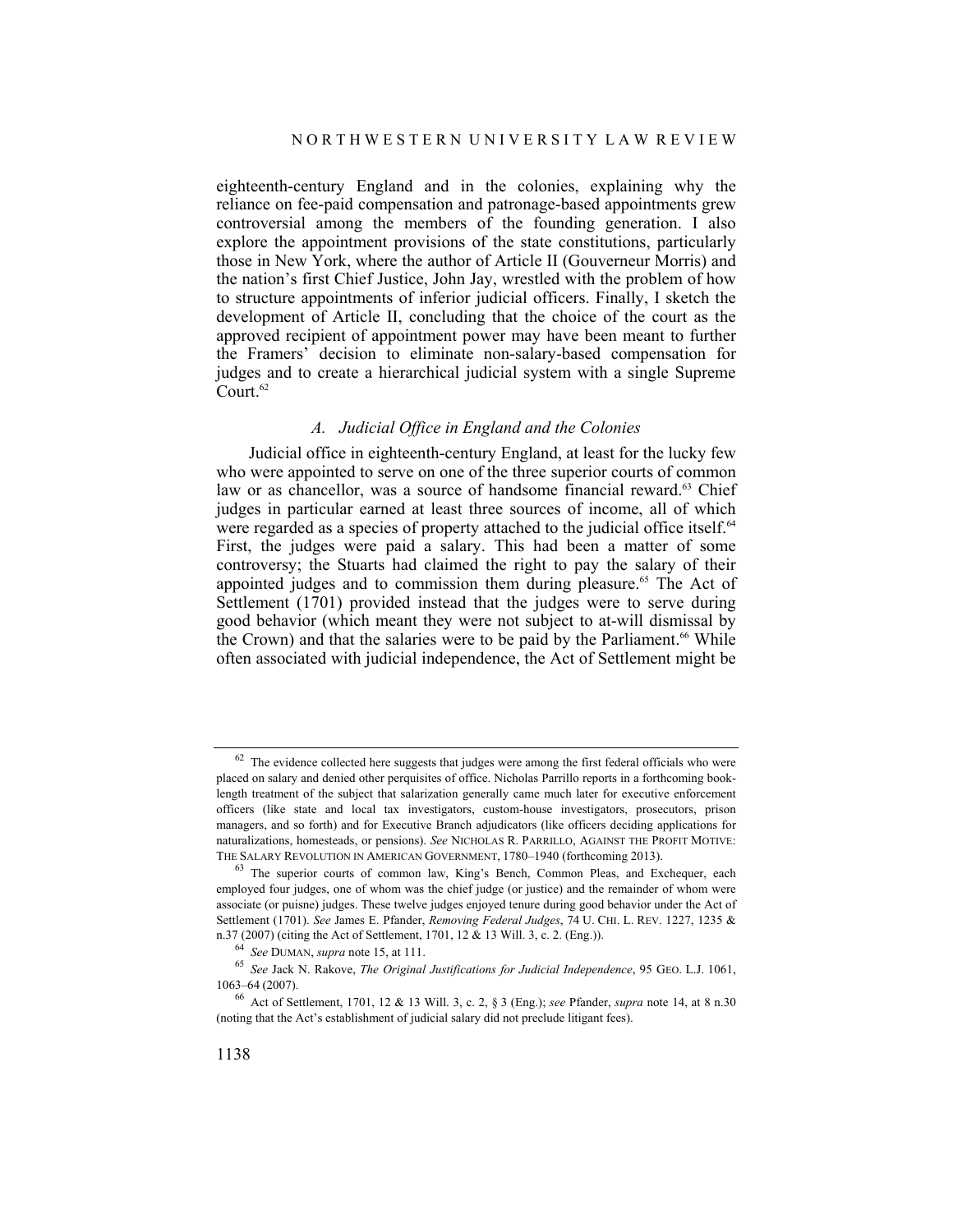viewed as expressing a preference for judicial dependence on Parliament rather than on the Crown.<sup>67</sup>

Apart from salaries, superior court judges earned income in the form of fees, paid by litigants as part of the costs of litigation.<sup>68</sup> Fees varied from court to court in terms of their corrupting influence. In the superior courts, the fees were paid by the losing party (in keeping with the loser-pays system in England) and thus did not tend to influence the outcome of the dispute.69 The judges were paid their fees no matter which way they ruled on the merits. In the court of admiralty, by contrast, judicial fees could depend on the outcome. Thus, admiralty judges earned substantial fees when they condemned a vessel as lawful prize but far less when they acquitted the vessel of wrongdoing.<sup>70</sup> This incentive to condemn would violate due process today;<sup>71</sup> it was no more popular in colonial America as the mode by which the vice-admiralty courts enforced various mercantile regulations.72

Judges supplemented fees and salaries by exercising control over the appointment of individuals to offices within their gift.<sup>73</sup> Judges with a

contrasting the system to the "American" rule requiring that each party pay its own attorneys' fees). 70 *See* DUMAN, *supra* note 15, at 115 (noting the large disparities in British admiralty judges'

incomes during times of war and peace as a result of the cut judges received when granting an award in wartime prize cases; this led to an income increase of up to £5500 for the judges during wartime).<br><sup>71</sup> *See* Pfander, *supra* note 14, at 10 (citing *Tumey v. Ohio*, 273 U.S. 510 (1927), and *Connally v.* 

*Georgia*, 429 U.S. 245 (1977) (per curiam), Supreme Court cases that invalidated a conviction and a warrant because the judges received a fee only when they convicted the defendant or issued the warrant).<br><sup>72</sup> On the controversial character of the admiralty courts during the run-up to independence, see

CARL UBBELOHDE, THE VICE-ADMIRALTY COURTS AND THE AMERICAN REVOLUTION (1960), and David S. Lovejoy, *Rights Imply Equality: The Case Against Admiralty Jurisdiction in America, 1764– 1776*, 16 WM & MARY Q. 459 (1959).<br><sup>73</sup> On the origins of office sales in early Norman history, linking office to a form of feudal property

and describing its corrupting influence, see 1 WILLIAM HOLDSWORTH, A HISTORY OF ENGLISH LAW 246–51 (7th ed. rev. 1956). For criticisms of the sale of office, see G.E. AYLMER, THE KING'S SERVANTS: THE CIVIL SERVICE OF CHARLES I 1625–1642, at 225–30 (rev. ed. 1974), describing the impeachment of Buckingham in 1626 for corrupt sale of office and setting forth a series of contemporary criticisms of the practice including the concern that wealth, rather than merit, would determine advancement. Efforts to reform the sale of office did not succeed in the early modern period, in part due to the wide range of exceptions; thus, an English act of Parliament in 1552 expressly saved the rights of the several chief justices to retain the proceeds of office sales. See AYLMER, *supra*, at 228. Reform efforts finally took hold in the early nineteenth century under the influence of Jeremy Bentham. *See* HOLDSWORTH, *supra*, at 248, 262–64 (describing the reforms and attributing them to Bentham). By the time the reform efforts gained steam, several inferior officers of King's Bench enjoyed absolute sinecures; they did no work at all (having delegated it all to deputies who were also paid through the fees they collected). *See id.* at 257–59 (reporting that, by 1810, fifteen offices in the Court of King's

<sup>67</sup> *See* Martin Shapiro, *Judicial Independence: The English Experience*, 55 N.C. L. REV. 577, 621– 22 (1977). 68 Pfander, *supra* note 14, at 8 (discussing the different stages in the litigation process—including

commencement, process, and jury empanelment—at which fees were incurred); *see infra* Table 1.<br><sup>69</sup> Pfander, *supra* note 14, at 8 n.32 (discussing the origins of the loser pays system in England and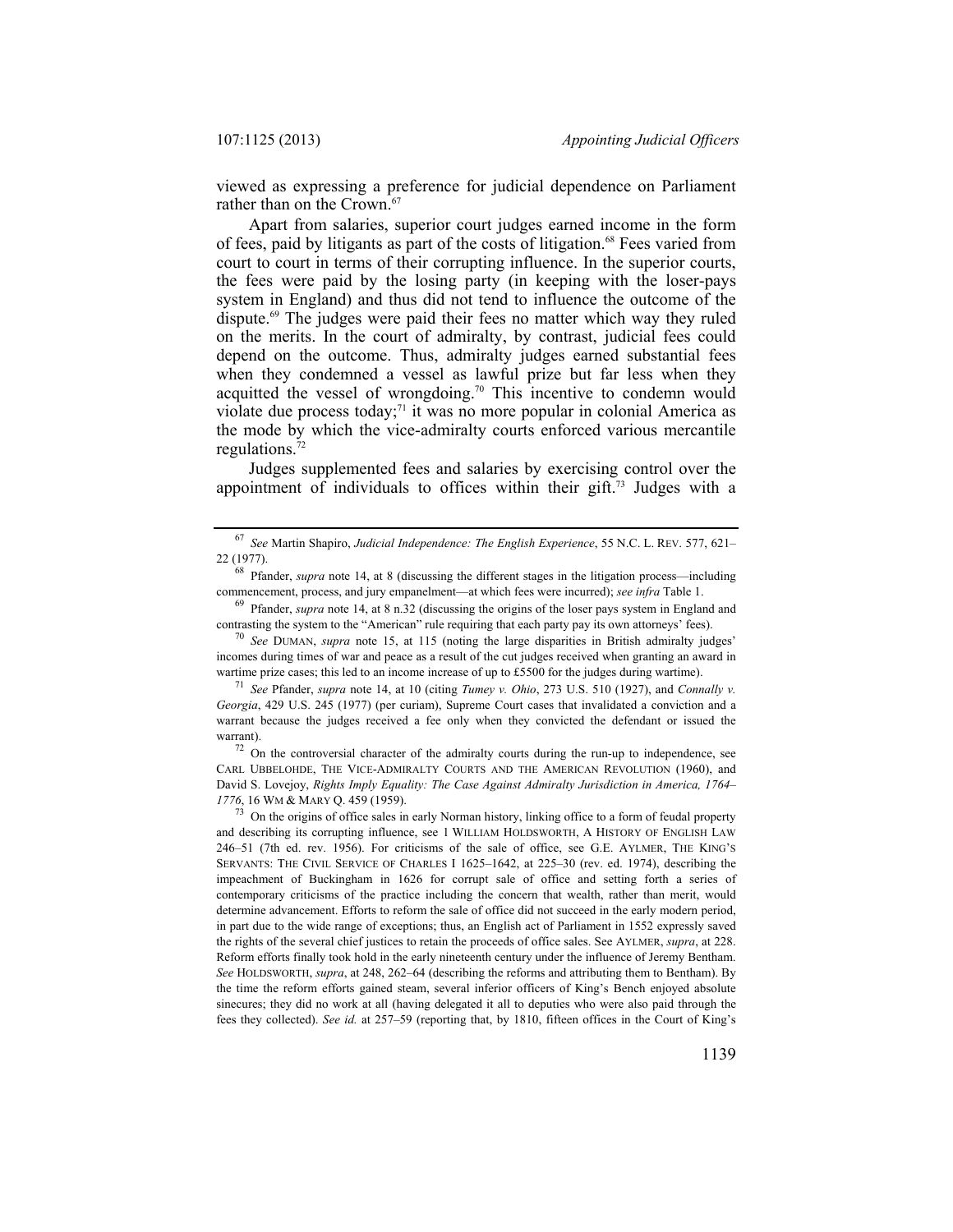substantial patronage in offices could secure revenue in two ways.<sup>74</sup> They could sell the offices outright, bargaining with the purchaser in the expectation that the appointment to a sinecure would provide an annuity for the life of the individual installed.<sup>75</sup> Alternatively, they could appoint a member of their own immediate or extended family to the post, thus ensuring that the income flowed to objects of the judge's affection.<sup>76</sup> The value of patronage obviously depended on the length of the appointing judge's service; more offices would become vacant and require reappointment over the course of a long tenure on the bench. Like fees, this form of income was quite unevenly divided. While the Lord Chancellor and the two chief justices (those of King's Bench and Common Pleas) derived substantial income from official patronage, the nine puisne (or associate) justices of the common law courts derived considerably less income from litigant fees and the sale of offices.<sup>77</sup>

Historians have reckoned the value of these three sources of judicial income. According to Duman, at around the turn of the nineteenth century, the annual value of judicial office was as follows<sup>78</sup>:

Bench were either absolute or partial sinecures). No wonder reformers complained of the law's expense and delay. For an engaging defense of fee-paid office, see DOUGLAS W. ALLEN, THE INSTITUTIONAL REVOLUTION (2012), arguing that the sale of office was a plausibly efficient adaptation to a premodern

world in which the measurement of official performance was quite difficult.<br><sup>74</sup> *See* DUMAN, *supra* note 15, at 116 (detailing the patronage received by the chancellor, the chief justice of King's Bench, and the chief ju

 $^{75}$  If not sold outright, a judge might have chosen to keep the office for himself as a supplemental income. *See id.*

<sup>&</sup>lt;sup>76</sup> Logically, the more prized offices were often gifted to close relatives or sons of the judges, while judges gave the less important offices to extended family and friends. *See id.* Even where the office was in the gift of a lower ranking figure, such as the Master of the Rolls in chancery, it was customary for the purchaser of an office to pay a *douceur* or brokerage fee to the chancellor. *See* AYLMER, *supra* note

<sup>73,</sup> at 227. 77 *See infra* Table 1. 78 *See* DUMAN, *supra* note 15, at 105.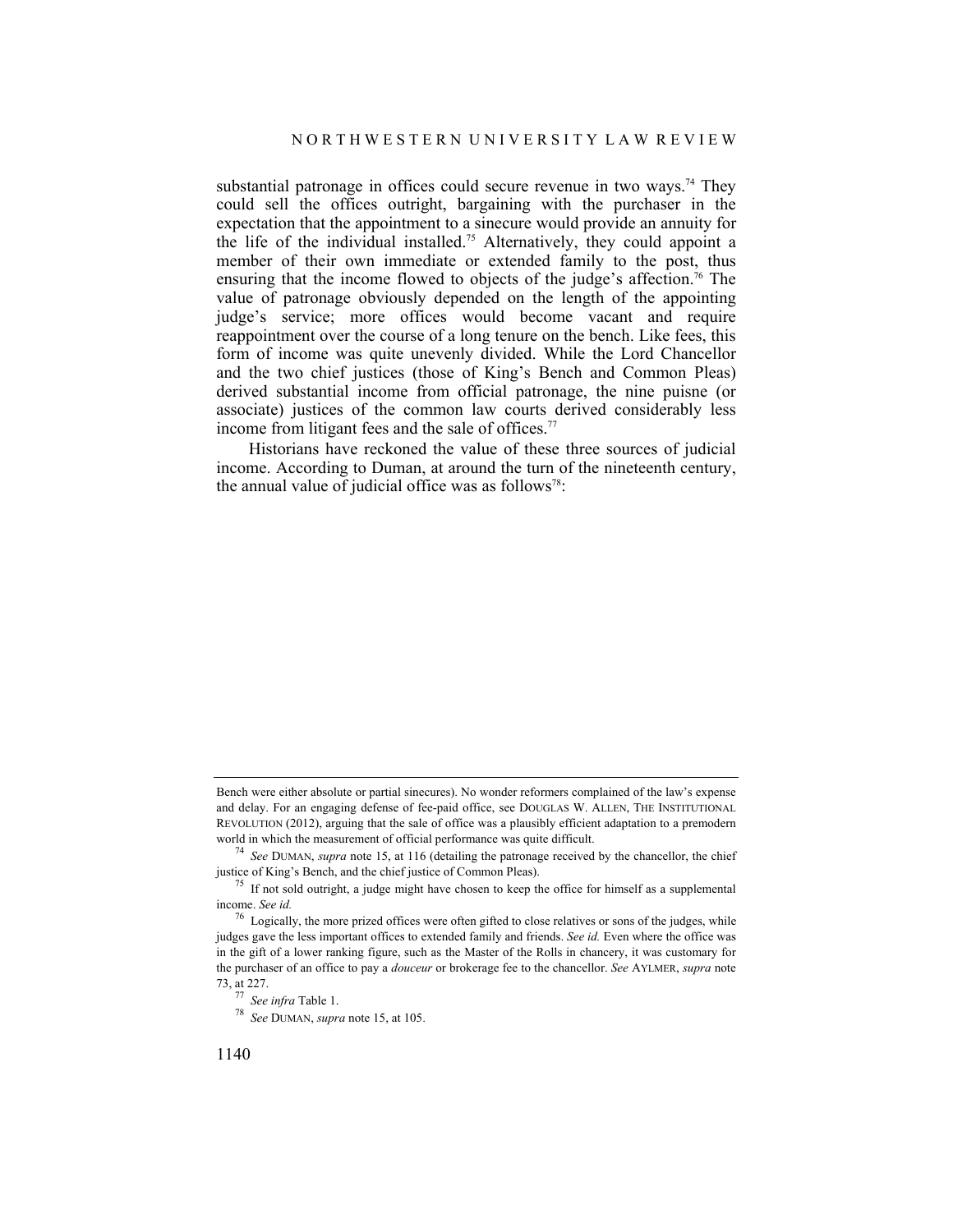| Court            | Office                    | Salary <sup>79</sup> | Fees                | Patronage    | <b>Total</b> |
|------------------|---------------------------|----------------------|---------------------|--------------|--------------|
|                  | Lord Chancellor           | £5000                | £5000 $80$          | £15,000 $81$ | £25,000      |
| Chancery         | Master of the Rolls       | £4000                | £2500 $82$          | £6900*83     | £13,400      |
| King's           | Chief Justice             | £4000                | £3000 <sup>84</sup> | £23,000 $85$ | £30,000      |
| Bench            | <b>Associate Justices</b> | £2400                | £500 <sup>86</sup>  |              | £2900        |
| Common           | Chief Justice             | £3500                | £1100 <sup>87</sup> | £10,000 $88$ | £14,600      |
| <b>Pleas</b>     | Associate Justices        | £2400                |                     |              | £2400        |
|                  | Chief Baron               | £3500                |                     | £420089      | £7700        |
| <b>Exchequer</b> | <b>Associate Barons</b>   | £2400                |                     |              | £2400        |

TABLE 1: ANNUAL VALUE OF ENGLISH JUDICIAL OFFICES CIRCA 1790

serving as speaker of the house. In addition to the £5000 collected in fees, Lord Hardwicke received nearly £1100 per annum from 1736 and 1755 for officiating as speaker. *Id.* at 114.<br><sup>81</sup> *Id.* at 116 (based on Duman's finding of an 1810 House of Commons committee report

documenting that the Lord Chancellor received £6391 for offices in his gift and that relatives of former

chancellors held offices worth an additional £8790 per year).<br><sup>82</sup> *Id.* at 114. From 1751–1753, the Master of the Rolls received an annual fee between £2400–<br>£2500 from the Hanaper Officer.

<sup>83</sup> Id. at 120. \*Represents patronage figure for the first half of the eighteenth century for a total of thirteen offices.<br><sup>84</sup> *Id.* at 119.<br><sup>85</sup> *Id.* The patronage figure for the chief justice of the King's Bench is based on Duman's annual

projection for the first quarter of the nineteenth centuries, which represents a period prior to England's reformation of the patronage and sinecure system in England. 86 *Id.* at 115 (based on an account by Sydney Stafford Smythe, a puisne judge during the reign of

George I). The figure listed represents an average of fees from £426 in 1750 and £731 in 1754.<br><sup>87</sup> *Id.* at 120.<br><sup>88</sup> *Id* 

<sup>89</sup> *Id.* (this figure is an estimate calculated by figuring the amount per office that the Master of Rolls received (£530) and multiplying this amount by the 8 officials the Chief Baron was able to appoint). For the Master of Rolls patronage figure, see *supra* note 83 and *supra* Table 1.

<sup>79</sup> *See id.* at 112–13 tbl.9. Salary figures are based on Duman's projections for the year 1790 for all offices except the Master of Rolls, whose salary is unknown for that year. The salary of the Master of Rolls is based on Duman's figure from 1799. The salaries for associate justices of the King's Bench, associate justices of the Court of Common Pleas, and the associate of the Exchequer are based on Duman's projections for puisne judges and barons in 1790. 80 *Id.* at 111. The Lord Chancellor's remunerations were also augmented by income collected for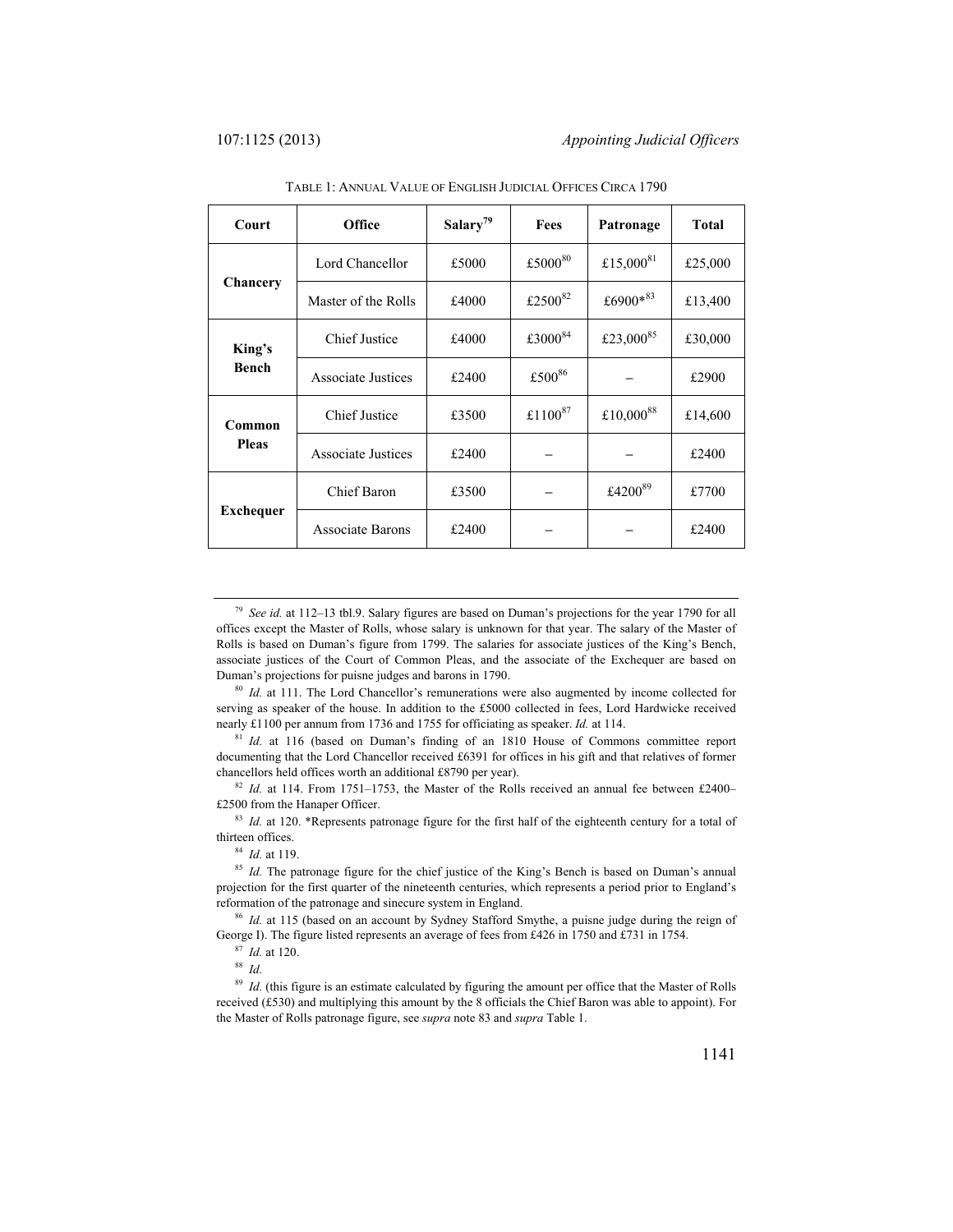As these figures reveal, chief justices often earned more from fees and patronage than from straight salary. Not captured in these figures, though doubtless significant, royal pensions were often made available to judges after they retired.<sup>90</sup>

Eventually, a reform-minded Parliament in the nineteenth century conducted investigations of fees and patronage and made changes in the rules.<sup>91</sup> The general thrust of the reforms was to seek greater transparency and greater reliance on salary-based compensation. Viewing fees and patronage as sources of make-work and corruption that tended to delay and multiply the cost of judicial proceedings, Parliament attempted to wean the judges away from these sources of income.<sup>92</sup> Reform-minded Americans beat their English cousins to the punch; many of the post-revolutionary state constitutions had already attempted to regulate the collection of official fees and perquisites of office.<sup>93</sup>

### *B. Sale of Office in the Colonies and States*

The colonies of British North America had experience with fee-paid offices, with the use of the appointment power to influence political allegiance, and with the multiplication of offices aimed more at providing income to elites than services to the people. Governors earned a salary and a variety of fees, including fees for performing judicial functions.<sup>94</sup> In addition, governors earned an income and a measure of influence through the disposition of the many offices in their gift.<sup>95</sup> Some governors, in fact, never moved to America; they simply sold the office to a deputy and

<sup>92</sup> *Id.* at 647 ("Payment by fees, saleable offices, and sinecure places were the predominant characteristics of a bureaucracy which could not be defended even upon historical grounds.").

<sup>&</sup>lt;sup>90</sup> In particular, the chancellor and the two chief justices often received "royal patents," which provided their retirement pensions. It was not until 1799 that an official pension system provided an annual pension of £4000 for the chancellor, £3000 for the chief justices and Chief Baron, £2500 for the Master of the Rolls, and £2000 for all other judges. *See* DUMAN, *supra* note 15, at 121, 124 n.49. Obviously, a pension system that was subject to some royal discretion could influence the behavior of

judges seeking to ensure pension eligibility after retirement.<br><sup>91</sup> *See* HOLDSWORTH, *supra* note 73, at 262 (finding that salary reform and the elimination of many sinecure offices were the immediate result of the public

<sup>&</sup>lt;sup>93</sup> See infra text accompanying notes 108–10.<br><sup>94</sup> See 2 COLONIAL RECORDS OF NORTH CAROLINA: 1713–1728, at 158–59 (William L. Saunders ed., 1886) [hereinafter RECORDS OF NORTH CAROLINA] (complaining that the governor is "by his Commission made Captain General, Chancellor, Chief Justice, and Admiral, which are great and different powers, and can never be justly executed by one person"); MICHAEL KAMMEN, COLONIAL NEW YORK: A HISTORY 201–02 (1975) (cataloging the range of salaries, fees, bribes and other perquisites collected by the colonial governor of New York). 95 *See* 2 RECORDS OF NORTH CAROLINA, *supra* note 94, at 159 (complaining that a governor who

has obtained the office through influence, rather than merit, would sell "his judgments and decrees to the highest bidder, and all places both Civill and Millitary without any regard to the fitness of the persons to execute them . . . . He protects the inferior Officers and others who pay him yearly pencions, in the neglect and breach of their duty; so that all complaints and prosecutions against them are in vain.").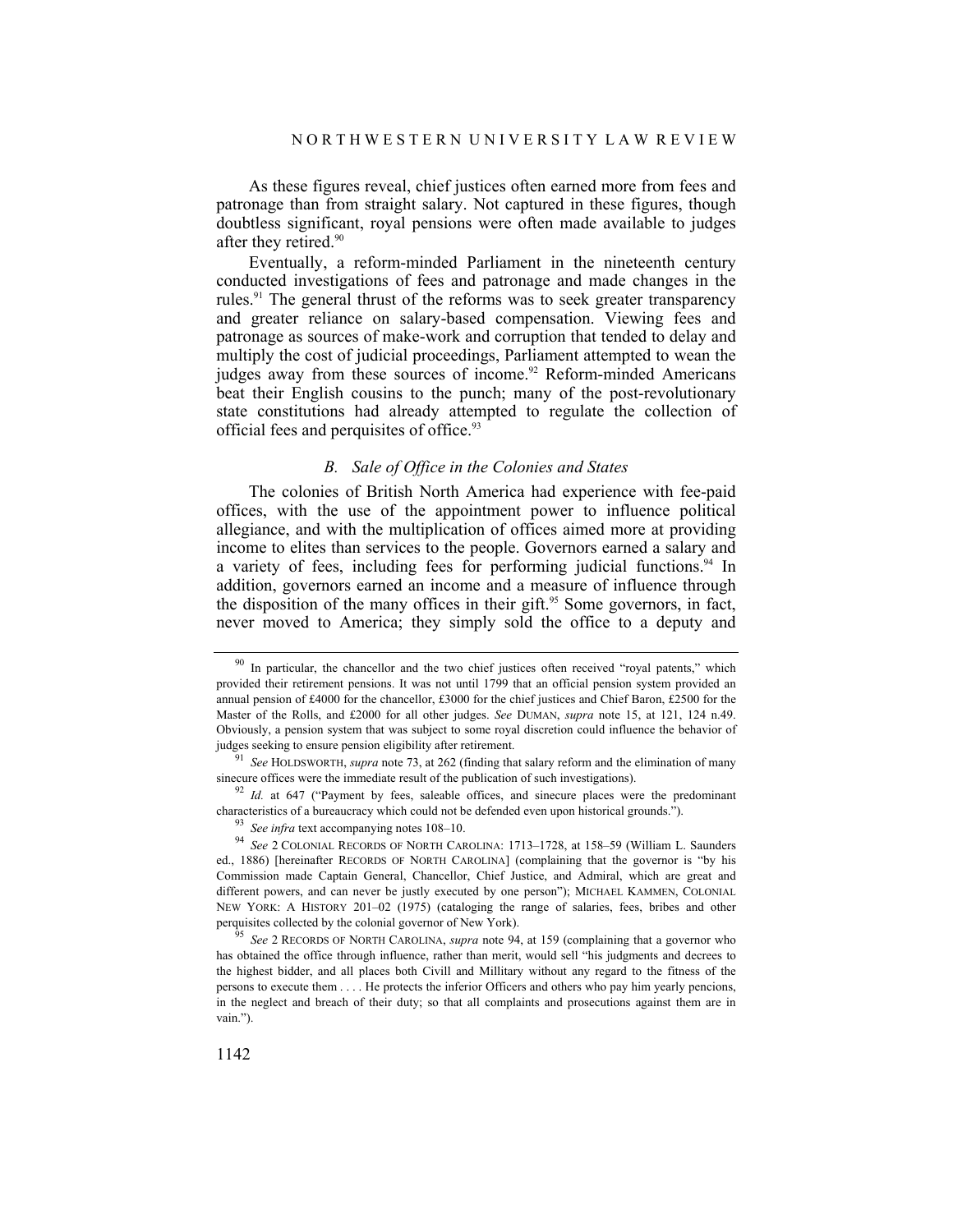collected a portion of the salary while living in England. The same was true of customs officials, who often sold the post to a deputy and stayed at home.<sup>96</sup>

We lack a detailed history of the sale of office in British North America, but the evidence suggests that the practice was widespread and occasionally controversial. We have the following vivid set of grievances from the lower house of the Maryland assembly, which first criticized the governor for allowing excessive fees to be charged in connection with judicial proceedings and then added the following:

[W]e cannot omit mentioning . . . another practice lately crept in amongst us that of Buying and selling the Offices of the County Clerks and the very persons who receive the Profits of the Offices of Clerks & Registers Practising as Attorneys in the Courts to which these Offices belong[. T]hat such Sales are unlawful is too obvious to be denied  $\ldots$ .

Similar complaints arose in North Carolina and Massachusetts, where the people complained about governors who chose officials on the basis of corrupt considerations (rather than merit) and then protected the officials in question when the people complained about their incompetence.<sup>98</sup>

Governors naturally objected to any intrusion on their powers of patronage. Historian Leonard Labaree recounts the story of one Massachusetts governor who was saddened to learn that London had appointed a naval officer for the province; the governor was forced to turn his own son-in-law out of the office and deny his children "so much bread."99 But more than bread was at stake; governors felt that the efficiency of the administration depended on their ability to insist that subordinates do their jobs. Officeholders who held patents directly from London, rather than through the colonial governor, felt no sense of

<sup>96</sup> *See* LEONARD WOODS LABAREE, ROYAL GOVERNMENT IN AMERICA: A STUDY OF THE BRITISH COLONIAL SYSTEM BEFORE 1783, at 102–04 (1930). Occasionally, controversies arose over fee-paid office and reliance on deputies to perform essential government functions. For example, one office holder complained about his suspension from office on the ground that he had paid good money for the position. *See* Letter from Samuel Johnston to North Carolina Governor Martin (Nov. 16, 1775), *in* 10 THE COLONIAL RECORDS OF NORTH CAROLINA: 1775–1776, at 332–33 (William L. Saunders ed., 1890) ("[T]he Office which I have for some years past executed under the Deputation of Mr. Turner was an honest purchase for which I have punctually paid an annual sum . . . .").

<sup>&</sup>lt;sup>97</sup> 40 ARCHIVES OF MARYLAND: 1737–1740, at 392–93 (Bernard Christian Steiner ed., 1921).<br><sup>98</sup> *See* CARL RUSSELL FISH, THE CIVIL SERVICE AND THE PATRONAGE 1 (1905) (recording the complaint of John Adams that Governor Frances Hutchinson of Massachusetts had passed over proper candidates in order to advance members of his own family); 2 RECORDS OF NORTH CAROLINA, *supra* note 94, at 159 (criticizing the sale of offices "without any regard to the fitness of the persons to execute them" and noting that the governor protects inferior officers and others who pay yearly pensions "in the neglect and breach of their duty; so that all complaints and prosecutions against them are in vain"). 99 LABAREE, *supra* note 96, at 105.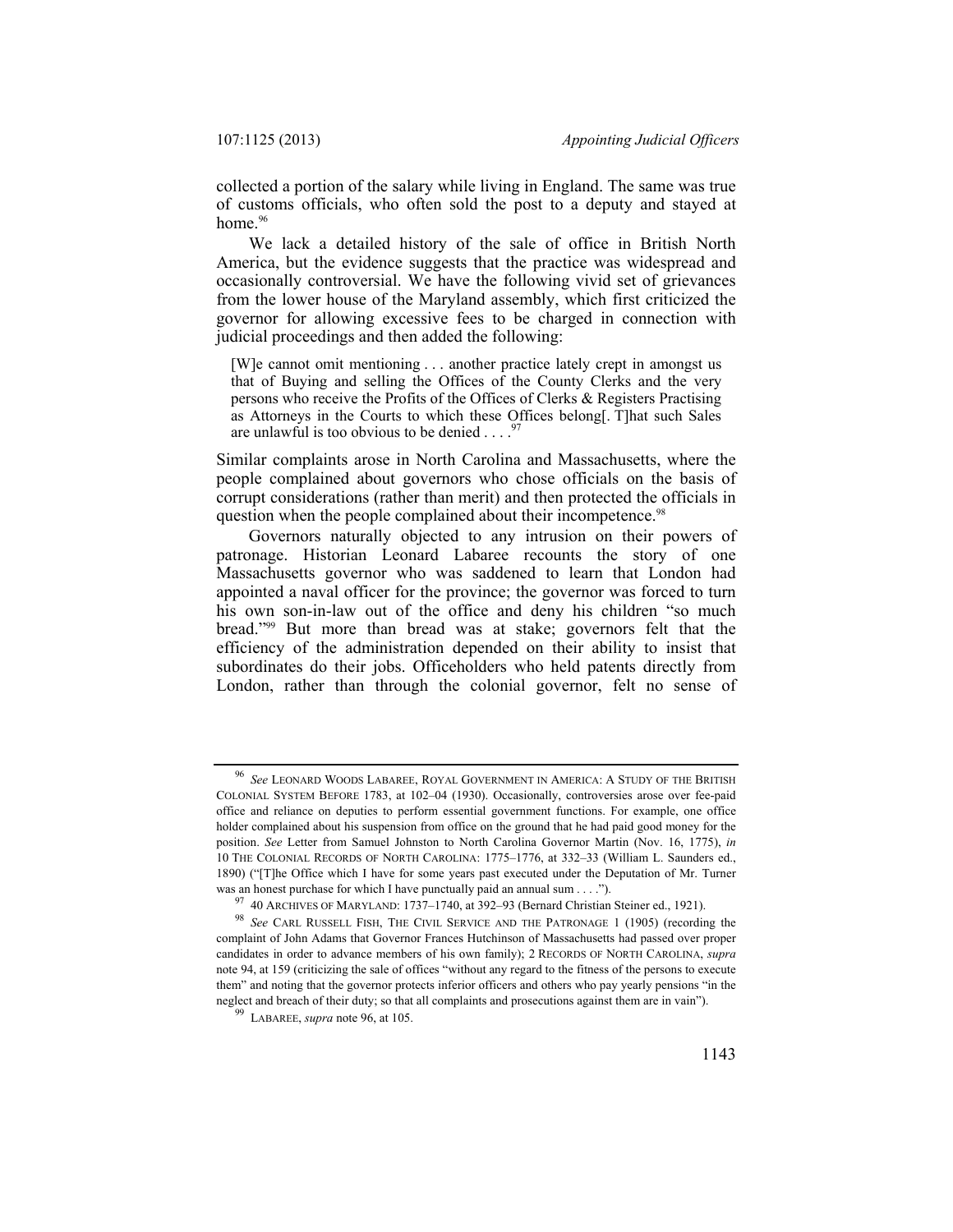allegiance to, and little need to obey, the governor. Customs officials in particular were notably reluctant to follow gubernatorial advice.<sup>100</sup>

One can see growing popular resentment of colonial patronage practices in the provisions of the great state papers that attended the movement to independence from Great Britain. For starters, the Declaration of Independence included the following complaint against the King's patronage: "He has erected a multitude of New Offices, and sent hither swarms of Officers to harass our people, and eat out their substance."<sup>101</sup> Scholars agree that this vivid complaint attempts to convey popular discontent with the Crown's tendency to use offices as sinecures for the benefit of "placemen."102 Discontent with the corrupting influence of the appointment power also shows up in the Articles of Confederation of the newly independent states, which articulated an early version of the Constitution's Incompatibility Clause: Article V prohibited delegates to the Continental Congress from "holding any office under the United States, for which he, or another for his benefit, receives any salary, fees or emolument of any kind."103 Here one finds a reflection of two ideas: that office can corrupt the exercise of independent legislative judgment and that the corrupting influence of office can operate indirectly, by conferring valuable fees and emoluments on family members or others beholden to the delegate.

State constitutions addressed the problem of official corruption in the appointment process through a variety of approaches. Some states responded by relying on the popular election of state and local officials or by placing the appointment power in the legislative branch of government, thus depriving civil officers of the appointment power and any share of patronage that the power had previously conferred. Georgia followed this approach.104 Some states authorized the executive and judicial branches of government to exercise some control over appointments but hemmed in those appointment powers in various ways. For example, Pennsylvania established an elected council to control the appointment of important

<sup>&</sup>lt;sup>100</sup> *Id.* at 105–06.<br><sup>101</sup> THE DECLARATION OF INDEPENDENCE para. 12 (U.S. 1776).<br><sup>102</sup> *See* GORDON S. WOOD, THE CREATION OF THE AMERICAN REPUBLIC: 1776–1787, at 212 (1998 ed.) (quoting William Henry Drayton speaking of the placemen as "strangers destitute of property and natural alliance in the Colonies" who create laws for a country "in which they have *no interest but their commissions*"); *see also* Pfander, *supra* note 14, at 9 (discussing colonial anger at officeholders who did little work to justify the fees they collected). The highlighted passage from the Declaration may also take issue with the Crown's attempt to make the customs office more efficient by requiring the officials to move to North America to perform their office, rather than assigning the obligations to a do-nothing

deputy.<br><sup>103</sup> ARTICLES OF CONFEDERATION of 1781, art. V, para. 2.<br><sup>104</sup> *See* GA. CONST. of 1777, art. LIII ("All civil officers in each county shall be annually elected on the day of the general election, except justices of the peace and registers of probates, who shall be appointed by the house of assembly.").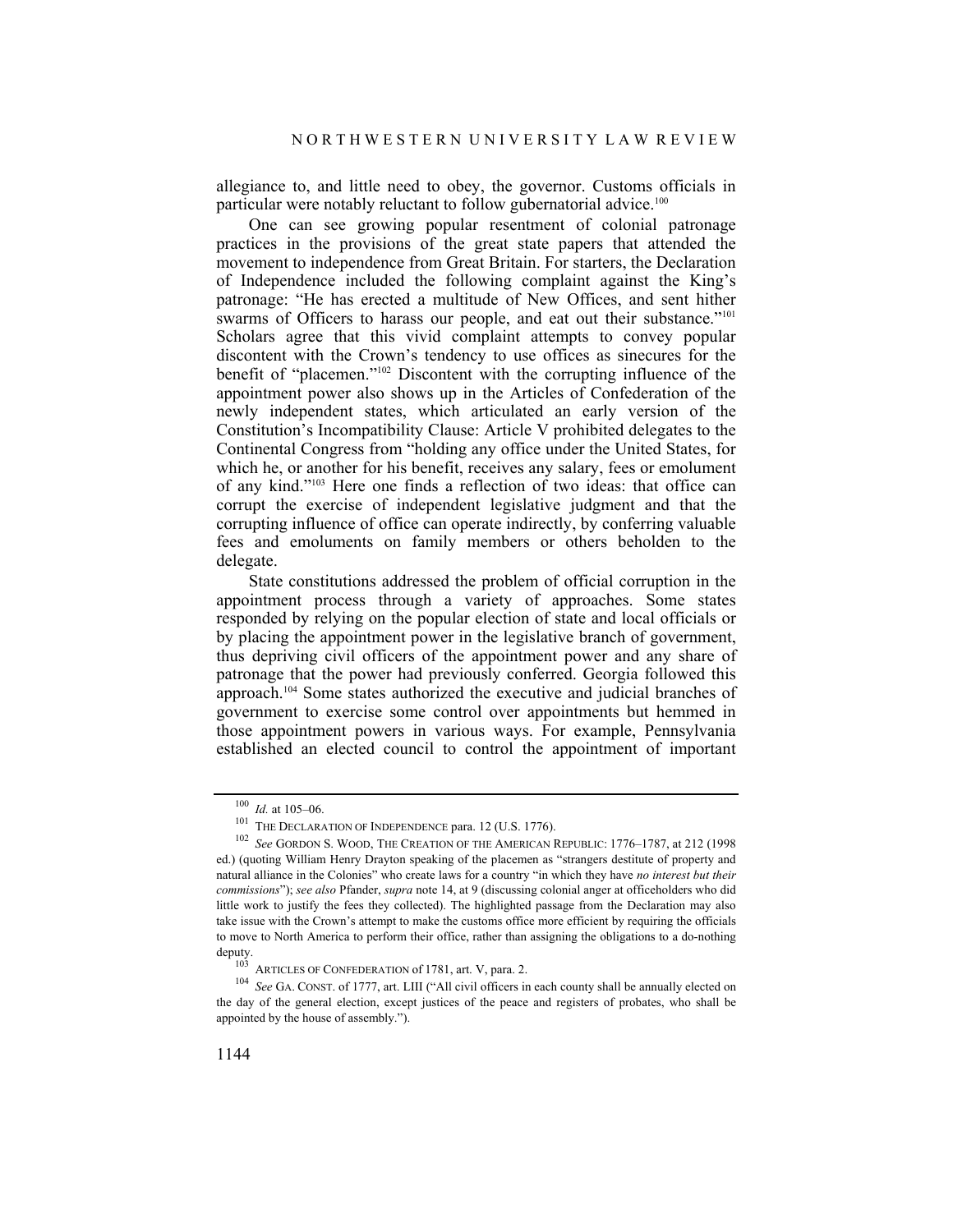officers.105 Some states were unwilling to rely entirely on the structure of the appointment power to deal with corruption and abuse. In these states, the constitution included provisions that barred the holding of multiple offices and the receipt of fees and emoluments.106 These states were working out a new conception of judicial office in which the judge would receive a fixed or stated salary and would not be entitled to fees and perquisites of office.107

Maryland's constitution provides a good example of the shift from a fee-paid office to one in which the salary was meant to provide full compensation. After providing for the payment of salaries, "liberal, but not profuse," to the chancellor and other state judges, the Maryland constitution provided that "[n]o Chancellor or Judge ought to hold any other office civil or military, or receive fees or perquisites of any kind."108 By barring fees and perquisites, the provision apparently clarifies that the judges were not to receive fees from the litigants who appeared before them or perquisites in any form. A similar provision appeared in the Pennsylvania constitution, which provided fixed salaries for judges and prohibited them from holding any other office or receiving "fees or perquisites of any kind."109 In both of these states, then, the judges were entitled only to their salary and were barred from receiving other sources of income from their office. Although the two constitutions do not so provide in terms, they would apparently prohibit judges from selling any inferior offices within their power; income of that sort would presumably qualify as a prohibited perquisite of office.<sup>110</sup>

<sup>&</sup>lt;sup>105</sup> Under Pennsylvania's Constitution of 1776, the executive included both a president and council. The council was made up of twelve men elected by freemen, and members served one- to three-year terms as opposed to the president's annual election by the state's assembly and the council. SCOTT DOUGLAS GERBER, A DISTINCT JUDICIAL POWER 281–82 & n.67 (2011). 106 Article 10 of Connecticut's 1818 Constitution explicitly prohibited judges from holding

multiple offices. *See id.* at 154. Similarly, under Article 35 of the North Carolina Constitution of 1776, no "Judge of the Supreme Court of Law or Equity, or Judge of Admiralty" could hold an additional office. *Id.* at 203. For a discussion of Maryland's constitutional bar on fees and multiple office holding, see *infra* notes 108, 110.

<sup>&</sup>lt;sup>107</sup> As a correspondent with those who framed the North Carolina Constitution, John Adams expressed his adamant views that the judiciary "[s]hould not have their Minds distracted with complicated jarring Interests . . . and . . . Salaries Should be fixed by Law." *See* GERBER, *supra* note

<sup>105,</sup> at 202. 108 *See* MD. CONST. of 1776, DECLARATION OF RIGHTS, art. 30. 109 *See* PA. CONST. of 1776, ch. II, § 23 ("The judges of the supreme court of judicature shall have fixed salaries . . . ; they shall not be allowed . . . to hold any other office civil or military, nor to take or receive fees or perquisites of any kind.").<br><sup>110</sup> The apparent ban on judicial sale of inferior office in Maryland appears to be confirmed by the

restrictive nature of the provision that allows the "judges" of the superior courts to appoint their own clerks. The provision begins with a rather open-ended grant of authority, allowing "the judges of the general court and justices of the county courts" to "appoint the clerks of their respective courts." But this provision appears to contemplate that the appointments will occur during a regular session of the court. During vacation, the period between regularly scheduled sessions of court, or removal of the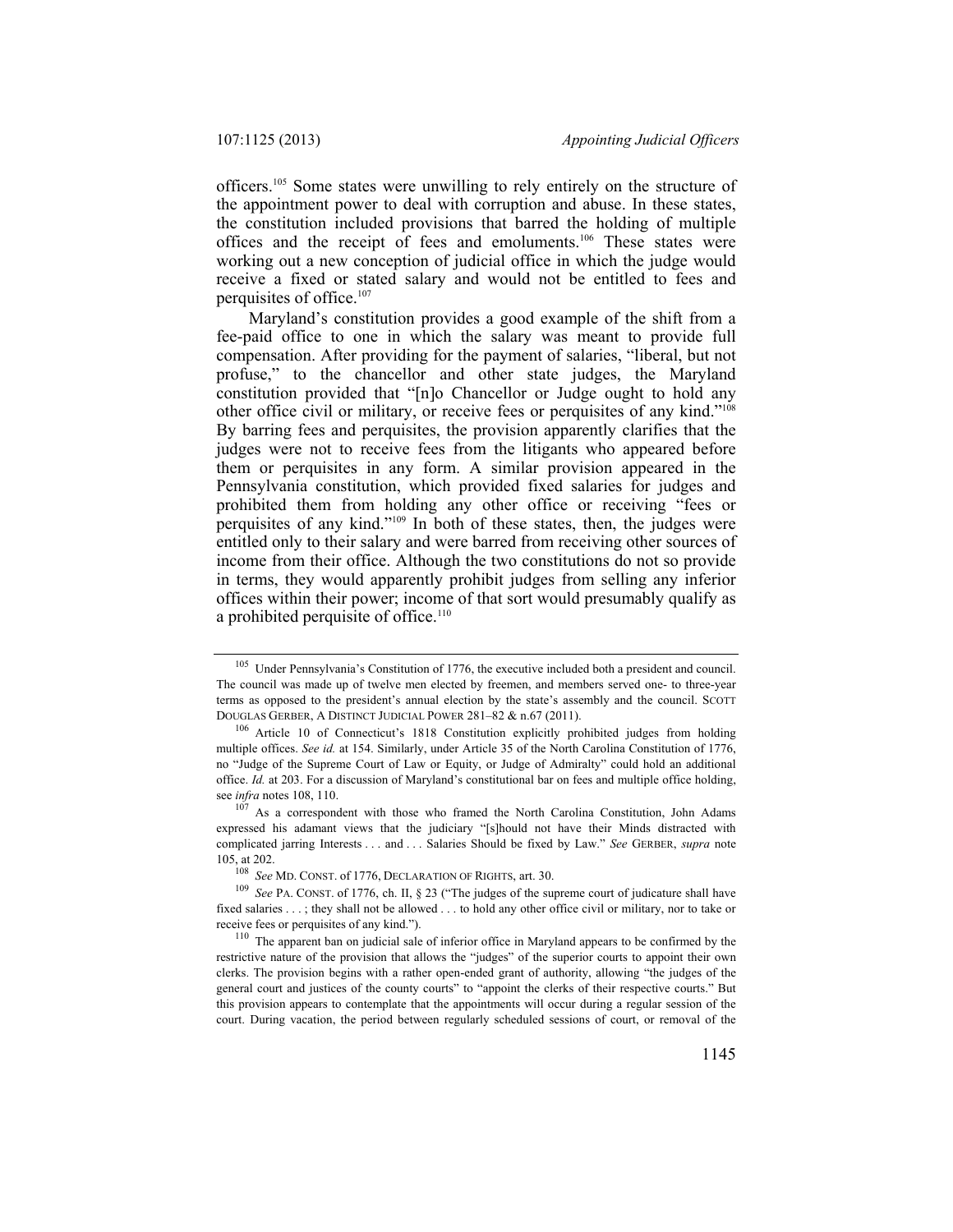As for the appointment of inferior judicial officers, a range of different approaches prevailed, some of surprising intricacy. In Delaware, for example, the appointment of the judges was vested in the president and general assembly. But the appointment of a variety of inferior judicial officers, including the registers in chancery, the clerks of the Court of Common Pleas and orphans' courts, and clerks of the peace, was vested in the president and privy council.111 Meanwhile, the appointment of the clerk of the supreme court was vested in the chief justice of that court and the appointment of the recorders of deeds was vested in the "Justices" of the Court of Common Pleas.112 At the same time, the Delaware constitution appears to have ruled out patronage-based appointments to inferior judicial office at least in part; it provided that the "Registers in Chancery and Clerks shall not be Justices of either of the said courts of which they are officers."113

Of all the constitutional experiments with the allocation of appointment power at the state level, perhaps the most significant occurred in New York. There, John Jay, Gouverneur Morris, and Robert Livingston collaborated in developing a provision that called for the creation of a general purpose council of appointment made up of four senators, one from each district, and the governor of the state.<sup>114</sup> In addition to this general purpose mechanism, the New York constitution specified a mode for the appointment of court clerks and other judicial personnel:

[T]he register and clerks in chancery be appointed by the chancellor; the clerks of the supreme court, by the judges of the said court; the clerk of the

officer out of state, "the governor with the advice of the council may appoint and commission a fit and proper person to such vacant office respectively, to hold the same until the meeting of the next general court or county court, as the case may be." *See MD.* CONST. of 1776, art. 47.<br><sup>111</sup> *See DEL.* CONST. of 1776, art. 12 ("The President and Privy Council shall appoint the Secretary,

the Attorney General, Registers for the probate of wills and granting letters of administration, Registers in Chancery, Clerks of the Courts of Common Pleas and Orphans Courts, and Clerks of the

Peace . . . .").<br><sup>112</sup> *See id.* art. 14 ("The Clerks of the Supreme Court shall be appointed by the Chief Justice thereof, and the Recorders of Deeds, by the Justices of the Courts of Common Pleas for each county

severally . . . .").<br><sup>113</sup> *Id.* art. 12.<br><sup>114</sup> *See* N.Y. CONST. of 1777, art. XXIII (council, made up of four senators and the governor, given power to nominate and, with advice and consent of the legislative council, appoint all officers other than those with modes of appointment otherwise specified). For an account of the collaboration of Jay, Morris, and Livingston, see 1 JARED SPARKS, THE LIFE OF GOUVERNEUR MORRIS 122–23 (Boston, Gray & Bowen 1832), describing a meeting in Livingston's rooms at which Jay presented a plan for the council and secured the support of Morris and Livingston. *See also* Arthur Paul Kaufman, The Constitutional Views of Gouverneur Morris 194–205 (June 30, 1992) (unpublished Ph.D. dissertation, Georgetown University) (recounting the development of the council and Jay's subsequent letter to Morris and Livingston). For an account of the subsequent history of the council of appointment, see FISH, *supra* note 98, at 86–91 (describing the way politicians used the council as a mechanism for patronage appointments, setting the stage for the spoils system).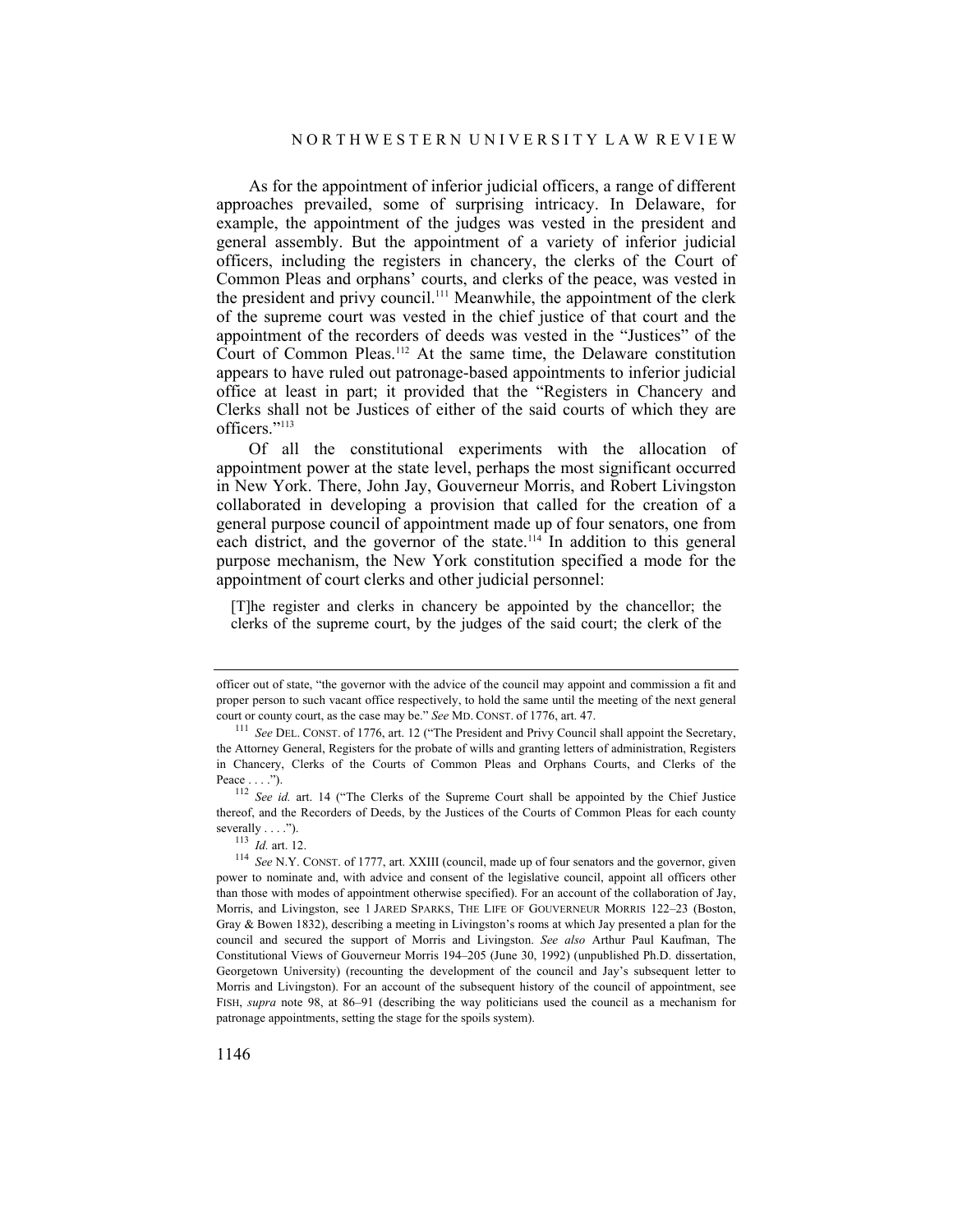court of probates, by the judge of the said court; and the register and marshal of the court of admiralty, by the judge of the admiralty.<sup>115</sup>

Jay objected to this provision and argued in a letter sent to Morris and Livingston in the immediate aftermath of the New York constitution's adoption that the judges were not a proper recipient of the power to appoint their own clerks. Taking a page from classic republican theory, Jay argued that the judges "will be *tempted* not only to give these appointments to their Children Brothers Relatives and Favorites, but to continue them in Office against the public Good."116 Among other things, Jay worried that the judges would develop a "[p]artiality" to their appointees and would combine with them to "conceal[] . . . or excuse[] their mutual Defects or misdemeanours."117 New York's experience with vesting appointment power in the judges may have informed later developments. Ten years later, Gouverneur Morris was to draft the court-based appointment provision of Article II and, as we shall see below, Jay himself was to institute the practice of court-based appointments when he became the nation's first Chief Justice.

## *C. Framing the Courts of Law Provision in Article II*

By the time of the framing, state experience with legislative control of the appointment process had persuaded many Federalists of the wisdom of

<sup>115</sup> N.Y. CONST. of 1777, art. XXVII. 116 Letter from John Jay to Robert Livingston and Gouverneur Morris (Apr. 29, 1777), *in* 1 THE DOCUMENTARY HISTORY OF THE SUPREME COURT OF THE UNITED STATES, 1789–1800, pt. 2, at 683 n.1 (Maeva Marcus ed., 1985) [hereinafter DHSC]. Obviously, where courts employ but a single judge, it may not matter a great deal whether the Constitution assigns the appointment power to the court or the judge. Even with single-judge courts, however, a court-based mechanism may signal that the appointment was to be a public act, taken in open court. As we shall see, Chief Justice Jay implemented such a public-regarding approach to appointments early in his tenure. *See infra* notes 147–59 and

accompanying text. 117 1 DHSC, pt. 2, *supra* note 116. The subsequent history of the office of clerk of the federal district courts certainly appears to bear out Jay's prediction. As described in Scott Messinger's intriguing history, federal court clerks came to behave just as the republican critics of fee-paid office would have predicted. *See* I. SCOTT MESSINGER, FED. JUDICIAL CTR., ORDER IN THE COURTS: A HISTORY OF THE FEDERAL COURT CLERK'S OFFICE (2002), *available at* http://www.fjc.gov/public/pdf. nsf/lookup/ordcourt.pdf/\$file/ordcourt.pdf. Over the course of the nineteenth century, Congress took a series of steps to regulate the affairs of the clerk's offices, fearing that their reliance on fees tended to encourage graft and corruption. *See id.* at 26 (quoting President Millard Fillmore's criticism of fee-paid clerks as the cause of "vexation, injustice, and complaint"). One important reform was to establish a uniform bill of fees in 1853, but problems continued. *Id.* at 27. Eventually, Congress installed oversight through the Department of Justice, in 1870, but judges often acted to protect their clerks and their entitlement to fees. In 1912, an investigation by the DOJ revealed clerical misconduct in some twentyeight districts, leading to a series of indictments and convictions. *Id.* at 41. Recounting their opposition to reforms that would abolish the fee system and put clerks on salary, Justice Felix Frankfurter derided the clerks as "placemen whose clerical jobs were threatened." *Id.* at 40 (quoting FELIX FRANKFURTER & JAMES M. LANDIS, THE BUSINESS OF THE SUPREME COURT: A STUDY IN THE FEDERAL JUDICIAL SYSTEM 133 (1928)).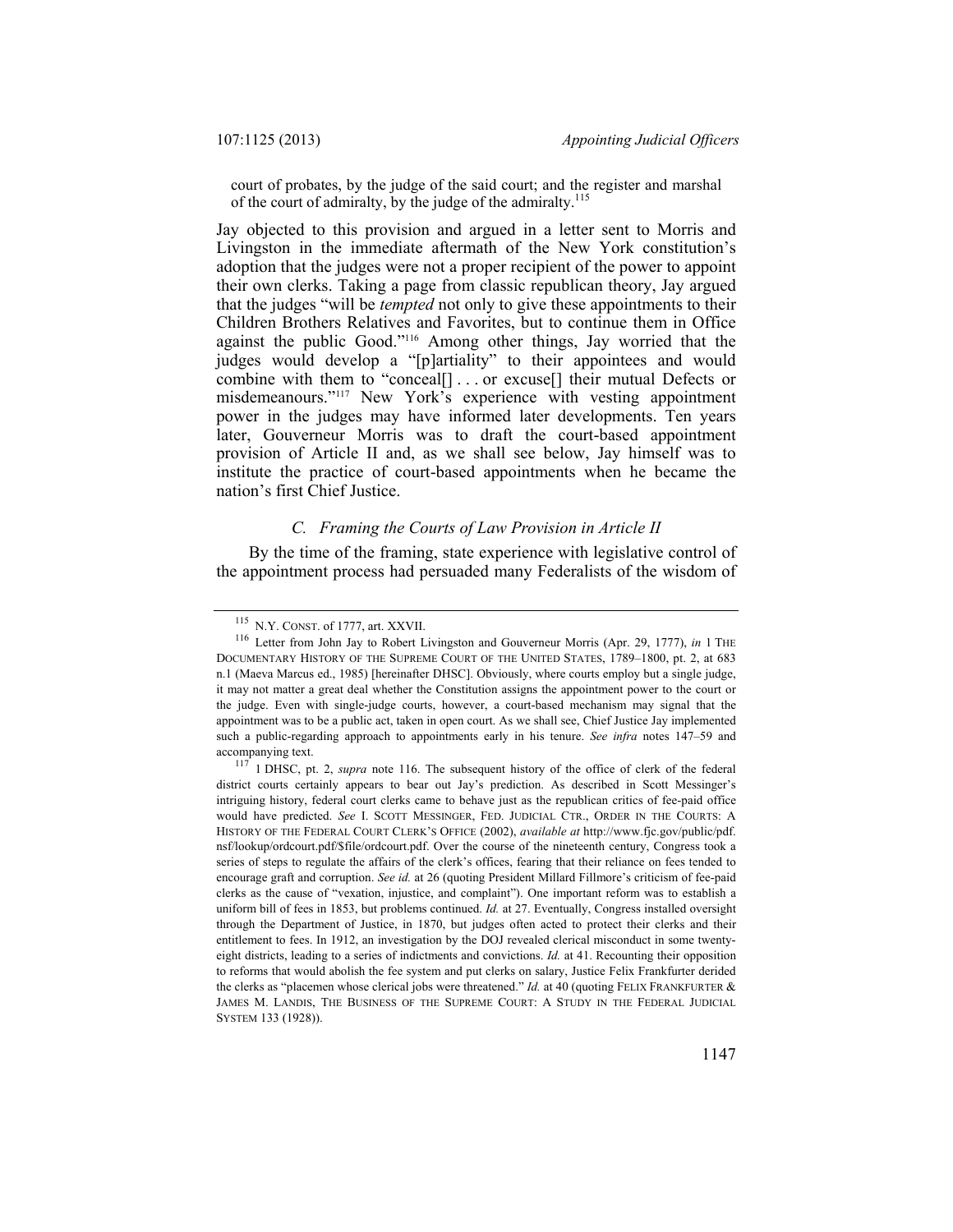lodging responsibility in a single chief executive.<sup>118</sup> Alexander Hamilton, James Wilson, and Gouverneur Morris, in particular, shared the view that a multimember body was an inappropriate recipient of the appointment power.119 During June discussions of the selection of federal judges, Wilson opposed appointment by the legislature on the ground that "[i]ntrigue, partiality, and concealment were the necessary consequences."<sup>120</sup> James Madison said much the same thing, echoing the concern with intrigue and adding the point that members of the legislature were not good "judges of the requisite qualifications."121 Morris explained his similar view in a criticism of the August 1787 Committee of Detail draft, which assigned the appointment power to the Senate:

He considered the body as too numerous for the purpose; as subject to cabal; and as devoid of responsibility.—If judges were to be tried by the Senate . . . it was particularly wrong to let the Senate have the filling of vacancies which its own decrees were to create.<sup>122</sup>

Eventually, the Convention came part way around to the views of the Federalists, adopting the now familiar provision for an appointment power initiated by the President, who nominates and, by and with the advice and consent of the Senate, appoints judges and other high government officials.123

Having solved the problem of appointment to high office, the Convention addressed the question of how to appoint inferior officers. Here, Morris played a leading role, proposing a provision that would authorize Congress to vest the appointment of inferior officers "in the President alone, in the Courts of law, or in the heads of Departments."<sup>124</sup>

appointments, whereas a representative assembly is "accountable to nobody").<br><sup>120</sup> *See* 1 THE RECORDS OF THE FEDERAL CONVENTION OF 1787, at 119 (Max Farrand ed., rev. ed.<br>1966) [hereinafter Farrand's Records] (recording J

<sup>&</sup>lt;sup>118</sup> For the classic account of the movement away from legislative and toward executive appointment, see WOOD, *supra* note 102, at 79, 143.

<sup>&</sup>lt;sup>119</sup> *See* THE FEDERALIST NO. 77, at 460 (Alexander Hamilton) (Clinton Rossiter ed., 2003) ("Every mere council of appointment, however constituted, will be a conclave in which cabal and intrigue will have their full scope."); *see also* JOHN ADAMS, A DEFENCE OF THE CONSTITUTIONS OF GOVERNMENTS OF THE UNITED STATES OF AMERICA (1787), *reprinted in* THE POLITICAL WRITINGS OF JOHN ADAMS 105 (George A. Peek, Jr. ed., 1954) (describing the executive as capable of cautious and "responsible"

<sup>&</sup>lt;sup>121</sup> *Id.* at 120 (remarks of Madison).<br><sup>122</sup> *See* 2 *id.* at 389 (recording Aug. 23, 1787 remarks of Gouverneur Morris).<br><sup>123</sup> The decisive vote on the appointments power came on September 7, 1787, after the Convention had settled the mechanism by which the President was to be elected. *See id.* at 533. For a brief restatement of the principles underlying the Appointments Clause, see JOSEPH STORY, 3 COMMENTARIES ON THE CONSTITUTION OF THE UNITED STATES § 1524, at 376 (Bos., Hilliard, Gray & Co. 1833) (offices in a republican government "not as a means of corrupt influence, or individual profit; not for cringing favorites, or court sycophants; but for purposes of the highest public good; to give dignity, strength, purity, and energy to the administration of the laws"). 124 2 Farrand's Records, *supra* note 120, at 627 (recording Sept. 15, 1787 remarks of Gouverneur

Morris).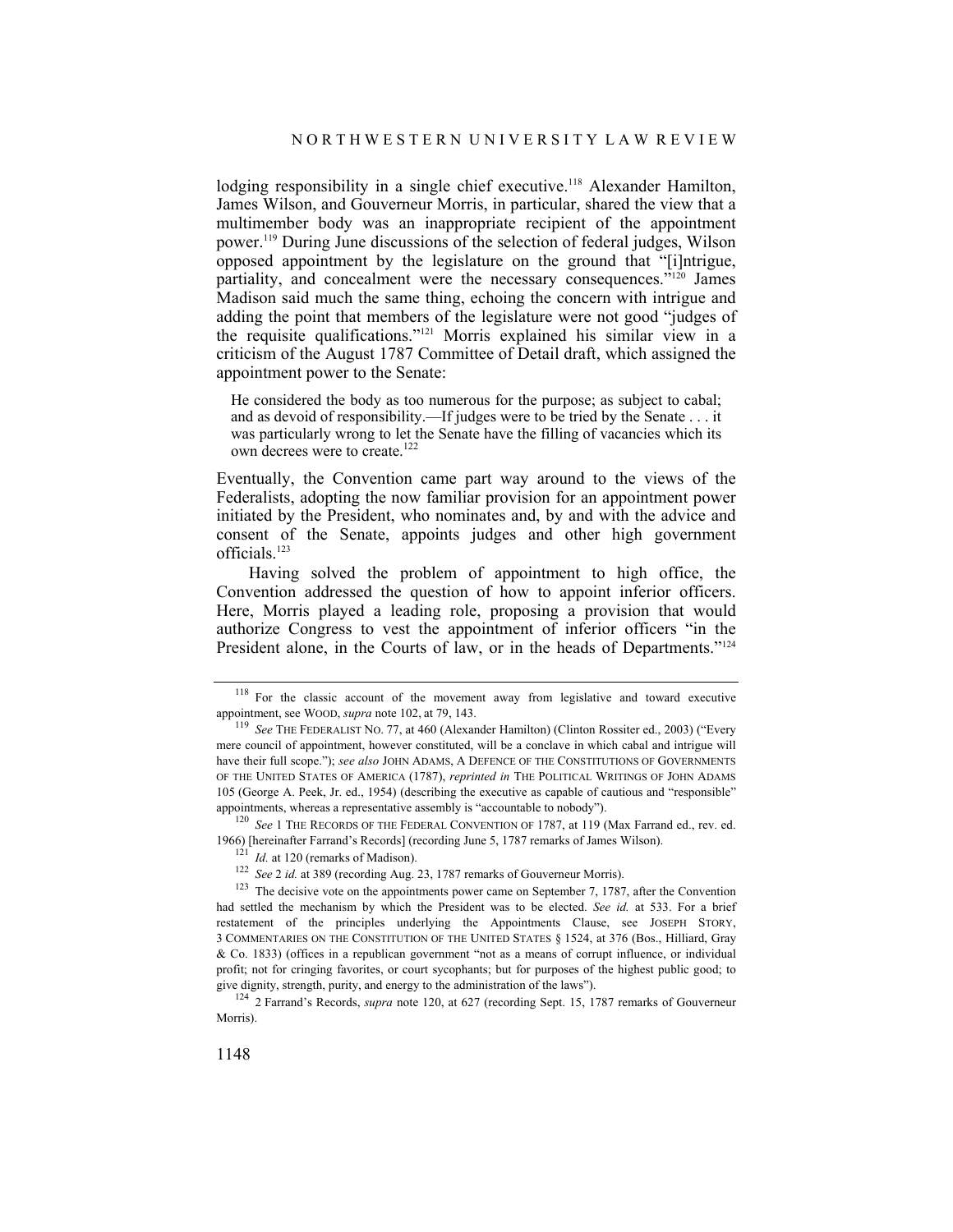Notably, the provision authorizes the assignment of appointment power to a multimember body, the court, rather than to the judges or chief justices of the courts. The provision thus differs both from the New York constitution (which vested power in the judges of the several courts) and from the other provisions in Article II that appear to call for individuals (the President or the department heads) to exercise the appointment power.<sup>125</sup> As we have seen, Morris and his fellow Federalists generally opposed the assignment of appointment power to multimember bodies, worrying about corruption, intrigue, and concealment.126 The Convention's choice of the courts as the only (obvious) multimember body to which Congress can assign the appointment power thus demands explanation. $127$ 

In seeking an explanation for the choice of the courts, we might begin by observing the difference, in formal terms, between the work of courts and the work of the judges who serve on those courts. Courts conducted judicial business on the record, on days officially designated for the conduct of such business, and the public was free to attend.<sup>128</sup> Judges, by contrast, were free to conduct business out of court, or in their chambers, and often did so in connection with chores they viewed as ministerial. The public, on-the-record quality of the actions of a court may have lessened the concern with cabal and intrigue that otherwise arose when

<sup>125</sup> *Cf.* Free Enter. Fund v. Pub. Co. Accounting Oversight Bd., 130 S. Ct. 3138, 3163 (2010) (concluding that the multimember Securities and Exchange Commission could be considered a department "head" for purposes of the Appointments Clause). 126 *See supra* text accompanying notes 119–22. One might contend that a thoroughgoing

commitment to the elimination of patronage and the sale of office makes it hard to explain why Article II empowers Congress to assign appointment power to such individuals as the heads of department and the President, acting alone. A variety of explanations come to mind, including the possibility that the move to salarization and a public-regarding conception of office came earlier to the judiciary than to the Executive Branch. *See supra* note 62 and accompanying text.<br><sup>127</sup> The Court has now concluded that another, less obvious, multimember body can exercise the

appointment power as a department "head." See *infra* note 225. One might argue that the Convention chose the courts as a generic placeholder in light of the fact that it was framing a constitution to govern a judicial system that had not yet been established. But it would have surely been just as easy to draft a placeholder reference to judges ("judges of the courts of law") had that been the intention of the Framers.<br><sup>128</sup> On the public quality of court days in colonial and early statehood America, see, for example,

A.G. Roeber, *Authority, Law, and Custom: The Rituals of Court Day in Tidewater Virginia, 1720 to 1750*, 37 WM. & MARY Q. 29 (1980). *See also* RHYS ISAAC, THE TRANSFORMATION OF VIRGINIA, 1740–1790, at 90 (2d ed. 1999) ("In the monthly concourse at the courthouse the male part of Virginia county society became visible to its members in a manner similar to that observed at the parish church."). On the distinction between the work of judges in chambers or during vacation, and the work of courts, see Letter from John Jay to William Cushing (Dec. 7, 1789), *in* 1 DHSC, pt. 2, *supra* note 116, at 682, regretting that the circuit courts cannot proceed for want of a seal, but observing that the statute "enables the sup. Court, and not the Judges of it to provide one," and concluding on that basis that "no order on the Subject by the Judges out of Court, would be regular." *Cf.* Draft Letter from the Justices of the Supreme Court to George Washington (Sept. 13, 1790), *in* 2 DHSC, *supra* note 116, at 89–92 (1988) (criticizing the assignment of circuit-riding duties to the Justices of the Supreme Court on the basis of the perceived difficulty of separating courts from the judges that serve them).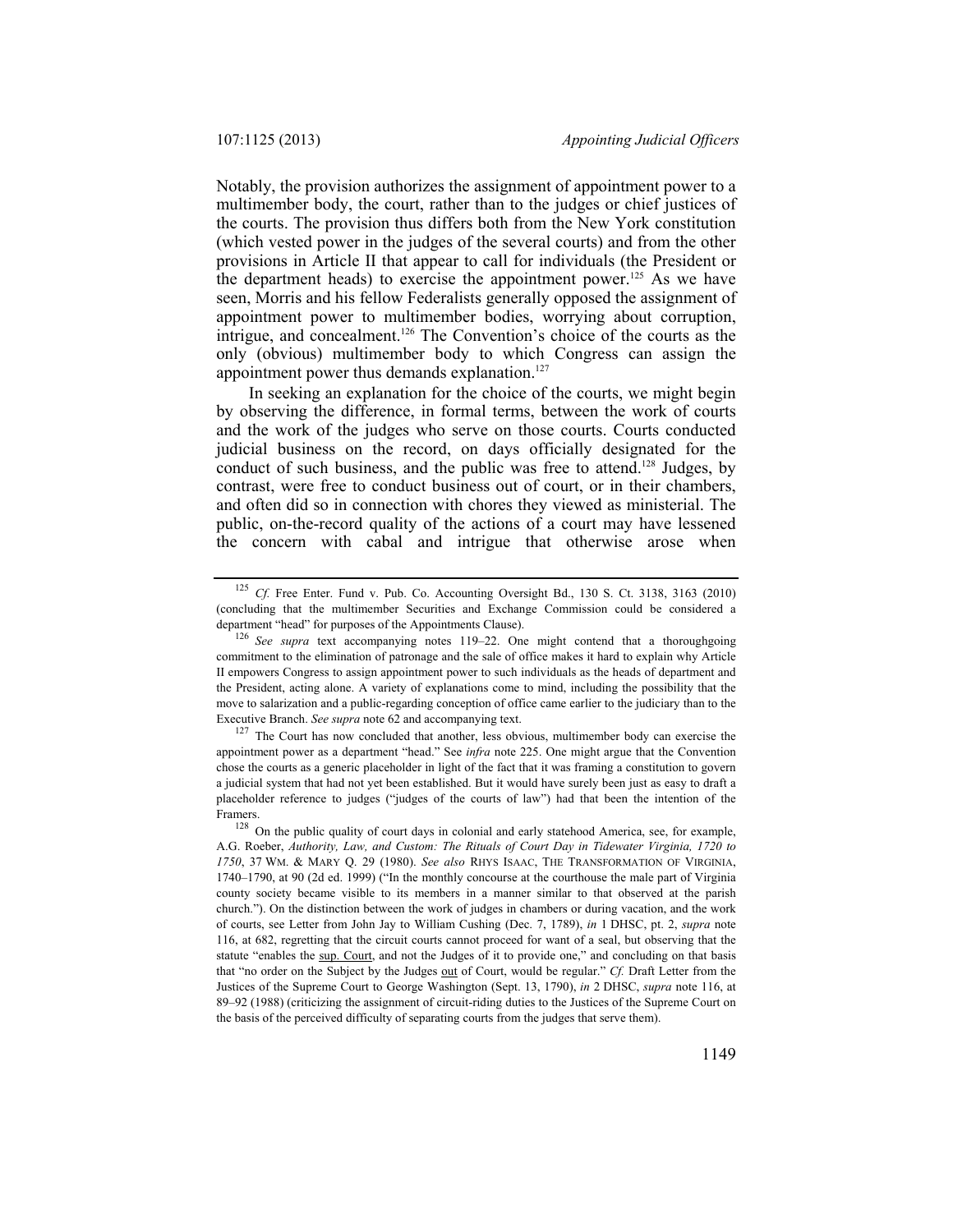multimember bodies made appointments. Courts of law would presumably owe an obligation to make their appointments part of the public record, thus exposing the judges to criticism if they were to make patronage-based appointments that favored family members or other unqualified favorites. The choice of the courts as the approved recipient of the appointment power may thus reflect an attempt to clarify that the power of appointment was to be a public trust, rather than a private source of personal patronage or judicial emolument.

Judicial practice in the early republic frequently distinguished between the judge or judges of the court and the court itself. Courts, under the Judiciary Act of 1789, were to sit for periods of time specified in the Act, often less than the full year. Thus, the Supreme Court was to sit as such in February and August of each year, continuing until the business before the Court was complete.129 During the remainder of the year, the Justices dispersed to hold circuit courts throughout the country.130 Those courts, in turn, were directed to meet at specified times and places. Questions might arise as to what sort of relief a judge of the circuit or Supreme Court could provide during "vacation," the times when the court itself was not sitting.<sup>131</sup> Vacation, and the distinction between court and judge, figured prominently in Justice John Rutledge's reaction to a petition asking the circuit court for the district of North Carolina to remove an action brought by Robert Morris from the courts of that state by writ of certiorari. According to a contemporaneous letter from Morris's attorney, Justice Rutledge thought the requested relief ought to be granted on the merits but doubted his power to act as a judge out of court.<sup>132</sup> District judges were free to act for their

<sup>&</sup>lt;sup>129</sup> Early terms of Court lasted but a few days; the Court had no business to conduct other than the ceremonial and formal business of admitting lawyers to practice before the Court. For an account, see 1 DHSC, pt. 1, *supra* note 116, at 175, reporting the Court's first sessions as devoted to admission of counsel and other housekeeping work, and JULIUS GOEBEL, JR., 1 HISTORY OF THE SUPREME COURT OF THE UNITED STATES: ANTECEDENTS AND BEGINNINGS TO 1801, at 663 (1971), observing that "it was not until 1796 that a substantial amount of appellate business was ready for disposition."<br><sup>130</sup> For an account of the burdens of circuit riding and the Justices' efforts to secure legislative

relief, see Pfander, *supra* note 14, at 31–34.<br><sup>131</sup> The existence of vacations helps to explain why the Judiciary Act invested the judges

themselves with the power to issue writs of habeas corpus, recognizing the time-sensitive nature of inquiry into the legality of detention. *See* Judiciary Act of 1789, ch. 20, § 14, 1 Stat. 73, 82 (providing, in addition to the power of federal courts to grant habeas, "that either of the justices of the supreme court, as well as judges of the district courts, shall have power to grant writs of *habeas corpus* for the purpose of an inquiry into the cause of commitment"); *see also* Pfander, *supra* note 25, at 1486–87 (observing that the limited terms of the early federal courts meant that federal judges were often riding circuit and needed power to oversee the legality of detention as judges, rather than as courts). 132 *See* Letter from Richard Nichols Harison to Robert Morris (Sept. 24, 1790), *in* 2 DHSC, *supra*

note 116, at 95, 98 (1988) (stating that Judge Rutledge "made no Objection to the Propriety of removing the Suit, or to granting the Injunction as far as the Merits of the Cause were concerned; but he was unwilling solely to take upon him, during the Vacation the Office of directing the Measures which are prayed by the Bill"). Similarly, when the invalid pension statute became controversial in the early 1790s, some Justices proposed to solve the problem by acting as commissioners out of court, although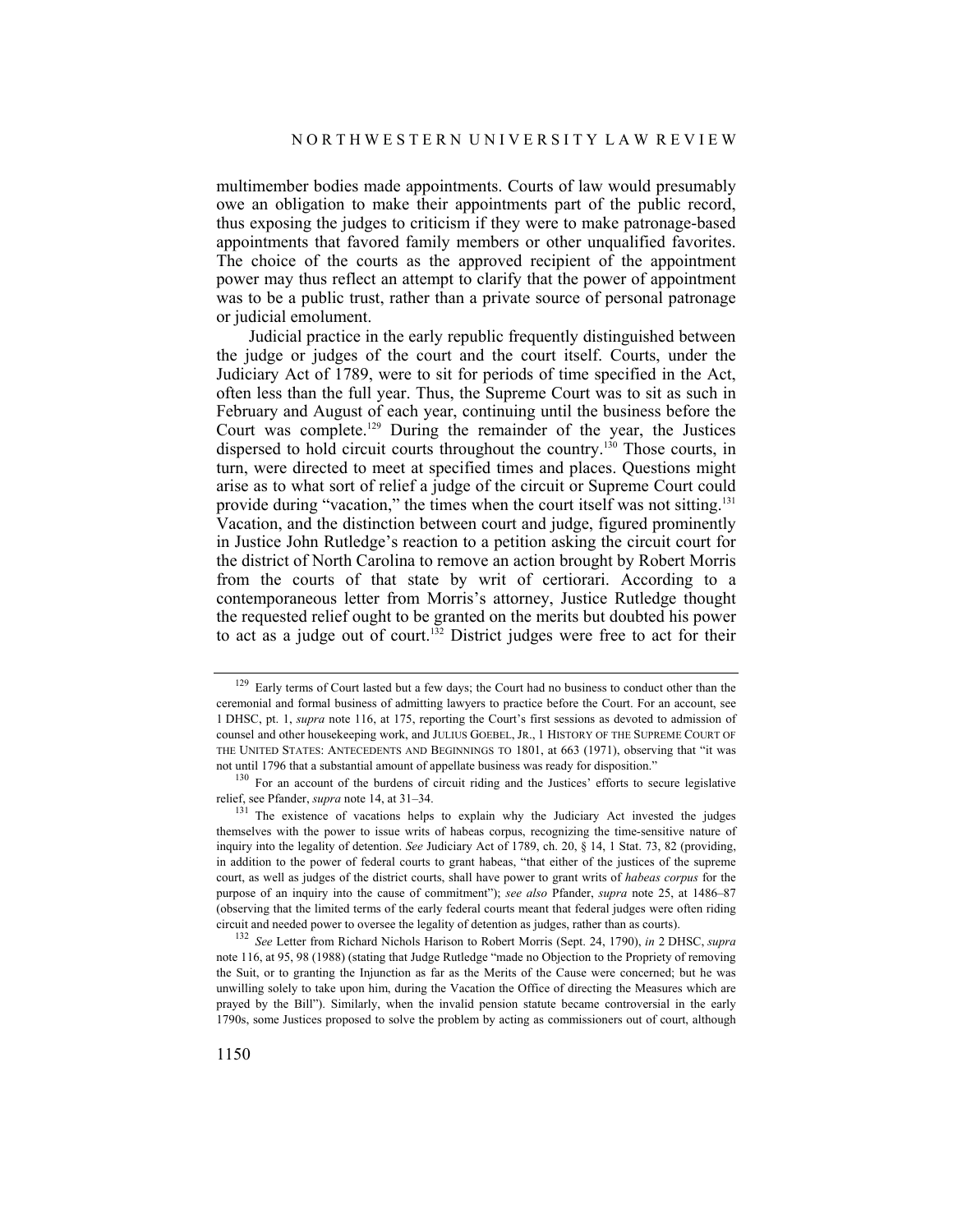own account during vacation; indeed, some continued to act as lawyers in state court proceedings until a federal statute forbade the practice.<sup>133</sup>

By making the court the appointing body, and countering the notion that judges were to exercise the power for their own account, Article II appears to have complemented other features of the Constitution that worked an important change in the nature of judicial office. Article III provides that the judges of both the Supreme and inferior courts are to receive, at stated times, a compensation for their services that shall not be diminished during their continuation in office.<sup>134</sup> For a variety of reasons, one can probably best interpret the provision as creating a regime of presumptively salary-based compensation. Certainly the delegates who debated the compensation provision at Philadelphia appear to have assumed that it called for the payment of a salary and ruled out the receipt of fees for judicial service.135 In addition, when Congress implemented the Article III compensation provision, it did so by providing the judges with an annual salary, to be paid on a quarterly basis.<sup>136</sup> What's more, when Congress learned that a federal judge in South Carolina was collecting fees in admiralty cases, it promptly enacted legislation to govern such cases that ruled out the collection of judicial fees and thus curtailed the practice.<sup>137</sup> Just as the early practice under Article III appears to confirm the doubts some expressed about the propriety of fee-based judicial compensation, early steps taken by Congress and the Supreme Court to implement Article II similarly confirm that court-based appointments were aimed in part at foreclosing the favoritism, bias, and possible self-dealing inherent in the judicial appointment of inferior officers. To that evidence of early practice this Article now turns.

## *D. Implementing Article II*

Early legislation erecting courts of the United States and empowering them to hire clerks, criers, and other personnel consistently assigned the appointment power to the courts, rather than to the judges staffing them. What's more, Chief Justice Jay's approach to the appointment of the first

questions arose about that solution. *See* Pfander, *supra* note 14, at 35–38; *see also* David P. Currie, *The Constitution in Congress: The Second Congress, 1791–1793*, 90 NW. U. L. REV. 606, 640 (1996) (noting that Congress fixed the invalid pension act by separating the judge from the court and assigning

the judge certain extrajudicial duties).<br><sup>133</sup> *See* Pfander, *supra* note 14, at 23 n.118 (describing the federal statute that forbade federal judges from practicing law).

<sup>&</sup>lt;sup>134</sup> U.S. CONST. art. III, § 1.<br><sup>135</sup> *See supra* text accompanying note 18.<br><sup>136</sup> *See* Pfander, *supra* note 14, at 24 & nn.122–23 (discussing the Compensation and Process Acts of 1789); *see also supra* text accompanying note 20.<br><sup>137</sup> After the Act's passage, Thomas Bee, the district court judge for the District of South Carolina,

acknowledged that the 1793 statute prohibited his practice of fee collection. *See* Pfander, *supra* note 14, at 25–26 & nn.133–34.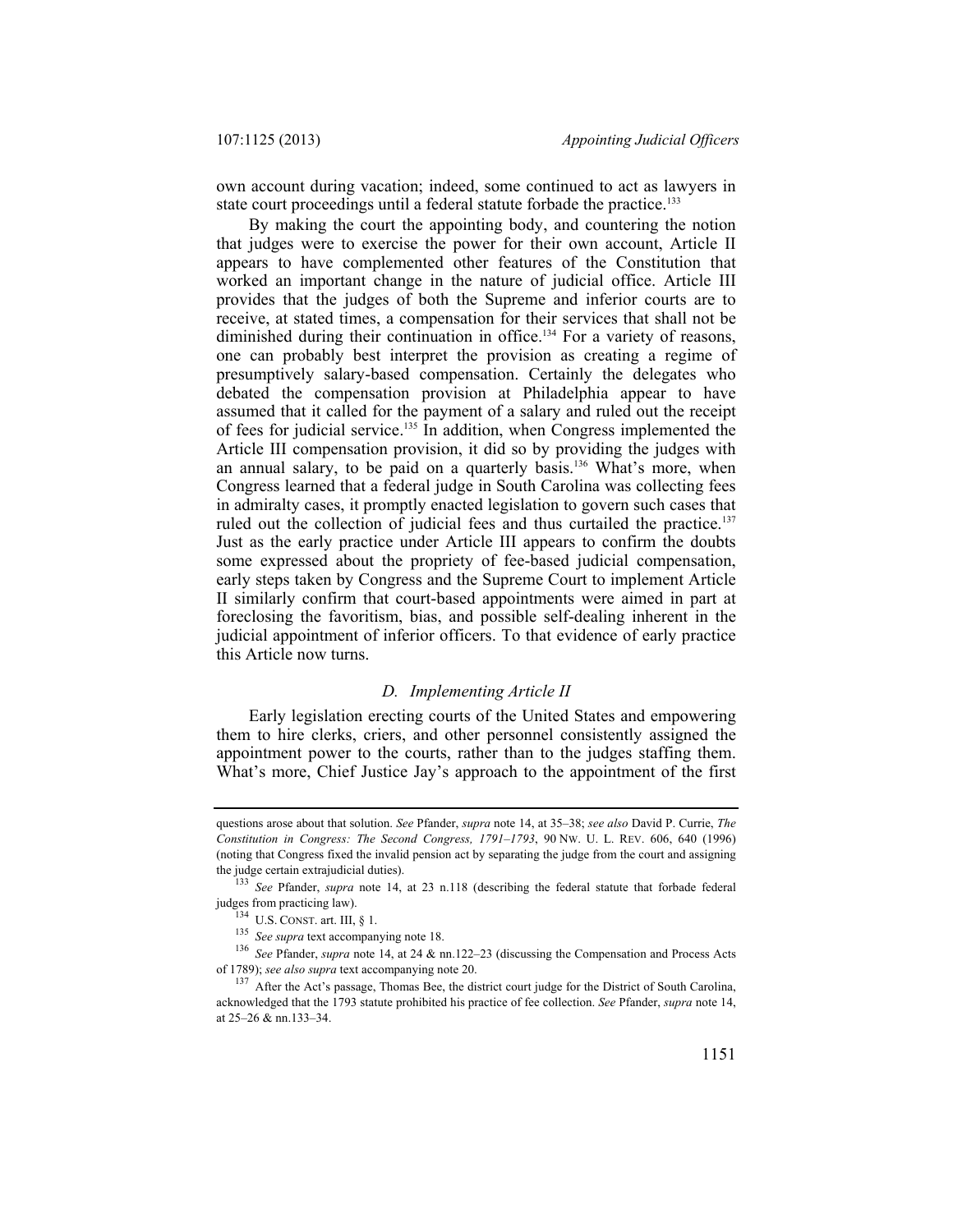clerk of the Supreme Court, John Tucker, revealed that he took quite seriously the difference between court-based and Chief-based appointments. While the judges of many district courts were less punctilious than Chief Justice Jay about preserving the formal distinction between court-based and judge-based appointments,<sup>138</sup> it was not until the Court's 1839 decision in *Ex parte Hennen* that district court judicial control of the appointment and removal of clerks became an acknowledged part of the legal framework of office.<sup>139</sup>

The story of legislative implementation begins with Section 7 of the Judiciary Act of 1789, which specified the appointment of inferior judicial officers in the following terms:

That the Supreme Court, and the district courts shall have power to appoint clerks for their respective courts . . . and that the clerk for each district court shall be clerk also of the circuit court in such district . . . .<sup>140</sup>

The provision appears to have been quite consciously modeled on the language of Article II and seeks to vest the appointment power in the courts themselves rather than in the judges. Elsewhere, the legislation provided that the Supreme Court was to consist of a Chief Justice and five Associate Justices.141 Clearly, Congress opted to place the appointment power in the Court itself, rather than in the Chief.

<sup>&</sup>lt;sup>138</sup> Congress provided for but a single judge to staff each of the federal district courts, thus creating an identity between court and judge that may have encouraged a sense of judicial entitlement. *See* Judiciary Act of 1789, ch. 20, § 3, 1 Stat. 73, 73 (establishing in each of thirteen districts a district court "to consist of one judge"). Whatever the reason, some district "courts" appointed the judge's family members to serve as clerks. *See, e.g.*, MESSINGER, *supra* note 117, at 2 (reporting that David Sewall,

district judge for the District of Maine, appointed his nephew Henry as clerk).<br><sup>139</sup> *See* 38 U.S. (13 Pet.) 225 (1839) (concluding that the district court judge had discretion to remove the court clerk, not for cause, but to make room for the appointment of the judge's friend). Shortly after *Hennen* came down, Congress enacted a provision empowering the circuit court to hire its own clerk and specifying that in cases of disagreement (between the district and circuit judge), the presiding judge would have the appointment. *See* Act of Feb. 28, 1839, ch. 36, § 2, 5 Stat. 321, 322 ("[A]ll the circuit courts of the United States shall have the appointment of their own clerks . . . ."). 140 *See* Judiciary Act of 1789, ch. 20, § 7, 1 Stat. 73, 76. When Congress first conferred power on

the federal courts to name commissioners (an early precursor to magistrates), it vested the appointment power in "any circuit court or either of the district courts of Maine or Kentucky" and thus continued the early practice of court-based appointment. *See* Act of March 2, 1793, ch. 22, § 4, 1 Stat. 333, 334. *See generally* Charles A. Lindquist, *The Origin and Development of the United States Commissioner System*, 14 AM. J. LEGAL HIST. 1 (1970) (describing the evolution from reliance on commissioners to reliance on magistrates). To be sure, section 2 of the nation's first bankruptcy statute empowered district judges to appoint "commissioners" of the said bankrupt. *See* Act of April 4, 1800, ch. 19, 2 Stat. 19, 21–22. But it appears from the oath requirement in section 3 that such commissioners were to act for the bankrupt during the pendency of the proceeding and not as inferior officers of the United States. *Id.* § 3. The Act was repealed in 1803. *See* Act of December 19, 1803, ch. 6, 2 Stat. 248.

<sup>141</sup> *See* Judiciary Act of 1789, ch. 20, § 1, 1 Stat. at 73 (declaring that the Supreme Court shall consist of one Chief Justice and five Associate Justices, and specifying that the Court's sessions would begin on the first Monday of February and August at the seat of government).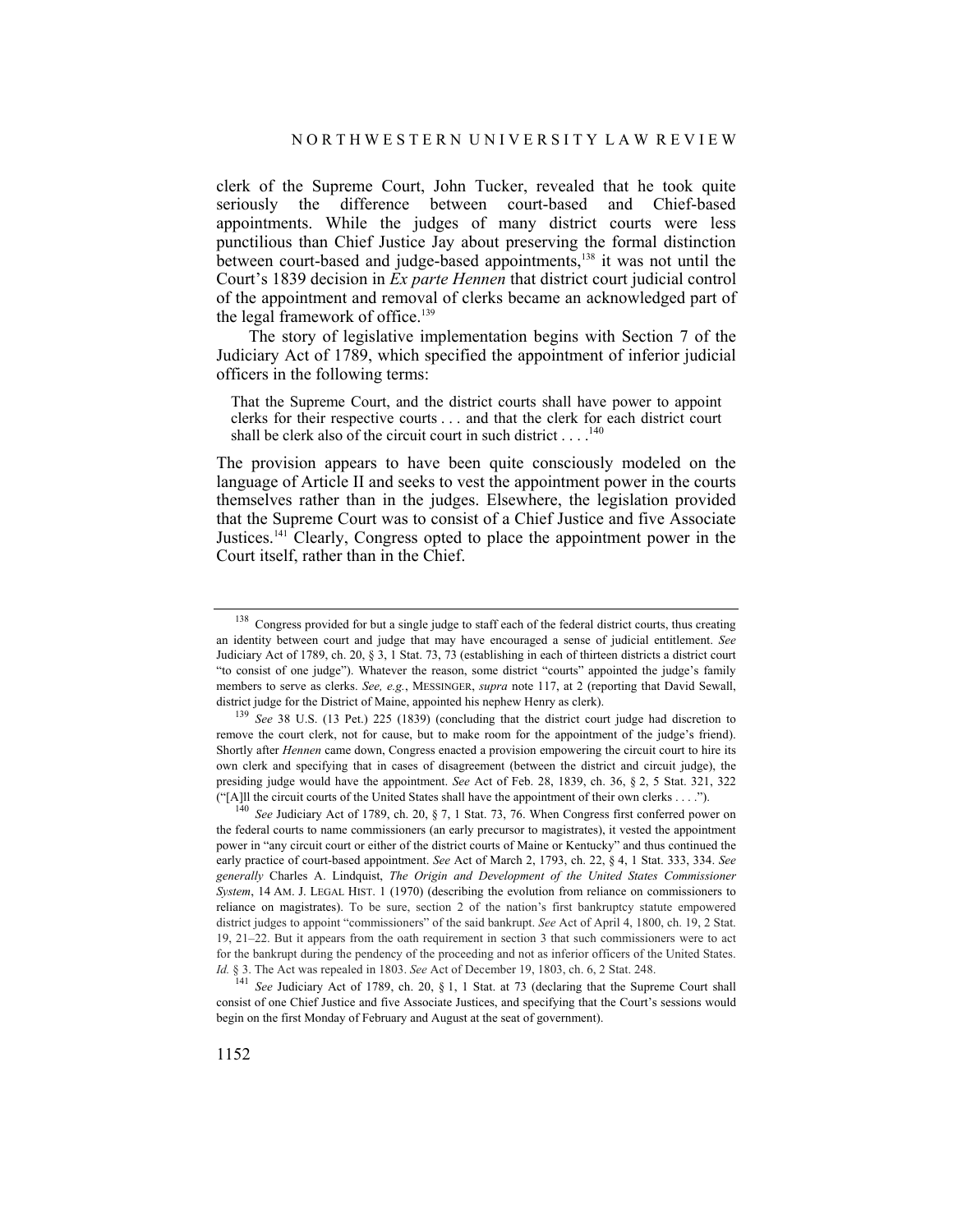Some might argue that the provision for appointing marshals complicates the story of early implementation. Section 27 provides that a "marshal shall be appointed in and for each district for the term of four years, but shall be removable from office at pleasure, whose duty it shall be to attend the district and circuit courts when sitting therein, and also the Supreme Court in the district in which that court shall sit."142 The provision fails to identify an appointing and removing superior and certainly does not specify a court-based appointment mechanism. But neither does it contemplate appointment by the district court judge. The phrasing of the provision makes clear that marshals, although judicial servants in the sense that they were duty-bound to execute the "lawful precepts" of the courts they attended and perform other chores, were to be appointed by the President with the advice and consent of the Senate. And so they were.<sup>143</sup> As a consequence, the marshals' office has long been viewed as a part of the Executive Branch of government and now operates within the Department of Justice.144 Far from disproving a consistent practice of assigning judicial appointments to the court, rather than the judge, the marshal provision actually confirms the drafters' careful attention to matters of form and structure.<sup>145</sup> In any case, later legislation carried on the pattern of vesting the power to appoint judicial officers in the courts.<sup>146</sup>

Chief Justice John Jay played a central role in implementing the practice of court-based, rather than Chief-based, appointment of inferior officers. In late 1789, shortly after it became generally known that he was to become the Chief Justice, Jay was inundated with requests for patronage appointments that proceeded on the assumption that he would make the

a bureau within the Department of Justice  $\dots$ .").<br><sup>145</sup> The decision to assign the power to appoint (and remove) marshals to the President may have

<sup>&</sup>lt;sup>142</sup> *Id.* § 27, 1 Stat. at 87. Deputy marshals were to be appointed by the marshal, subject to removal from office "by the judge of the district court." *Id.* Interestingly, then, the statute gives the President removal power over the marshals and the district judge removal power over deputy marshals. Perhaps the drafters sought to give the judge some leverage over deputies in case the marshal were to leave the office in charge of a deputy that the judge deemed unfit to perform its duties. The choice of the judge as the party with the removal power, rather than the court, suggests that the drafters did not view Article II's court-based appointment provision as a limit on the assignment of removal power.<br><sup>143</sup> The marshal was expected to serve as the federal analog to the state sheriff, serving writs and

precepts, handling court funds and federal prisoners, and overseeing the federal census operation in the district. For an account of the early history of the marshal's office, featuring a discussion of President Washington's appointments, see FREDERICK S. CALHOUN, THE LAWMEN: UNITED STATES MARSHALS AND THEIR DEPUTIES, 1789–1989 (1989), and David S. Turk, *A Brief Primer on the History of the U.S. Marshals Service*, FED. LAW., Aug. 2008, at 26. 144 *See* 28 U.S.C. § 561(a) (2006) ("There is hereby established a United States Marshals Service as

reflected the conclusion that the execution of judgments was a matter for the Executive Branch of

<sup>&</sup>lt;sup>146</sup> *See* Act of Feb. 28, 1799, ch. 19, § 7, 1 Stat. 624, 626 (declaring the "respective courts of the United States shall appoint criers for their courts, to be allowed the sum of two dollars per day"); *see also supra* note 139 (quoting the provision in the Act of Feb. 28, 1839, ch. 36, 5 Stat. 321, for the circuit courts to appoint the court's clerk).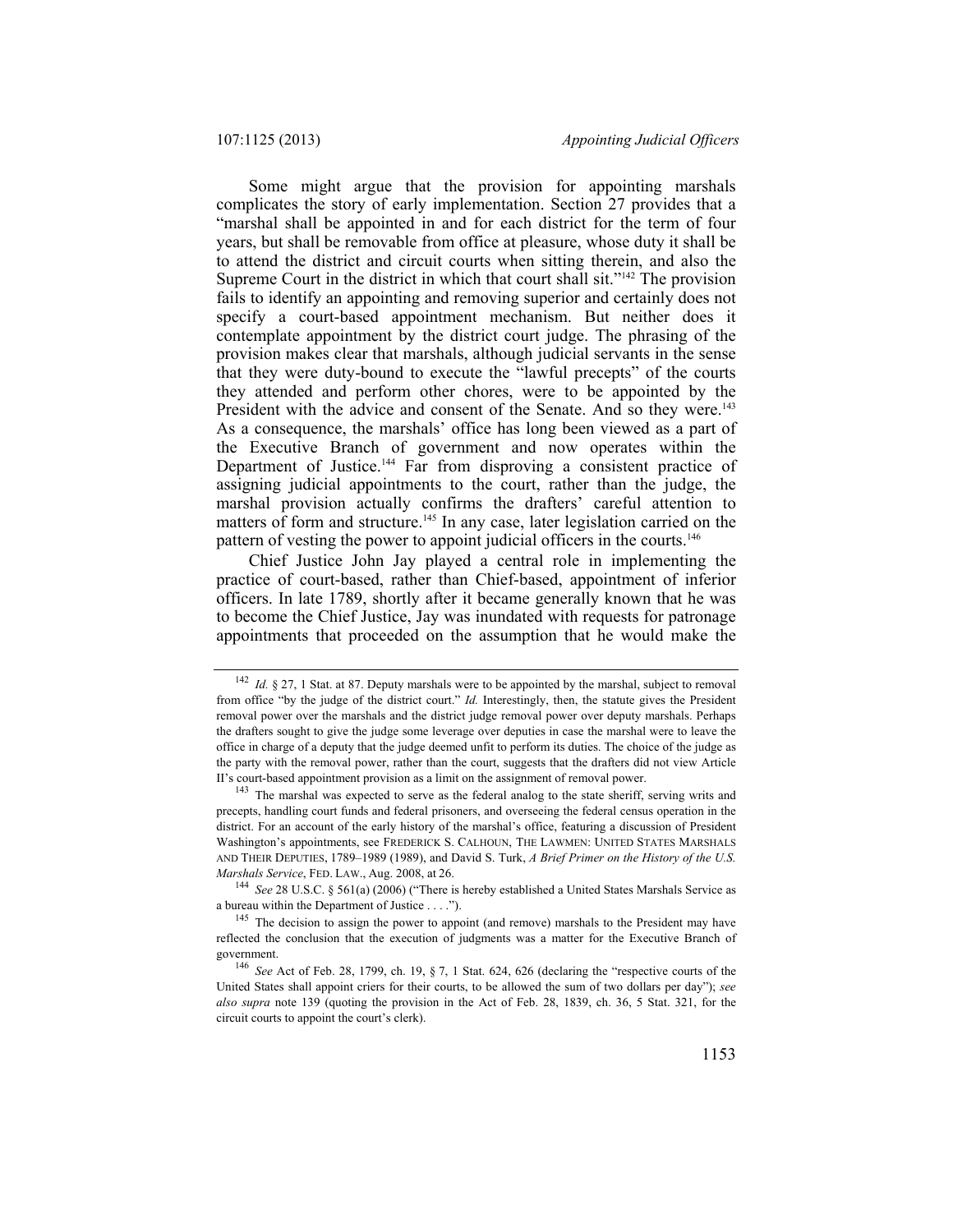appointments himself (in keeping with the English model). For example, in one such letter, Theodore Sedgwick (a member of the Massachusetts congressional delegation) apologized for soliciting Chief Justice Jay on behalf of a friend. But, Sedgwick explained, such applications must frequently come "to men [like Chief Justice Jay] who have the power to confer offices."147 Fisher Ames made the same assumption, writing in November 1789 to recommend an "eminently qualified" candidate "to your favour and patronage."148 Even fellow Justice William Cushing wrote Chief Justice Jay to press the case of an applicant for the clerk position.<sup>149</sup>

Chief Justice Jay's response to these supplications was remarkable; he consistently rejected the notion that he had the power to make the appointment himself and insisted that the decision would be taken by the Court following consultation with the Justices in attendance. Consider his reply to Fisher Ames:

There are at present several candidates for the place in question, and probably the number will be increased before the appointment takes place. As it should be the result of mutual information and joint consultation between the judges, it appears to me proper that I should in the mean time remain free from engagements, express or implied, to or for any gentleman, however well recommended.<sup>150</sup>

Chief Justice Jay said much the same thing in his reply to Justice Cushing:

I have made it a Rule to keep myself free from Engagements, and at Liberty to vote as after mutual Consultation among the Judges shall appear most adviseable. . . . There are several matters which will demand early attention; and it would doubtless be useful to have some informal meetings before Court, in order to consider and mature such measures as will then become indispensable.<sup>151</sup>

Chief Justice Jay's sharpest remarks were directed to an acquaintance, John DuMott, who had approached him for an office. Chief Justice Jay turned down the request, explaining:

[O]n these occasions it is best to be very explicit. [I]t would neither be friendly nor candid to excite delusory Expectations, or to make Promises without a good Prospect of performing them. There is not a single office in my Gift, nor do I recollect that there is more than one in the appointment of the

<sup>147</sup> *See* Letter from Theodore Sedgwick to John Jay (Sept. 23, 1789), *in* 1 DHSC, pt. 2, *supra* note 116, at 665. 148 *See* Letter from Fisher Ames to John Jay (Nov. 10, 1789), *in* 1 DHSC, pt. 2, *supra* note 116, at

<sup>676. 149</sup> *See* Letter from William Cushing to John Jay (Nov. 18, 1789), *in* 1 DHSC, pt. 2, *supra* note

<sup>116,</sup> at 678–79. Justice Cushing, Ames, and Sedgwick all supported the eventual appointee, John

Tucker.<br><sup>150</sup> Letter from John Jay to Fisher Ames (Nov. 27, 1789), *in* 1 DHSC, pt. 2, *supra* note 116, at 680.<br><sup>151</sup> Letter from John Jay to William Cushing (Dec. 7, 1789), *in* 1 DHSC, pt. 2, *supra* note 116, at 682.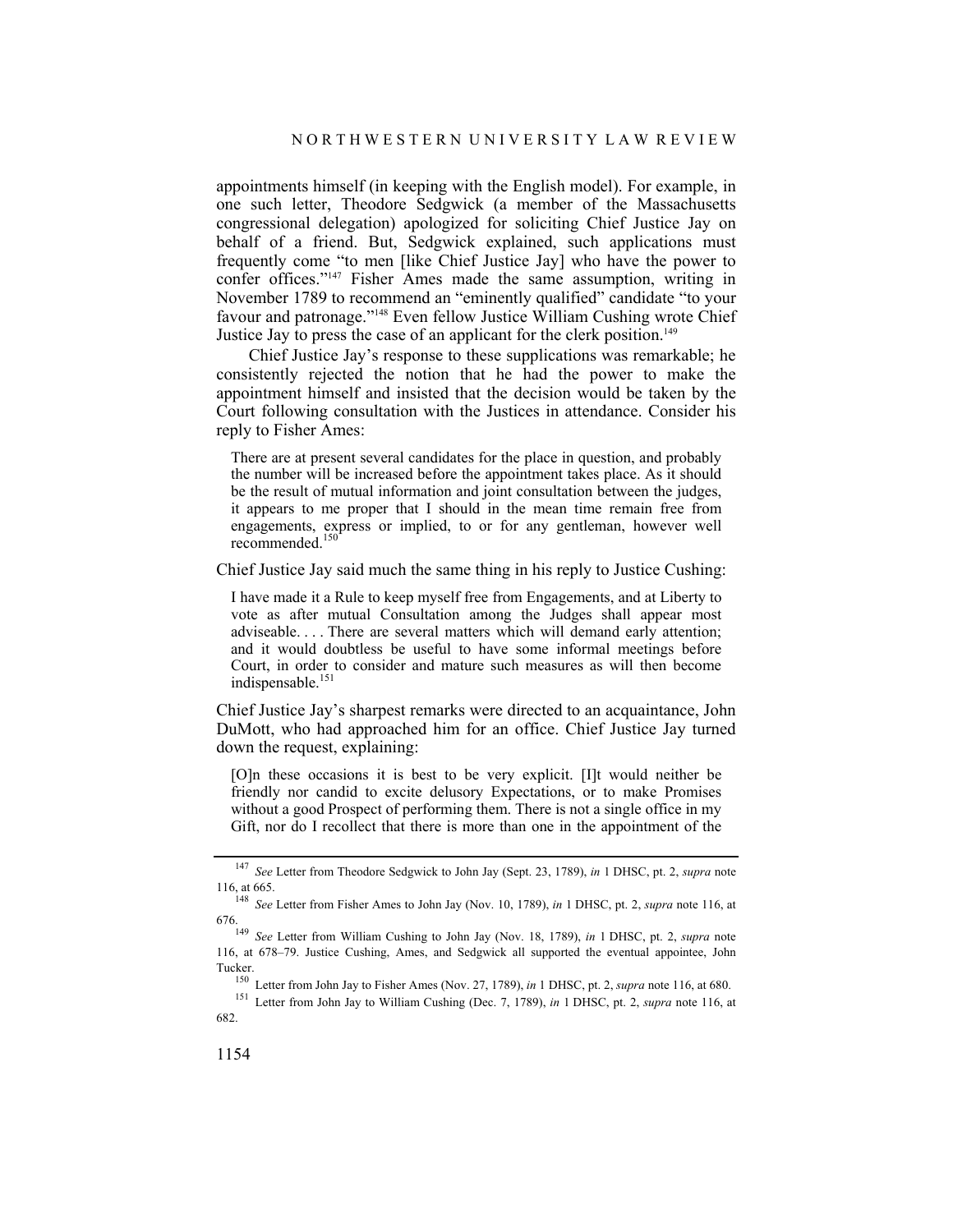Court . . . . [A]s to offices in the Gift of other Departments I think it my Duty not to interfere  $\ldots$ <sup>152</sup>

In each instance, then, Chief Justice Jay rejected the assumption that offices in the Judicial Branch were his to confer and apparently did so because the Court was the appointing agency and was to decide the matter after "joint consultation between the judges."153

Looking to the official record of the actions taken by the Supreme Court when it convened at the nation's capital (New York City) in February 1790, we find Chief Justice Jay was as good as his word. Although there was little judicial business to do,<sup>154</sup> the Court did manage to appoint two inferior officers (a crier and a clerk) and began to admit attorneys and counselors to practice before the bar of the Court. The official minutes of the Court's first two sessions include the following entries:

 Ordered, that Richard Wenman, be, and he is appointed Cryer of this Court.155

 Ordered, that John Tucker Esq. of Boston, be the Clerk of this Court. That he reside, and keep his Office at the Seat of the National Government, and that he do not practice either as an Attorney or a Counsellor in this Court while he shall continue to be Clerk of the same.<sup>156</sup>

Although a matter of routine, these two appointments provide important insights into the Court's own understanding of its appointment power. First, although the Justices had met in advance about the clerkship appointment and settled on Tucker, they nonetheless viewed themselves as duty bound to formalize the appointment by issuing an order in open court

<sup>152</sup> *See* Letter from John Jay to John DuMont (Feb. 27, 1790), *in* 1 DHSC, pt. 2, *supra* note 116, at 696–97. Chief Justice Jay was slightly more forthcoming in a response to a request for office submitted by his sister-in-law on behalf of her husband. *See* Letter from John Jay to Catharine Ridley (Nov. 11, 1789), *in* 1 DHSC, pt. 2, *supra* note 116, at 677 (describing the position of clerk as unlikely to afford Mr. Ridley "a [l]iving"). 153 Such a collegial approach to selection of officers would have the incidental effect of protecting

individual judges both from the burden of dealing with office seekers and from the obligation to explain why favored candidates were rejected.<br><sup>154</sup> Although the Court failed to muster a quorum on the first Monday of the month, a fourth Justice

arrived and the Chief Justice proclaimed the Court open for business. Newspaper reports suggest that the event was well attended by the leading statesmen of the day, many of whom were already in town as members of Congress. 1 DHSC, pt. 1, *supra* note 116, at 171 & n.2 (reproducing the official minutes of the Court, which describe the absence of a quorum on February 1, 1790, and the need for deferral of business to the next day); *see also id.* at 165 n.4 (describing the temporary appointment of McKesson as clerk before Tucker was chosen to serve); *id.* pt. 2, at 686–87 (collecting newspaper coverage of the Court's initial failure to muster a quorum). The Court would not docket its first case for several sessions and would not issue its first written opinion until 1792. See GOEBEL, supra note 129, at 554, 662–65.<br><sup>155</sup> Fine Minutes of the Supreme Court, Feb. 2, 1790, *in* 1 DHSC, pt. 1, *supra* note 116, at 175.<br><sup>156</sup> Fine Minutes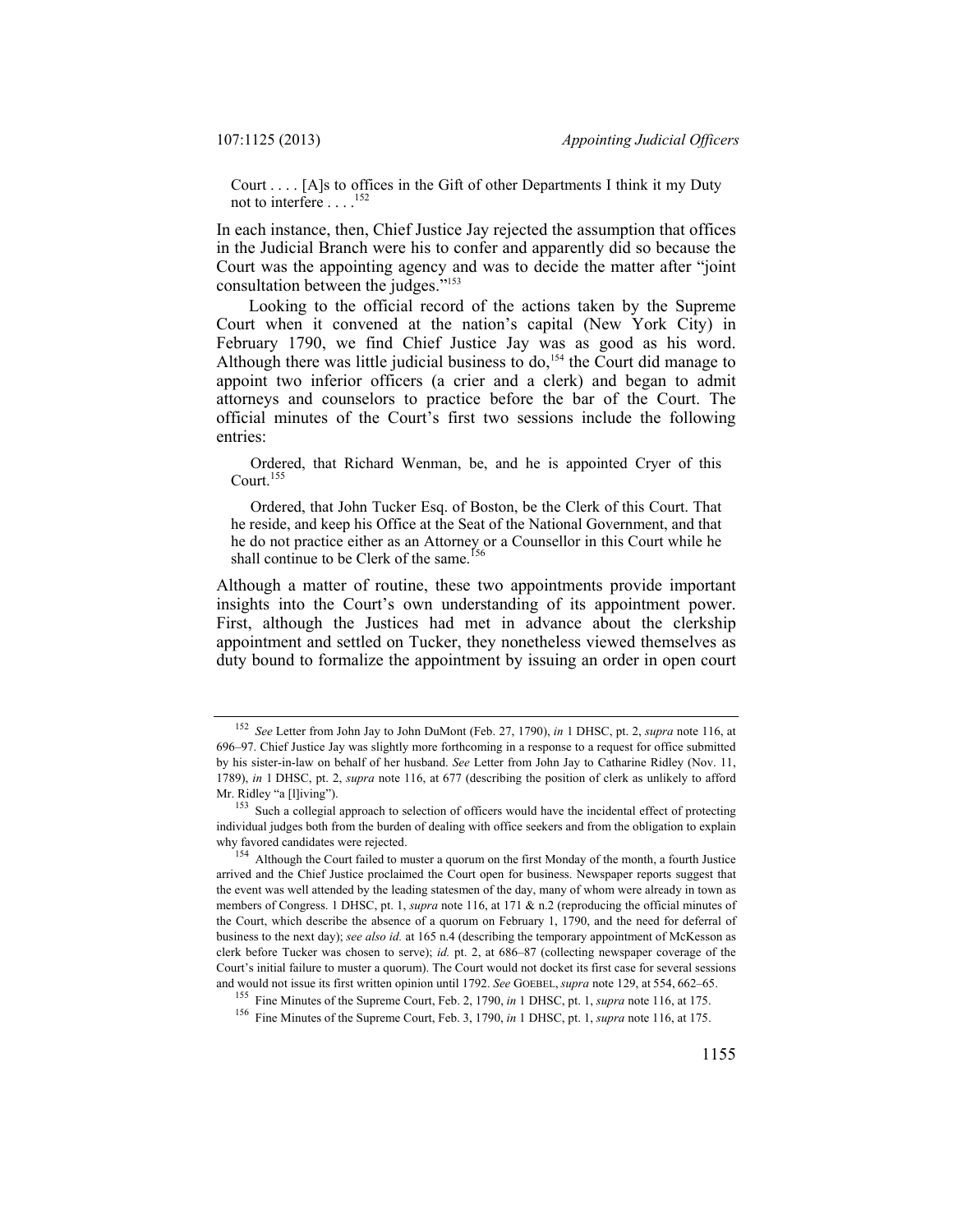that would become a part of the official record.<sup>157</sup> It was not enough simply to send Tucker a letter of engagement or enter into a handshake agreement. If the Court was to be the appointing agent, then the Court was obliged to take action in accordance with the forms of law. The Justices' decision to make an official appointment by court order helps to explain why they took no action the first day, when the absence of a quorum prevented the Court as such from conducting official business.158 It also explains why the Justices arranged to have a temporary clerk record the minutes of the actions taken before the appointment of Tucker was formalized.159 By preserving minutes, the Court would ensure that Tucker's position would be both formally lawful and part of the public record.

The Court's appointment of the crier may be even more revealing. At the time the Court acted, there was no statutory warrant for such an office. It had not been created in the Judiciary Act, and the Process and Compensation Acts similarly omitted any mention of the office.160 Indeed, it was not until 1799 that Congress first authorized such a position, declaring that each court of the United States shall appoint a crier and pay two dollars a day for his services.<sup>161</sup> That the 1790 appointment anticipated the statute by nine years suggests that the Justices took the view that the Court enjoyed inherent power to hire personnel viewed as necessary to the conduct of judicial business.<sup>162</sup> Apart from power to hire needed employees, the appointment of the crier may shed additional light on the Court's understanding of the requirements of Article II. In appointing Tucker as clerk, after all, one might understand the Court to have been following the lead of the Judiciary Act, which defined the court as the appointing agency. In the absence of a statutory directive, the Court's formal action in appointing the crier may more clearly reflect the Justices' own view of the constitutional locus of the appointment power.

<sup>&</sup>lt;sup>157</sup> See Letter from John Jay to William Cushing, *supra* note 151.<br><sup>158</sup> Fine Minutes of the Supreme Court, Feb. 1, 1790, *in* 1 DHSC, pt. 1, *supra* note 116, at 171.<br><sup>159</sup> On the appointment of a temporary clerk, see

<sup>&</sup>lt;sup>160</sup> See Act of Sept. 29, 1789, ch. 21, § 2, 1 Stat. 93, 93 (declaring that in suits at common law, the circuit and district courts were to follow the writs, modes of execution, and rates of fees of the state courts in which they sat); *cf.* Act of Sept. 23, 1789, ch. 18, 1 Stat. 72 (setting the salary of all federal judges and the Attorney General of the United States but failing to address the payment to such judicial officials as the clerk or the crier).<br><sup>161</sup> *See* Act of Feb. 28, 1799, ch. 19, § 7, 1 Stat. 624, 626.<br><sup>162</sup> For a careful assessment of inherent judicial authority, see Robert J. Pushaw, Jr., *The Inherent* 

*Powers of the Federal Courts and the Structural Constitution*, 86 IOWA L. REV. 735 (2001). Pushaw does not address the inherent power of courts to hire personnel viewed as necessary to conduct judicial business, although he does acknowledge as a general matter that courts can take action without legislative authority that they find essential to carry out their judicial duties. *See id.* at 847–48; *see also* Stephen B. Burbank, *Procedure, Politics and Power: The Role of Congress*, 79 NOTRE DAME L. REV. 1677, 1681 (2004) (distinguishing between weak inherent power to act without congressional authority and strong inherent power to act counter to congressional dictates).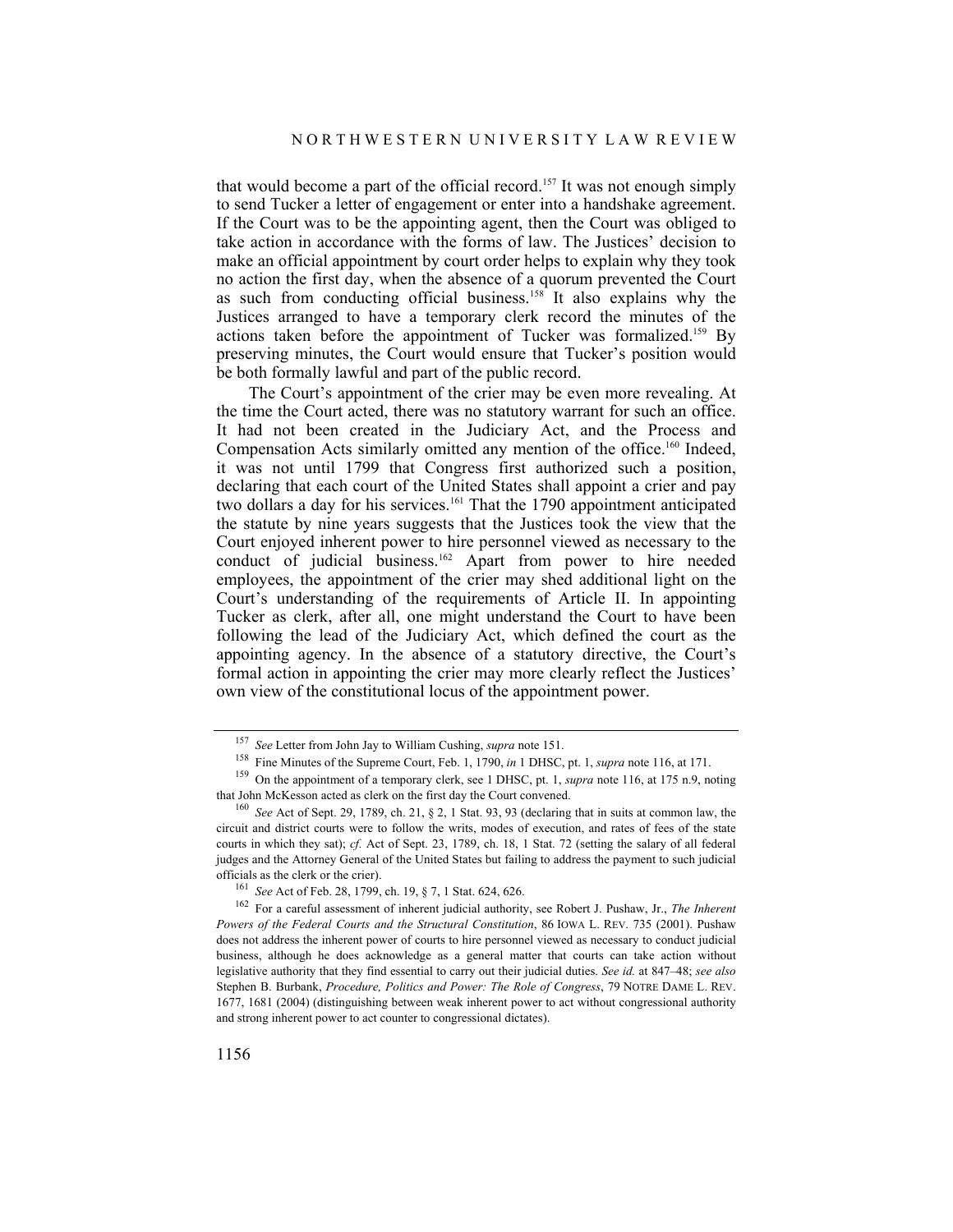Whatever the crier's significance for the debate over inherent powers, the two appointments reveal a consistent commitment to a court-based appointment process.<sup>163</sup> The Court followed the practice of court-based appointments for several years. Tucker resigned the clerk's post after two years, forcing the Court to find a replacement. The result of the search appears in an order published on August 1, 1791:

 Ordered, that Samuel Bayard be the Clerk of this Court in the place of John Tucker Esquire of Boston resigned . . . .<sup>16</sup>

Bayard served for nine years, in part by appointing deputy clerks to perform the office in his absence, and then resigned in 1800.<sup>165</sup> Even though Jay had long since left the bench and the Chief Justiceship, the Court appointed Bayard's successor by entering an order to that effect in open court.166 Even today, the power to appoint the Court's clerk, librarian, reporter, and marshal remains in the Court, rather than the Chief Justice.<sup>167</sup>

Efforts to switch to a Chief-based approach have not taken hold, at least with the Court's own clerk and marshal. Following his installation as Chief Justice in December 1864, Salmon Chase developed draft language

(footnote omitted).<br><sup>165</sup> For an account of Bayard's service as clerk and his reliance on deputy clerks, see 1 DHSC, pt.<br>1, *supra* note 116, at 162–63.

<sup>&</sup>lt;sup>163</sup> Chief Justice Jav's correspondence reveals that he viewed the appointments as matters for the court to settle through consultation and deliberation among the Justices. We cannot reconstruct the nature of the deliberative process, but we do know that other candidates had been put forward, that Tucker had strong support from Justice Cushing and from other leading figures in Massachusetts politics, and that Tucker had served effectively as the clerk of the Massachusetts Supreme Judicial Court. We also know that Chief Justice Jay had advised Justice Cushing that candidates for the office should plan to attend the Court's first session in New York. Letter from John Jay to William Cushing (Dec. 7, 1789), *supra* note 151. Tucker, accordingly, was present in the courtroom. Chief Justice Jay's correspondence does not reveal anything about the Court's internal deliberations. But however deferential he was to his colleagues in the selection of the clerk and crier, he was obviously quite influential in shaping the way the Court approached the appointment process. Rather than a judge-based appointment process, Chief Justice Jay ensured that the Court itself played the official role as the appointing agency. 164 Fine Minutes of the Supreme Court, Aug. 1, 1791, *in* 1 DHSC, pt. 1, *supra* note 116, at 192

<sup>&</sup>lt;sup>166</sup> Fine Minutes of the Supreme Court, Aug. 15, 1800, *in* 1 DHSC, pt. 1, *supra* note 116, at 330–31 ("Samuel Bayard Esquire having resigned the Office of Clerk of this Court. It is Ordered that Elias B. Caldwell be appointed to the said Place . . . ." (footnote omitted)). Chief Justice Jay resigned in 1795 to become governor of New York. In 1800, Oliver Ellsworth was presiding as Chief Justice; as a senator from Connecticut, Ellsworth had played a lead role in drafting the Judiciary Act of 1789. 167 *See* 28 U.S.C. §§ 671–674 (2006) (declaring that the Supreme Court may appoint officers to

serve as clerk, marshal, reporter, and librarian, and setting out the duties of such officials). Congress first conferred power on the Court to appoint a reporter in 1817, vesting the appointment power in the "Supreme Court." *See* Act of March 3, 1817, ch. 63, 3 Stat. 376. Power to appoint a marshal was first conferred on the Court in 1866. *See* CHARLES FAIRMAN, HISTORY OF THE SUPREME COURT OF THE UNITED STATES: RECONSTRUCTION AND REUNION, 1864–88, pt. 1, at 167 (1971) (describing the adoption of the marshal provision).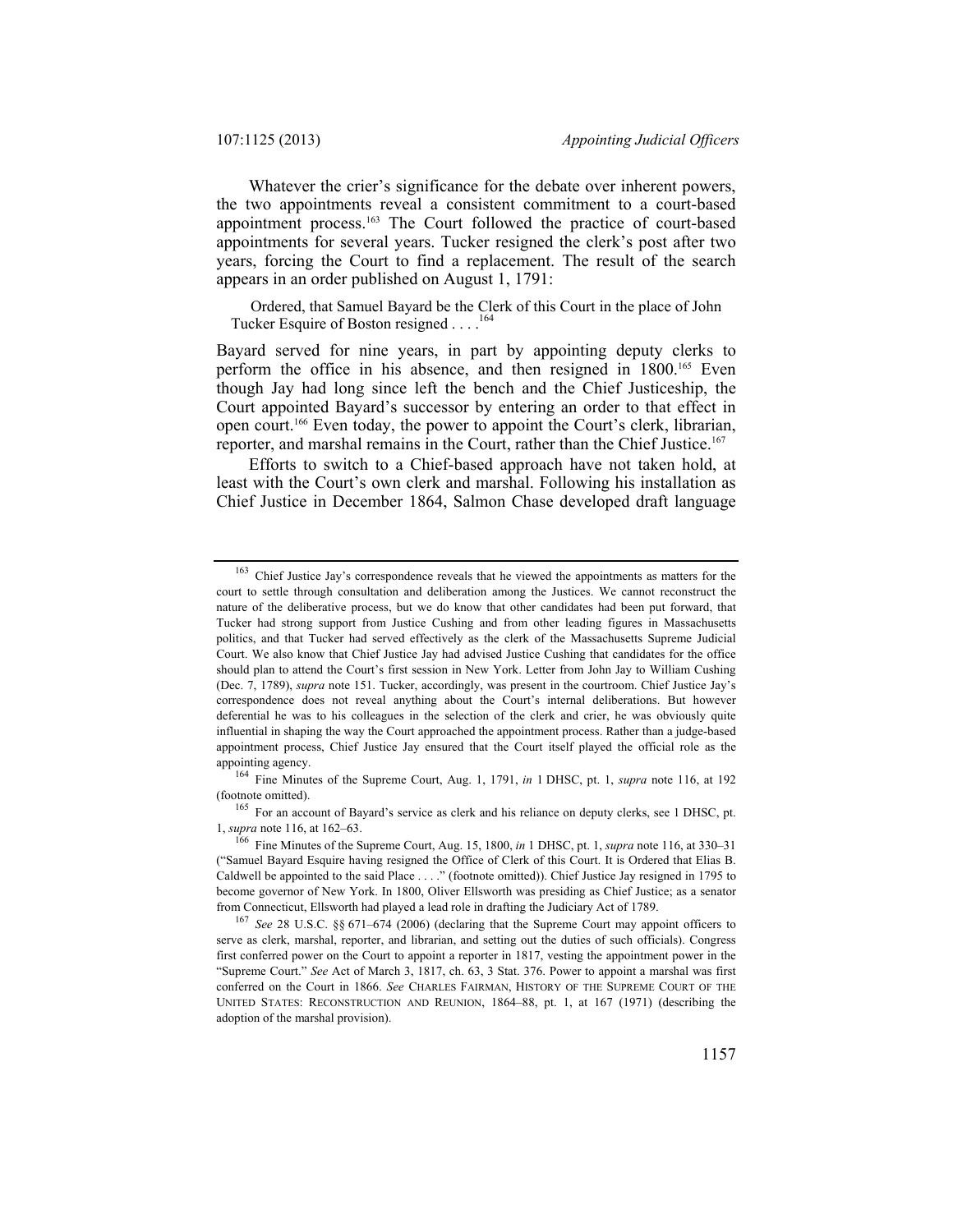for inclusion in a bill to reorganize the federal judiciary.168 Among his suggestions was one that provided: The "Chief Justice with the approval of the Court may appoint a Marshal . . . ."169 When the issue came before the Senate, the proponent of the language urged it as something the "judges" had suggested.<sup>170</sup> Senator Reverdy Johnson countered that he had never heard from the "judges" any complaint about the existing practice of courtbased appointment.<sup>171</sup> Others objected as well, and the provision was rejected. In the leading historical account of the episode, Charles Fairman recounts the court-based system that Chief Justice Chase had inherited and explains he proposed a switch to a Chief-based system because he "had his own man in mind" for a bit of "patronage."172 The Senate's rejection of a switch thus represents a modest vindication of the constitutional principle that the appointments were to be the product of a consultative process with all of the Justices in an effort to end the patronage-based appointment practices of the past.

## *E. The Drift to a Chief-Based Appointment Process*

However consistent the early Court's practice in making court-based appointments of inferior judicial officers, such a practice did not necessarily prevent district court judges from treating clerkship appointments as a source of patronage. In an engaging history of the office of the district court clerk, Scott Messinger reveals that the first clerk appointed in the District of Maine was the nephew of the presiding judge. $173$ Messinger also tells the story of *Ex parte Hennen*, litigation that grew out

<sup>168</sup> Chase was confirmed as Chief Justice and took his seat in December 1864 as the Civil War was winding down, filling the post vacated by Chief Justice Roger Taney's death. With him on the bench were a number of Justices appointed by Lincoln's predecessors (Justice Wayne, from Georgia; Justice Catron, from Tennessee; Justice Nelson, from New York; Justice Grier, from Pennsylvania; and Justice Clifford, from Maine). In addition, Chief Justice Chase had four Republican colleagues who had, like him, been named to the bench by Lincoln (Justice Swayne, Ohio; Justice Miller, Iowa; Justice Davis,

Illinois; and Justice Field, California). For an account, see FAIRMAN, *supra* note 167, at 1-4.<br><sup>169</sup> *See id.* at 167 (quoting language of section 2 of the Chief Justice Chase draft).<br><sup>170</sup> *Id.* at 168–69.<br><sup>171</sup> *Id.* (confirming that Chief Justice Chase wanted to secure the position for his close friend and associate Richard Parsons). 173 *See* MESSINGER, *supra* note 117, at 15 (noting that Henry Sewall, nephew of district court judge

David Sewall, was appointed as the first clerk of the District of Maine and describing other patronagebased appointments in the nineteenth century culminating in an Act of Congress that forbade nepotism). Messinger reports that the early clerks were paid out of the fees they collected from litigants, thereby producing some of the same problems with fee-paid office and corruption that the Framers had elsewhere attempted to avoid. *See id.* at 8–12, 20 (describing the fee system and the discovery in 1818 that the district clerk in New York had embezzled over \$100,000, apparently with the connivance of the appointing judge). Eventually, in 1919, Congress placed the clerks on salary. *Id.* at 44–45. For a survey of early compensation practices, see THOMAS K. URDAHL, THE FEE SYSTEM IN THE UNITED STATES 122–33 (Madison, Wis., Democrat Printing Co. 1898).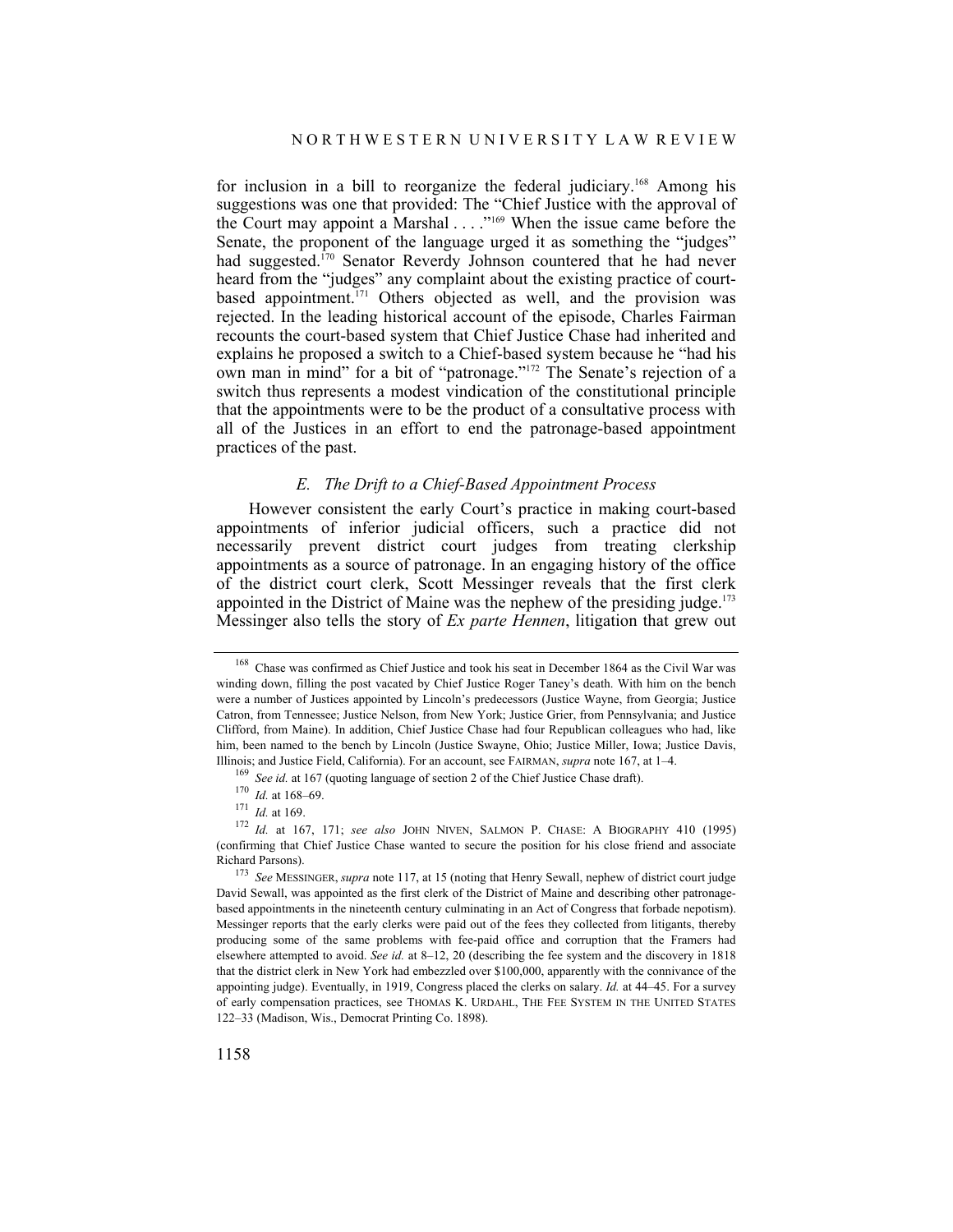of the decision of a newly appointed district judge in Louisiana to replace the incumbent clerk with a friend.174 In making the appointment, the district judge admitted that he was acting, not out of concern with Hennen's abilities, but out of "feelings of kindness" for Winthrop, the new appointee.175 Although the former clerk sought a mandamus to compel his continuation in office, at least as a circuit court clerk, the Court refused to issue the writ. The Court confirmed that the clerk was one of the inferior officers contemplated by the Appointments Clause of the Constitution, properly subject to appointment by the courts of law.176 But in the absence of any statutory guidance, the Court simply presumed that clerks were removable at the will of the district court and could claim no vested right in the office.<sup>177</sup>

The judicial practice approved in *Hennen*, which reflects a close identification of the district judge with the district court over which he presided, may help to explain how judges rather than courts came to be seen as the appointing authority for inferior judicial officers. Another factor in the evolution away from a court-based appointment process may have been the need to empower an official to act with reasonable dispatch in performing certain administrative chores when the courts were unable to convene as such. In 1850, Congress adopted legislation to staff the district courts when, by virtue of illness or disability, the incumbent district judge was unable to do so. The mode chosen was to allow either the circuit judge for the relevant circuit or the Chief Justice to "designate and appoint" a district judge from an adjoining district to serve in the disabled judge's place.178 A short time later, Congress broadened the authority of the circuit

<sup>174</sup> *See* 38 U.S. (13 Pet.) 230 (1839). At the time, the Judiciary Act provided that the clerk of the district court was to be selected by that court and was also to serve as the clerk of the circuit court. *See supra* text accompanying note 140. The circuit judge preferred Hennen, the old clerk, and had blocked the new clerk, Winthrop, from taking up circuit clerk duties. The Court's rejection of the mandamus petition left the district court in charge of choosing and removing the clerk for both courts. Congress addressed the potential conflict by statute a short time later, vesting power in the circuit court to appoint its own clerk. *See* Act of Feb. 28, 1839, ch. 36, § 2, 5 Stat. 321, 322 (declaring that all "circuit courts of the United States shall have the appointment of their own clerks" and further providing in case of a

division among the judges that the presiding judge shall make the selection).<br><sup>175</sup> MESSINGER, *supra* note 117, at 17 (describing Judge Lawrence's decision to replace Hennen<br>with Winthrop).

<sup>&</sup>lt;sup>176</sup> *See Ex parte* Hennen, 38 U.S. (13 Pet.) at 258.<br><sup>177</sup> *See id.* at 259. 178 *See* Act of July 29, 1850, ch. 30, 9 Stat. 442 (amended 1852) (authorizing circuit judge or Chief Justice to "designate and appoint" a district judge from the same or an adjoining circuit to serve in the place of the disabled judge). An earlier statute had conferred a similar form of designation authority on circuit "court[s]." *See* Judiciary Act of 1801, ch. 4, § 25, 2 Stat. 89, 97 (repealed 1802) (authorizing circuit court, in case of district judge's disability, to assign a circuit judge to perform the duties of the district judge during the continuance of the disability). In a still later attempt to address the disabilities of district judges, Congress authorized the circuit court or its circuit justice to issue a writ of certiorari, removing actions from the docket of the district court to that of the circuit court for resolution there. *See* Act of March 2, 1809, ch. 27, 2 Stat. 534. Notably, to the extent the 1801 legislation called for an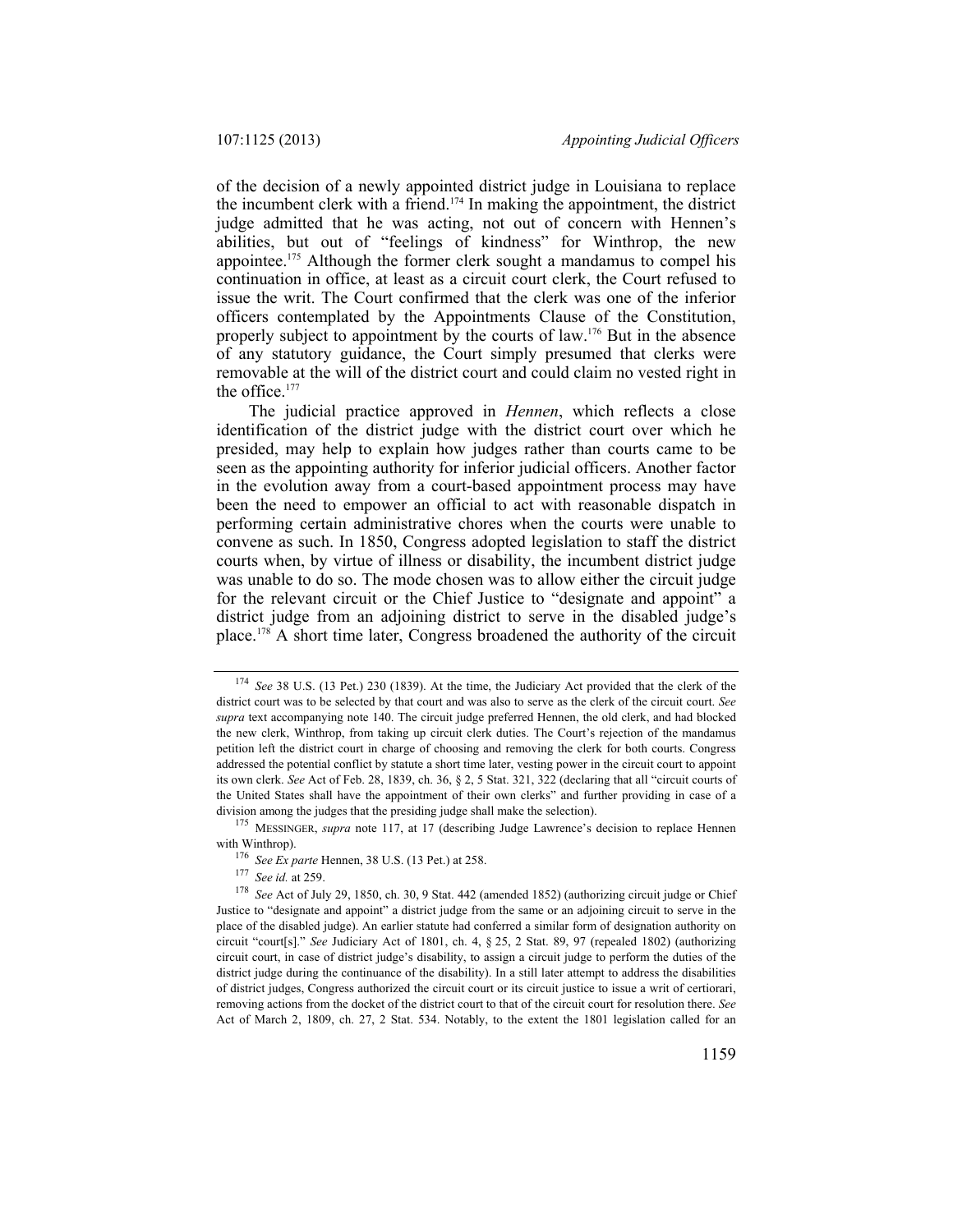judge and Chief Justice to allow them to designate adjoining district judges to address the "accumulation or urgency of judicial business in any district."<sup>179</sup> At the time of the enactment, the Court's term ran from the first Monday in December 1851 to May 27, 1852.<sup>180</sup> That left a substantial period of time when the Justices of the Supreme Court were riding circuit and unable to convene as a Court to make an official designation.<sup>181</sup>

Another decisive step was taken towards a Chief-based process during Reconstruction as part of the Republicans' desire to ensure the patronagebased appointments of Republican office seekers. Thus, in the midst of Reconstruction debates in early 1867, Congress found time to adopt a new bankruptcy law that included a provision that called for the Chief to play a special role in the appointment of the bankruptcy registers to assist the district courts. The provision reads as follows:

That it shall be the duty of the judges of the district courts . . . to appoint in each Congressional district . . . , upon the nomination and recommendation of the Chief Justice of the Supreme Court of the United States, one or more registers in bankruptcy, to assist the judge of the district court  $\dots$ .

According to a leading account, Congress consulted with Chief Justice Chase before adopting the provision and he failed to object, perhaps due in part to his interest in controlling the patronage and in part to his desire to maintain good relations with the Republican members of Congress.183 But Chief Justice Chase was flooded with petitions and delayed taking action in his new executive capacity while he sought out the views of his brethren on the constitutionality of his new role.184 Eventually, he agreed to perform the function, adopting something of a straddle: he would act, not as the appointing official, but would make nominations to the district judge on

appointment, it placed the power in the circuit court. The 1809 legislation did not make an appointment,

but simply treated disability as the trigger for removal. 179 *See* Act of April 2, 1852, ch. 20, 10 Stat. 5. 180 *See* CARL B. SWISHER, 5 HISTORY OF THE SUPREME COURT OF THE UNITED STATES: THE TANEY PERIOD, 1836–64, at 284 (1974) (as there were no statutory designations for term length or date, the Court took it upon itself to lengthen its term in an effort to cope with its growing docket).

<sup>&</sup>lt;sup>181</sup> Prior to the 1850 and 1852 enactments, an 1848 legislative proposal to relieve the Justices of all circuit responsibilities for a one-year period was rejected by the Senate. The Acts of 1850, 9 Stat. 442, and 1852, 10 Stat. 5, served as a "[p]iecemeal attempt[]" to maintain the circuit riding system while mollifying the overworked Justices, *see* SWISHER, *supra* note 180, at 282–84 & n.27.

<sup>182</sup> Bankruptcy Act of 1867, ch. 176, § 3, 14 Stat. 517, 518, *repealed by* Act of June 7, 1878, ch. 160, 20 Stat. 99. 183 *See* FAIRMAN, *supra* note 167, at 355–65 (recounting the episode and the consultation with

Chief Justice Chase and criticizing him for having failed to resist the imposition of the appointive role). 184 In a letter to his Republican colleague, Justice Miller, Chief Justice Chase expressed a

willingness to perform the duty, onerous as it was, so long as it was "not unconstitutional." *Id.* at 357.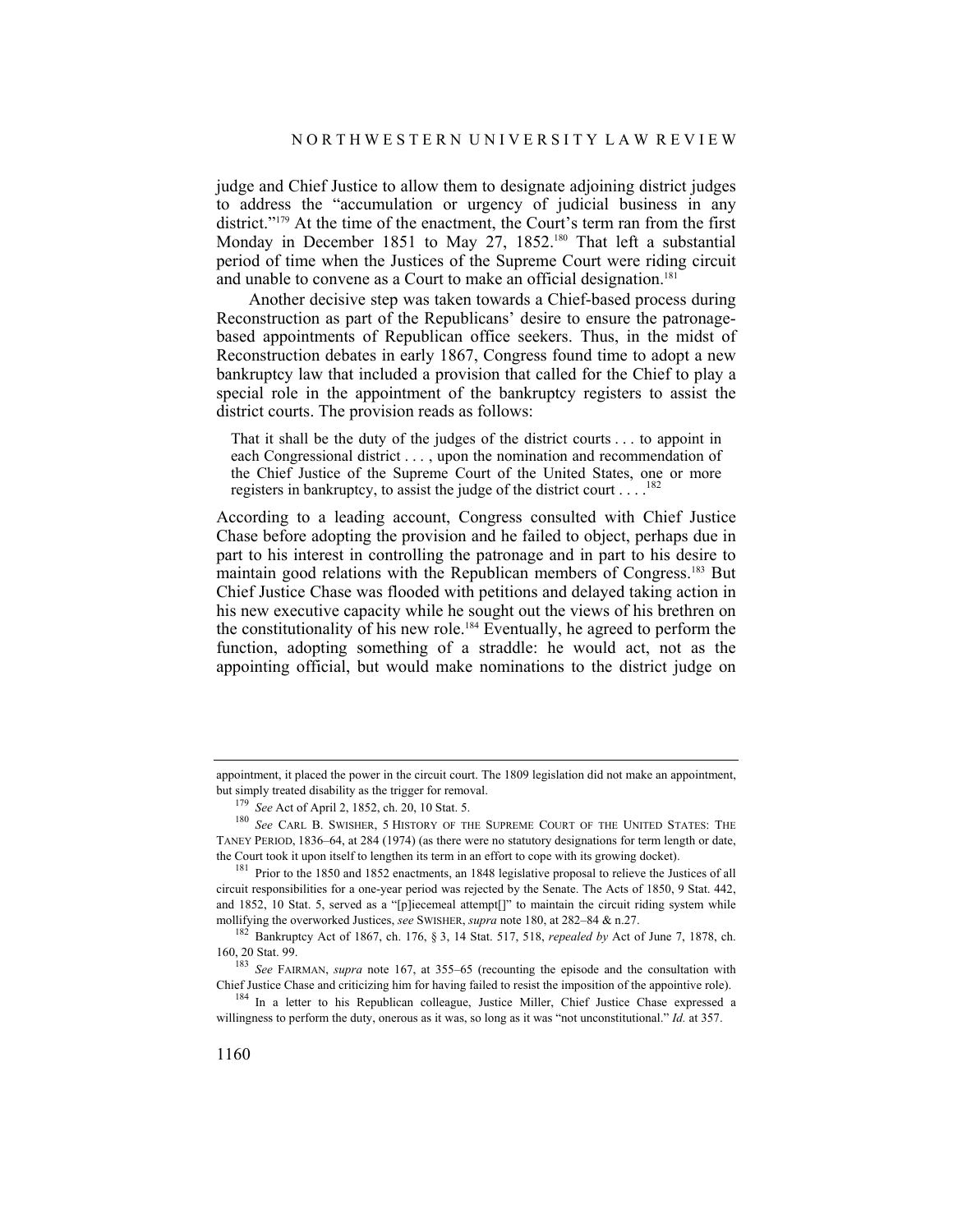which that judge was expected to exercise an uncertain degree of independent judgment.<sup>185</sup>

Apparently, it was this straddle that persuaded both Chief Justice Chase and Congress that the Chief's role was consistent with the constitutional requirement of a Court-based appointment. Indeed, Senator Roscoe Conkling defended the provision as one that the House "very carefully" considered and had upheld on the ground that it entailed only nomination by the Chief rather than appointment.<sup>186</sup> It was true, as a formal matter, that the appointment was to be made by the district judge. But members of the Senate still raised questions. Senator Reverdy Johnson expressed the following constitutional doubts:

 The Constitution provides . . . that Congress may . . . vest the appointment [of inferior officers] in a head of a Department or in a court. There is no authority to vest it in any individual member of a court; but this clause, so far from vesting the appointment in the [district] courts . . . , gives them merely a negative upon the nomination of the Chief Justice.<sup>187</sup>

Others expressed practical concerns; how was the Chief to learn the qualifications and reputation of local office seekers?<sup>188</sup> Thus, when Chief Justice Chase initially declined to make any nominations, members of the Senate unsuccessfully moved to repeal the provision in part on constitutional grounds.

Whatever one's view of the formal distinction between Chief Justice Chase as a nominating official and the district court as the appointing entity, it appears quite evident that Republicans designed the provision to ensure patronage-based appointments. Chase was a newly appointed Republican Justice, and known to harbor presidential aspirations.<sup>189</sup> Both of the alternatives—the Court, with several holdover Justices from previous

<sup>&</sup>lt;sup>185</sup> Thus, in correspondence with the district judges, Chief Justice Chase described the action of the district judge as "wholly independent of mine." *Id.* at 365 n.211. He also dissented from the doctrine that the district judges are "at all bound by the nomination of the Chief Justice." *Id.* But he also advised one recalcitrant district judge to reconsider his decision to reject two of his nominees. *Id.* <sup>186</sup> *Id.* at 359.

<sup>187</sup> *Id.* at 359. 187 *Id.* at 359. 187 *Id.* at 359 (alterations in original) (quoting Sen. Reverdy Johnson). A Democrat from Maryland, Senator Johnson was among Congress's most knowledgeable students of the Constitution. *See* HAROLD M. HYMAN & WILLIAM M. WIECEK, EQUAL JUSTICE UNDER LAW: CONSTITUTIONAL DEVELOPMENT, 1835–1875, at 313 (1982). His dim view of Reconstruction was informed both by his national political ambitions and his perception that it threatened to "subject the white man to the absolute and unconditional dominion of an armed force of a colored race." ROBERT J. KACZOROWSKI, THE POLITICS OF JUDICIAL INTERPRETATION: THE FEDERAL COURTS, DEPARTMENT OF JUSTICE, AND CIVIL RIGHTS, 1866–1876, at 52 (Fordham Univ. Press 2005) (1985).<br><sup>188</sup> FAIRMAN, *supra* note 167, at 356 (quoting Sen. Thomas Hendricks of Indiana).<br><sup>189</sup> Eventually. Chase did stand for the presidency, allowing his daughter Kate to ma

unsuccessful candidacy for the presidential nomination of the Democratic (!) party. *See* NIVEN, *supra*  note 172, at 428–32.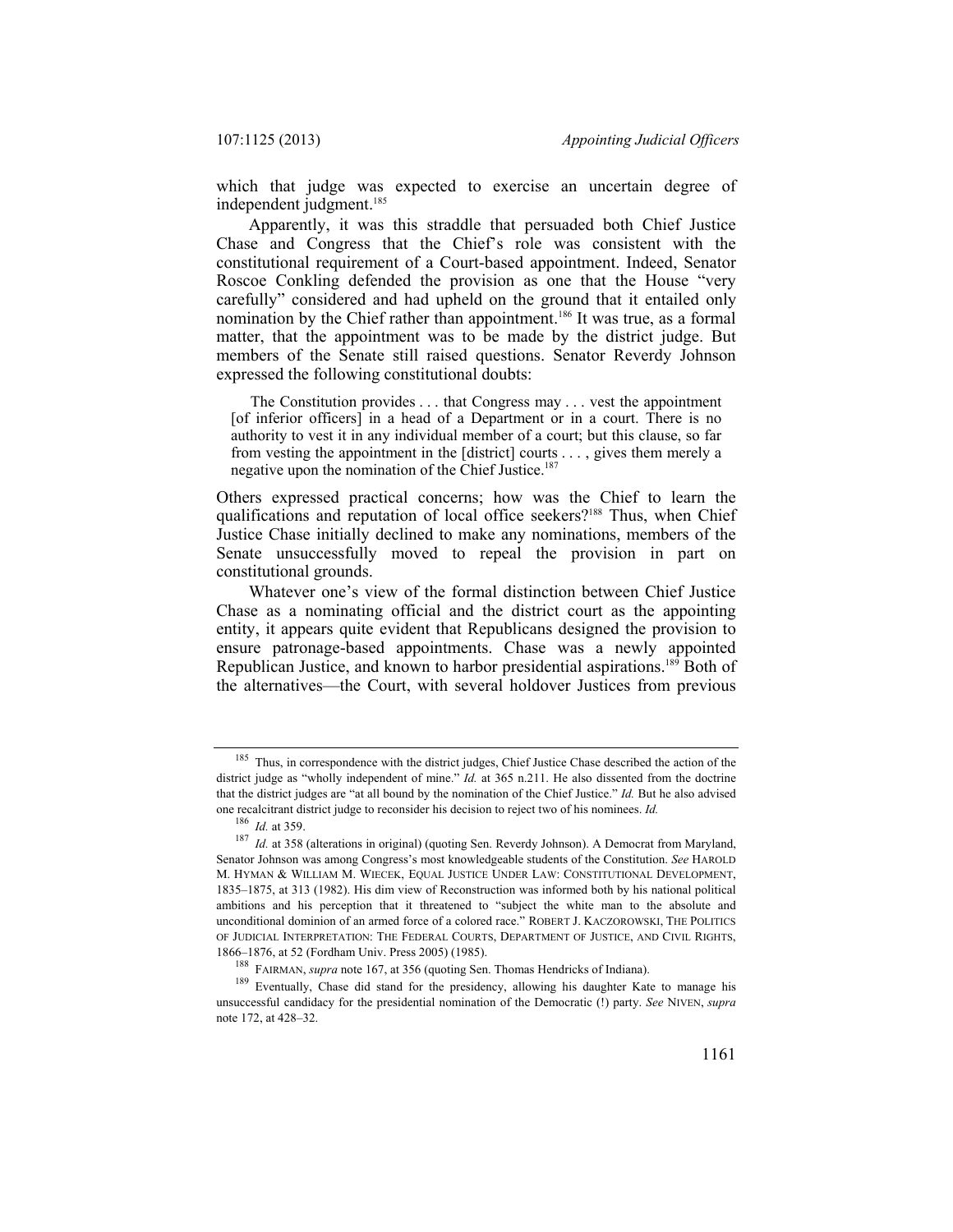administrations,190 and the district courts—were conceivably less well disposed to Republican office seekers.191 Assignment of a controlling role in the process to the Chief could help to ensure the appointment of loyal Republican bankruptcy registers in a way that a more decentralized or court-based process might not. A major supporter of the legislation, Roscoe Conkling, thus imagined that the Chief-based system would ensure a role for the party; the Chief would not necessarily choose registers himself but could simply rely on the House and Senate delegations from the relevant district to identify the designee, thus transferring the value of the appointment to the local party apparatus.<sup>192</sup>

Although the Chief's nominating power did not survive the repeal of the bankruptcy law,193 the Chief's designation power took hold. Thus, the early designation statutes from the 1850s provided a precedent on which Congress could rely in creating the Commerce Court in 1910.<sup>194</sup> With President Taft in the White House, pressing for the bill, Congress adopted legislation that created a special court to test the legality and enforce the orders of the Interstate Commerce Commission. The law provided for the appointment of five Article III judges to staggered five-year terms. Upon the conclusion of their Commerce terms, the judges were to serve on regional circuit courts to which they were also appointed.195 The controversy arose from a provision that called upon the Chief to appoint successor judges from other Article III courts to serve when the initial fiveyear terms ended.196 Members of Congress criticized this vesting of

<sup>&</sup>lt;sup>190</sup> *See supra* note 168 (describing the ten-Justice Court of the day as including five Justices appointed by previous administrations and five appointed by Lincoln).

<sup>&</sup>lt;sup>191</sup> See FAIRMAN, *supra* note 167, at 355–56 (quoting Sen. Fessenden for the proposition that members of Congress supported the assignment of the appointment power to whatever judge or court best aligned with "their way of thinking"). But as Fairman cogently observes, it makes little difference which court actually makes the formal appointment if the Chief has control of the nomination process. *Id.* at 356.

<sup>&</sup>lt;sup>192</sup> One defender of the legislation matter-of-factly assumed that the Chief would simply follow the recommendations of the congressional delegation in making his nominations. *See id.* at 360 (quoting the comment of Sen. Conkling).<br><sup>193</sup> The Act of 1867 was repealed in 1878; the next bankruptcy act, adopted in 1898, did not

contain the same appointment mechanism but instead assigned the power to appoint referees in bankruptcy to the district courts they served. Bankruptcy Act of 1898, ch. 541, § 34, 30 Stat. 544, 555. For an account, see Charles Jordan Tabb, *The History of the Bankruptcy Laws in the United States*, 3 AM. BANKR. INST. L. REV. 5, 25 (1995). 194 *See* Mann–Elkins Act of 1910, ch. 309, 36 Stat. 539. For an account of the Commerce Court,

describing its three-year history and its disbandment by a disgruntled Congress, see George E. Dix, *The Death of the Commerce Court: A Study in Institutional Weakness*, 8 AM. J. LEGAL HIST. 238 (1964), and Thomas W. Merrill, *Article III, Agency Adjudication, and the Origins of the Appellate Review Model of Administrative Law*, 111 COLUM. L. REV. 939, 965–67 (2011). 195 *See* 36 Stat. at 540. 196 *See id.*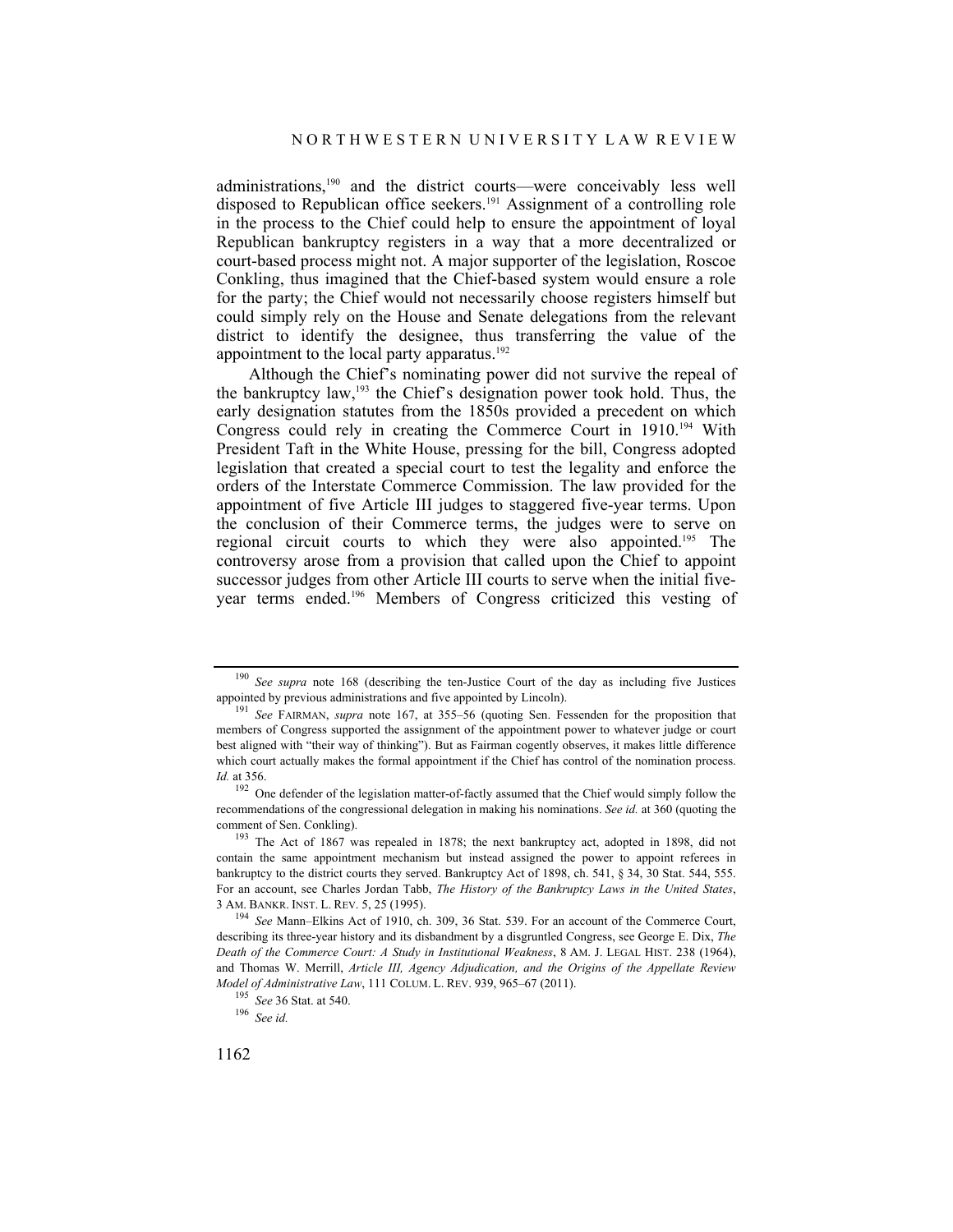appointment authority in a single person and argued that the Court should make the appointment instead.<sup>197</sup>

While Congress later disbanded the Commerce Court, the role of the Chief in designating current Article III judges to serve on specialty courts has remained very much alive. As Professor Ruger tells the story, Congress has created a series of special tribunals and directed the Chief to staff them with judges drawn from the ranks of current federal judges. These tribunals include the Emergency Court of Appeals (1942–1961), which heard appeals from the federal agency charged with setting prices during World War II; the Judicial Panel on Multidistrict Litigation (1968–present), which entertains motions to transfer related cases for consolidated pretrial proceedings before a single district court; the Special Division of the D.C. Circuit (1978–2000), which appointed independent counsels and defined the scope of their investigative authority under the terms of the Ethics in Government Act; and the Foreign Intelligence Surveillance Court and Court of Review (1978–present), which reviews Justice Department applications for national security investigative warrants.198 As Professor Ruger aptly notes, Congress has apparently come to regard Taft's oncecontroversial model of Chief designation as "relatively unexceptional."199 In the next Part, this Article will evaluate the constitutionality of Chiefbased appointments.

#### III. ASSESSING THE CONSTITUTIONALITY OF CHIEF-BASED APPOINTMENTS

As we have seen, scholars who have examined the question believe that the Chief's appointment powers pass constitutional muster. For these scholars, two factors—the long history of Chief-centered appointments and the perception that the Chief acts for the Court in making appointments cast doubt on the claim that Article II requires the Court to act.<sup>200</sup> In this Part, I first set out the elements of the affirmative case for a Court-based appointment requirement. The second section of this Part explores various elements of the defense of the Chief's role. The third section offers a few preliminary thoughts about how the Congress and the Supreme Court could collaborate on a court-based appointment system with relatively modest dislocation to current practice.

This Article does not advance any particular claim about the theory of constitutional interpretation. Rather, drawing on the interpretive modalities of Professor Bobbitt,<sup>201</sup> the Article relies on evidence from the text,

<sup>197</sup> *See* Ruger, *Appointment Power*, *supra* note 1, at 361 (quoting Sens. Robert LaFollette and Thomas Gore).<br>
<sup>198</sup> *Id.* at 362–67.<br>
<sup>199</sup> *Id.* at 367.<br>
<sup>200</sup> *See id.* at 374 (citing Freytag v. Comm'r, 501 U.S. 868, 884 (1991)).<br>
<sup>201</sup> *See PHILIP BOBBITT*, CONSTITUTIONAL FATE: THEORY OF THE CONSTITUTION 9–119 (

<sup>(</sup>elaborating six modalities of constitutional argument, including arguments from text, structure, history,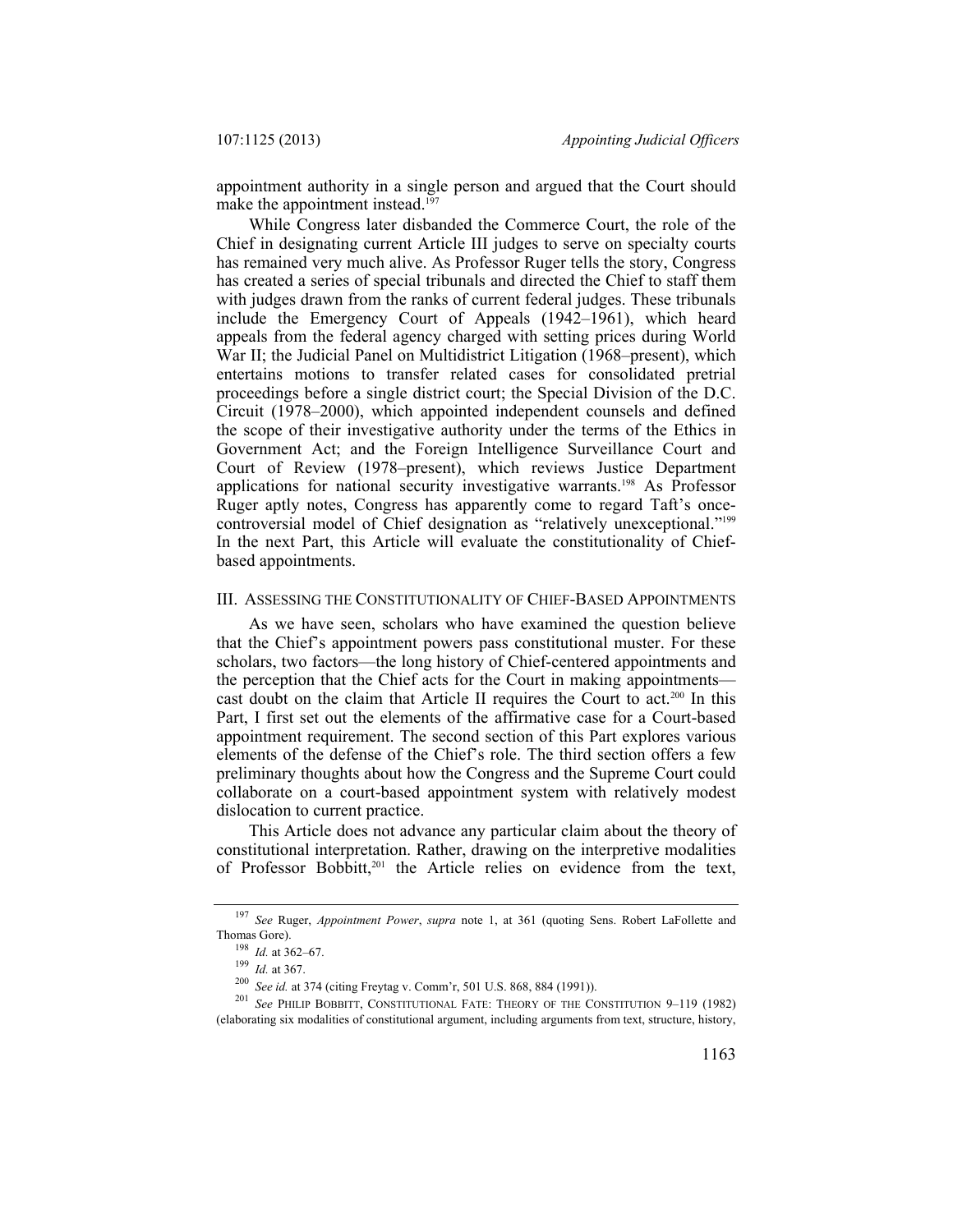structure, and history of Article II, all of which point in much the same direction. Indeed, the historical evidence tends to confirm that the Framers of Article II were right to fear patronage in creating a court-based appointment process. Rather than selling offices for their personal account, the judges who have accepted a role in the appointment process have chosen patronage of a different stripe. Just as the district judge in Louisiana replaced his court's clerk, Mr. Hennen, with a personal friend, so too did Chief Justice Chase accept a congressionally conferred role in the appointment process in part to help advance a partisan agenda. Critics of the Chief's role in subsequent years have worried, with varying degrees of candor, that political considerations might inform the Chief's selections. The clarity of the text, coupled with the continuing relevance of the discipline such a process would impose, provide the basis for a strong argument in favor of a return to a court-based approach to the appointment of inferior judicial officers.

#### *A. Advancing a Court-Based Appointment Hypothesis*

The formal case in favor of restricting the power of Congress to invest the Chief with power to appoint inferior officers in the Judicial Branch flows directly from the language of Article II. It provides that Congress can vest the appointment of inferior officers in the President, in the heads of departments, or in the courts of law. Because the Chief Justice is none of these, one might argue that Congress cannot constitutionally vest the Chief with appointment powers. Such an account gains strength from the considerations that emerged in Part II. As the history explored there reveals, the Framers had reason to distinguish the Court from the Chief in thinking about how to structure a public-regarding appointment process. Moreover, the early practice of Congress and the Supreme Court appears to have respected the Court's appointing role. The case for a Court-centered appointment practice thus finds support in the text, in the early institutional practice, and in a functional account of the appointment process as a public trust.

The legislative precedents that led away from a Court-centered appointment process help to underscore the wisdom of placing the power in the courts of law, rather than the judges that staff them. To be sure, the motives that underlay the provision for Chief-based nomination of bankruptcy registers differed in important respects from the patronage concerns that animated the Framers of Article II. In the eighteenth century,

precedent, prudence, and ethos); *cf.* Akhil Reed Amar, *Foreword: The Document and the Doctrine*, 114 HARV. L. REV. 26, 29–89 (2000) (setting out the elements of a "documentarian" approach to constitutional interpretation that nonetheless leaves considerable room for arguments based on history, structure, and precedent); Akhil Reed Amar, *Intratextualism*, 112 HARV. L. REV. 747, 750 n.9 (1999) (developing a distinctive brand of text-centered interpretation but nonetheless celebrating Bobbitt's interpretive modalities as a "brilliant" contribution to the field).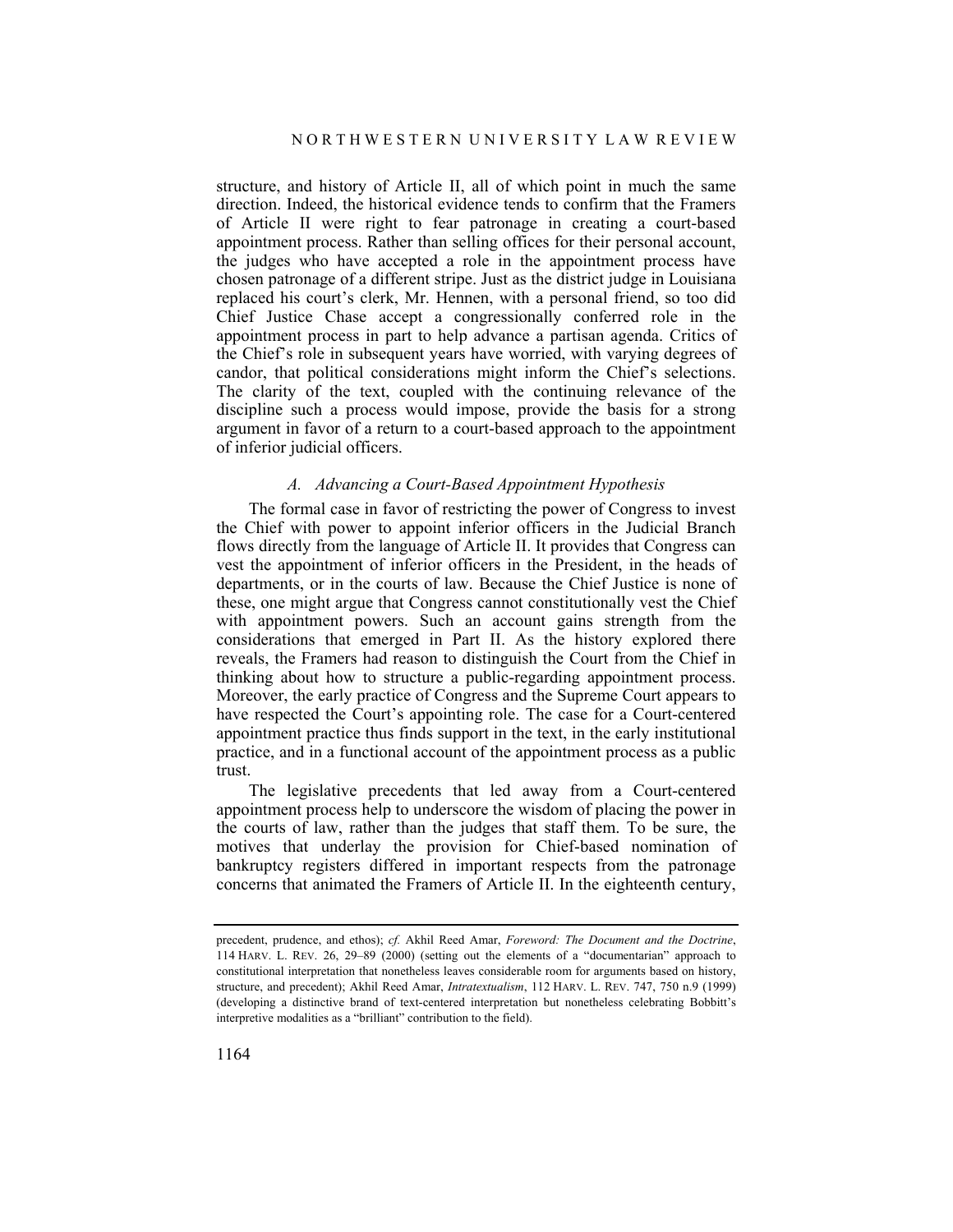the Framers focused on the power of chief judges to line their own pockets through the sale of offices to underlings. Such sales tended to result in the multiplication of offices and an increase in the fees associated with litigation. By the nineteenth century, patronage under the spoils system provided the political parties with a way to reward loyal supporters with the financial security of an office. Less well known, patronage also provided the party with a source of funds to spend in the electoral process. Party loyalists who landed jobs through the spoils system were expected to work for the party and to pay over a portion of their salary to help underwrite the party machine.<sup>202</sup> The choice of Chief Justice Chase to nominate bankruptcy referees thus helped to ensure a new set of officers from which the Republicans could demand political support and payola. While Chief Justice Chase was not selling the office of bankruptcy register for his own account, his role surely enabled the Republican Party to extend its control over the offices for patronage purposes. A court-based appointment process, either lodged in the Supreme Court or in the district courts, would have been far less subject to single-party capture.

Court-centered appointments also make sense in light of the hierarchical nature of the federal judiciary and the vesting of the judicial power in courts rather than judges. Unlike Article II, which vests executive power in an individual (the President), Article III vests the judicial power in one Supreme Court and in such inferior courts as Congress may ordain and establish.203 (No power is vested in the Chief Justice, other than that to preside in the Senate over impeachment trials of the President.) Apart from the vesting of power in the Court, Article III imposes requirements of unity, supremacy, and inferiority that place the Supreme Court alone atop a judicial pyramid, with a wide variety of inferior courts and tribunals at the base.204 Recent scholarship suggests that such inferior courts and tribunals owe a duty of obedience to the Court's precedents and must remain subject to the Court's oversight and control.<sup>205</sup> Although it operates as a

<sup>202</sup> *See generally* RONALD J. HREBENAR ET AL., POLITICAL PARTIES, INTEREST GROUPS, AND POLITICAL CAMPAIGNS (1999) (highlighting the importance of patronage in maintaining loyal party workers and in filling party coffers); A. JAMES REICHLEY, THE LIFE OF THE PARTIES: A HISTORY OF AMERICAN POLITICAL PARTIES (1992) (same). For an intriguing suggestion that patronage was relatively benign, reflecting a modest level of corruption, and played a crucial role in building the nascent American party system, see SAMUEL P. HUNTINGTON, POLITICAL ORDER IN CHANGING SOCIETIES 66–69 (1968), arguing that patronage played a valuable role in stabilizing American

democracy.<br><sup>203</sup> *See* U.S. CONST. art. III, § 1.<br><sup>204</sup> *See generally* PFANDER, *supra* note 22 (Supreme Court must retain the power to oversee and<br>control all inferior courts and tribunals).

<sup>&</sup>lt;sup>205</sup> It was precisely this pyramidal conception of the Article III judiciary that the Scottish-born jurist James Wilson put forward in his 1791 lectures on the structure of the federal judiciary. Recent scholarship, moreover, reveals that the Scottish judicial system on which Wilson may have relied in drafting Article III featured the elements of supremacy and inferiority that were included in the Constitution. Thus, the Scottish Court of Session was proclaimed the supreme court and all other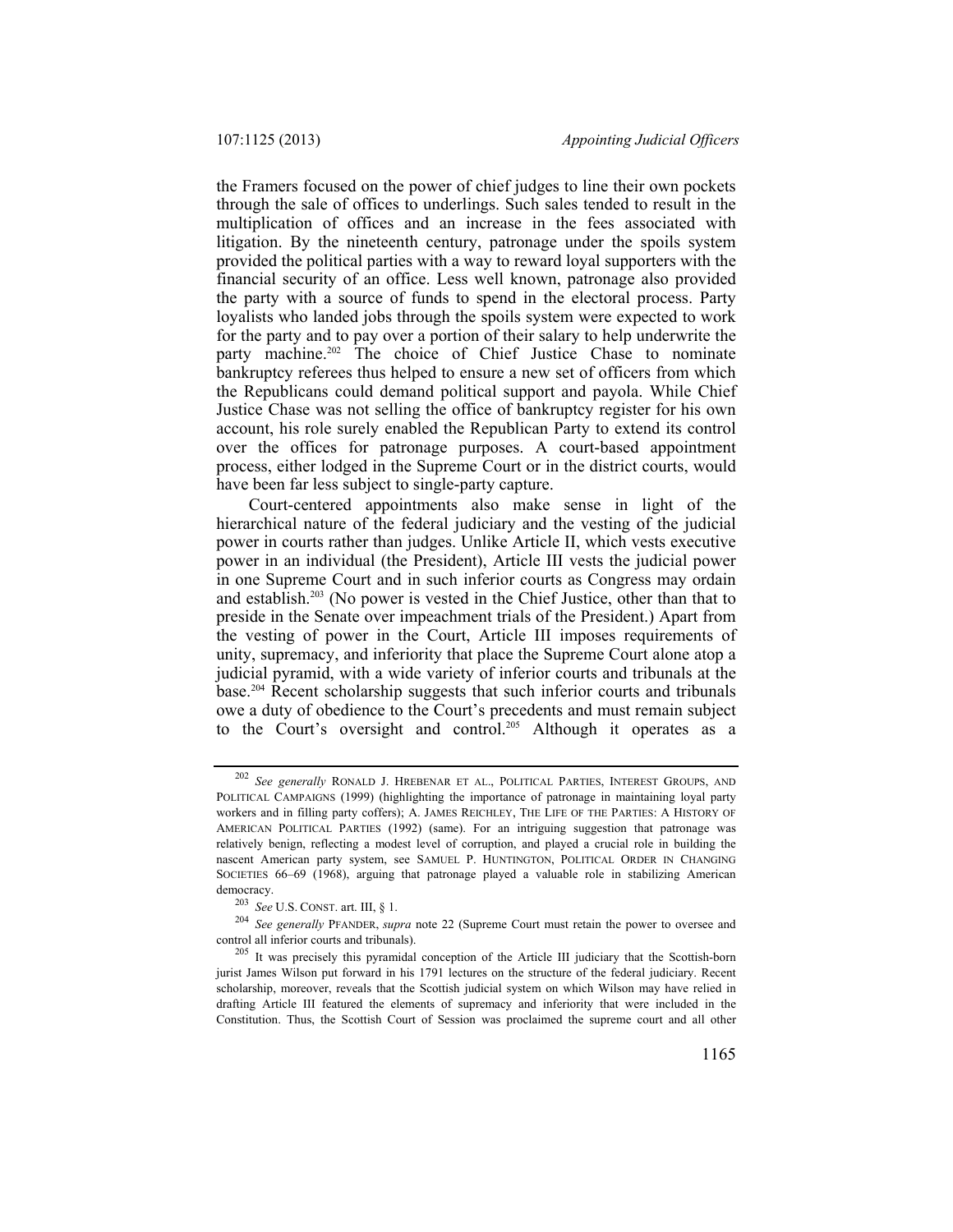multimember body, the Supreme Court resembles the President in being constitutionally installed as the head of one branch of the federal government.

The provision for appointment of inferior officers by the courts of law complements this hierarchical structure by authorizing Congress to vest the appointment power in the courts, both Supreme and inferior, in which Article III vests the judicial power. Such a provision maintains the Article III hierarchy; the Supreme Court can make appointments of inferior officers and the lower courts can make similar appointments. The Court's decision in *Ex parte Hennen* suggests that, at least in the absence of a contrary statutory prescription, such officers will be subject to removal at the appointing court's will, thereby ensuring that they remain responsive to their appointing tribunal. While the Supreme Court cannot necessarily discharge officers appointed by the lower courts, it can oversee the work of those courts to ensure that they properly play their judicial role. The choice of the courts as the recipient of the appointment power thus ensures that the Court, declared supreme in Article III, will retain its role at the top of the judicial hierarchy and will be in a position to oversee the work of any inferior officers it appoints.

One can imagine at least three ways to defend the Chief as the depository of the appointment power. First, one might argue that *Freytag* treats the Chief and the Court as equivalent for purposes of the appointment power. Second, one might view the judicial bureaucracy as a separate department, with the Chief Justice serving as its head. Third, one might question whether at least some of the Chief's appointees should be regarded as inferior officers within the meaning of Article II. The next section explores these issues.

# *B. Testing the Court-Based Appointment Hypothesis*

Scholars defend the appointment role of the Chief Justice as one that enjoys the support of a lengthy pedigree, dating at least from the Progressive Era. But scholars advancing such an argument have thus far failed to take account of early practice. We have seen that the Framers of the Constitution likely provided for assignment of appointment powers to the Court, rather than the Chief, to ensure a more transparent, publicly accountable appointment process and to clarify that offices within the judicial bureaucracy were not for sale.<sup>206</sup> Chief Justice Jay took pains to honor the spirit of Article II by ensuring that the appointments of inferior officers were made in open court.<sup>207</sup> Today, by contrast, the power to

tribunals were required to remain subordinate to the Session and to comply with its decisions. *See* Pfander & Birk, *supra* note 22, at 1674–77. Wilson served on the Committee of Detail and played a central role in the drafting of Article III. *See id.* at 1673. 206 *See supra* Part II.C–D. 207 *See supra* notes 147–53 and accompanying text.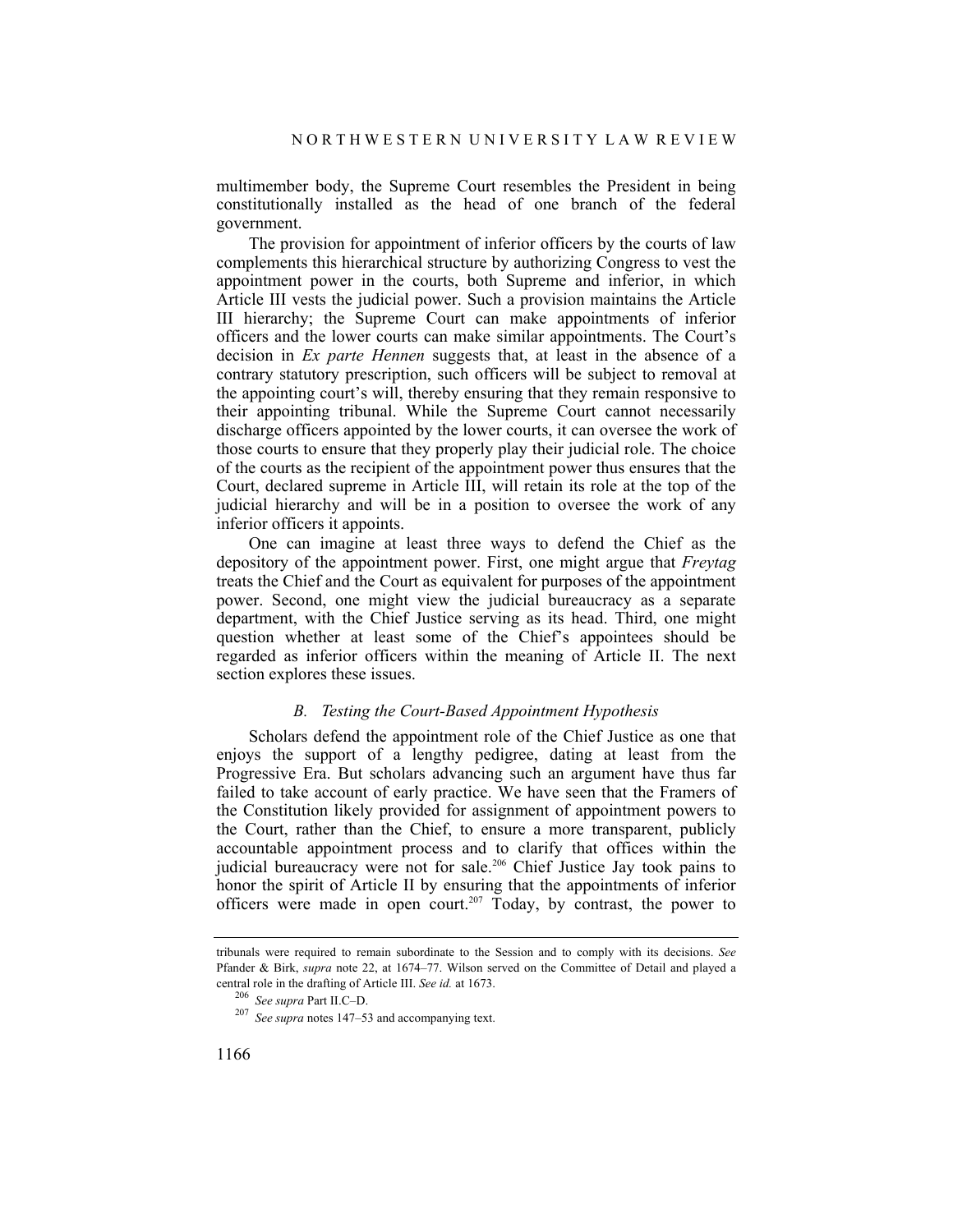appoint such officers as the director of the Administrative Office has been statutorily assigned to the Chief Justice alone.<sup>208</sup> The Court has no role to play, either in the appointment or removal decision. As a practical matter, then, it seems quite difficult to characterize the appointment practice as one in which the Chief acts for the Court in making appointments.

Nor does *Freytag v. Commissioner* support an argument that the Chief Justice should be deemed to act for the Supreme Court in making appointments.209 To be sure, the statute in *Freytag* authorized the chief judge of the Tax Court to appoint special judges, and the Supreme Court upheld the statute after concluding that the Tax Court qualified as a court of law within the meaning of Article II. The conclusion has helped to persuade scholars to equate the appointment power of a court with that of its chief judge. But during oral argument in *Freytag*, the Court was told that the chief judge of the Tax Court was selected for the position by the other judges of the Tax Court acting in their collective capacity.210 As a result, the Court decided *Freytag* on the assumption that the chief judge had been chosen by the court itself. While one can plausibly read *Freytag* to uphold the chief judge's power to act as the court's designee in appointing special judges, such a model differs in important respects from that which obtains at the Supreme Court. Appointed by the President, with the advice and consent of the Senate, the Chief does not owe his position as such to the Court.211 The Chief acts neither as the Court's agent nor pursuant to the

<sup>208</sup> *See* 28 U.S.C. § 601 (2006) (defining the powers of the AO's director and providing that the director shall be "appointed and subject to removal by the Chief Justice of the United States, after

consulting with the Judicial Conference"). 209 *See* 501 U.S. 868 (1991). 210 During oral argument, one Justice inquired about the manner in which the chief judge of the Tax Court was selected. Appearing for the Government, Deputy Solicitor General (and now Chief Justice) John Roberts explained that the "chief judge is elected by the regular judges" of the court. But that presented a problem; the Government had taken the position in its brief that the appointment in question should be upheld by treating the chief judge as the "head of a department" of the Executive Branch. But heads of departments must, according to the theory that animated the Government's brief, be appointed by and answer to the President, rather than to the members of a collegial body. The chief judge was not a presidentially selected head, but as Roberts acknowledged, was more like the "head of a collegial body" or "a chairman." Oral Argument at 57:29, *Freytag*, 501 U.S. 868 (No. 90-762), *available at* http://www.oyez.org/cases/1990-1999/1990/1990\_90\_762. That may explain why the Court was persuaded to treat the Tax Court as a court of law, as suggested in the amicus brief of Erwin Griswold. Justice Scalia's solution, rejected by the majority but later embraced in Chief Justice Roberts' opinion in *Free Enterprise Fund*, was to limit the courts of law to Article III courts and to regard the multimember Tax Court itself as a department head. *See* Free Enter. Fund v. Pub. Co. Accounting Oversight Bd., 130 S. Ct. 3138, 3164 (2010) (citing *Freytag*, 501 U.S. at 918 (Scalia, J., concurring in

 $2^{11}$  Scholars have argued that the Constitution does not require that the President choose the Chief Justice and have suggested alternative selection modes, including election by the members of the Court or rotation in office. *See* Todd E. Pettys, *Choosing a Chief Justice: Presidential Prerogative or a Job for the Court?*, 22 J.L. & POL. 231 (2006).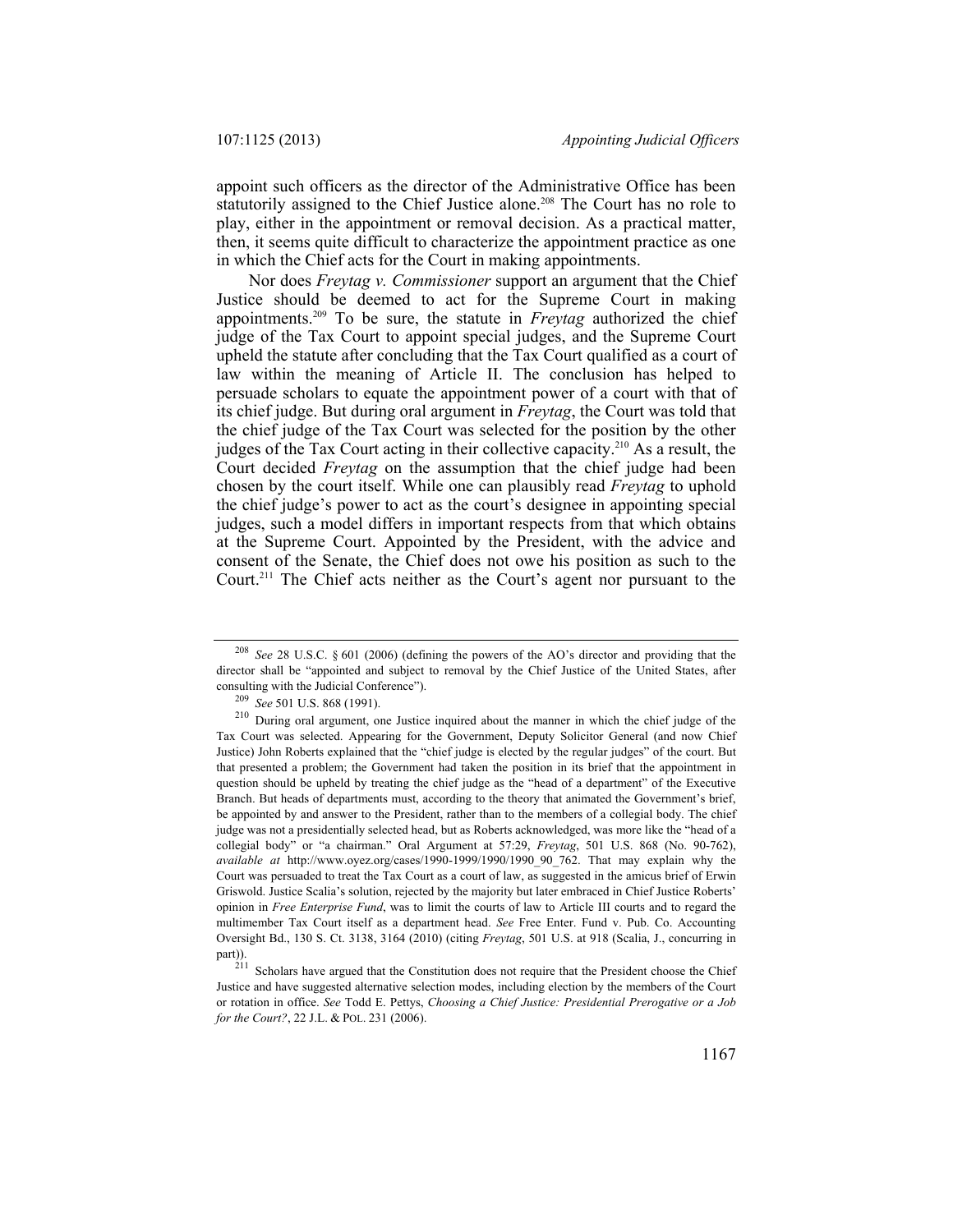Court's oversight in performing the appointment duties assigned to him by statute. $212$ 

Apart from providing little support for current appointment practices of the Chief Justice, *Freytag* may itself have been decisively reshaped by the Court's later decision in *Free Enterprise Fund v. Public Co. Accounting Oversight Board*. 213 In *Free Enterprise Fund*, the Court specifically adopted the view (advanced by Justice Scalia in his separate *Freytag* opinion) that a multimember commission could be regarded as a department head for purposes of being empowered to appoint inferior officers within the meaning of Article II.<sup>214</sup> The Court also maintained that the SEC's Chairman could be regarded as acting for the Commission in making appointments.215 The Court based this conclusion not on a presumed identity between the Chairman and the Commission but on the nature of the Commission's oversight and control of the actions of its Chairman. The *Free Enterprise* Court thus suggests that the practical quality of the multimember body's oversight, rather than a dogmatic presumption of identity, will control the evaluation of when an officer acts for a board or commission in making an appointment. The Court lacks any comparable power over the Chief's appointments.

As an alternative to depicting the Chief as acting for the Court, one might defend the Chief's role by characterizing him as the head of a department. Congress has occasionally set up new institutions and housed them within the Judicial Branch even though they do not exercise the judicial power of the United States and play no direct role in the adjudication of cases and controversies. Both the AO and the FJC play supportive roles in the administration of justice and both lack any direct adjudicative role.216 (Similarly, the U.S. Sentencing Commission operates within Article III in performing the quasi-legislative task of fashioning sentencing guidelines and does so without direct oversight by the Supreme Court.) One might depict such agencies as comprising a department of judicial administration over which Congress has installed the Chief as head. One might defend the Chief's appointment powers by drawing a distinction

<sup>212</sup> Some scholars have suggested that Congress could alter the mode of the Chief's selection, proposing either a rotation based on seniority or a selection by the Court. *See* Edward T. Swaine, *Hail, No: Changing the Chief Justice*, 154 U. PA. L. REV. 1709 (2006) (suggesting alternative modes for choosing the Chief Justice). Obviously, in the wake of such a reconfiguration, the Chief Justice might be seen more as the Court's designee than as an independent actor.<br><sup>213</sup> See Free Enter. Fund, 130 S. Ct. 3138.<br><sup>214</sup> See id. at 3164 (quoting Freytag, 501 U.S. at 918 (Scalia, J., concurring in part)).<br><sup>215</sup> So long as th

Court agreed to treat the appointments as having been made by the Commission as the head of a department. *See id.* at 3163 n.13 (upholding the Chairman's appointments on the ground that they were made "subject to the approval of the Commission" (quoting Reorganization Plan No. 10 of 1950, § 1(b)(2), 15 Fed. Reg. 3175 (May 25, 1950), *reprinted in* 5 U.S.C. app. at 568 (2006))). 216 *See supra* text accompanying notes 2–3.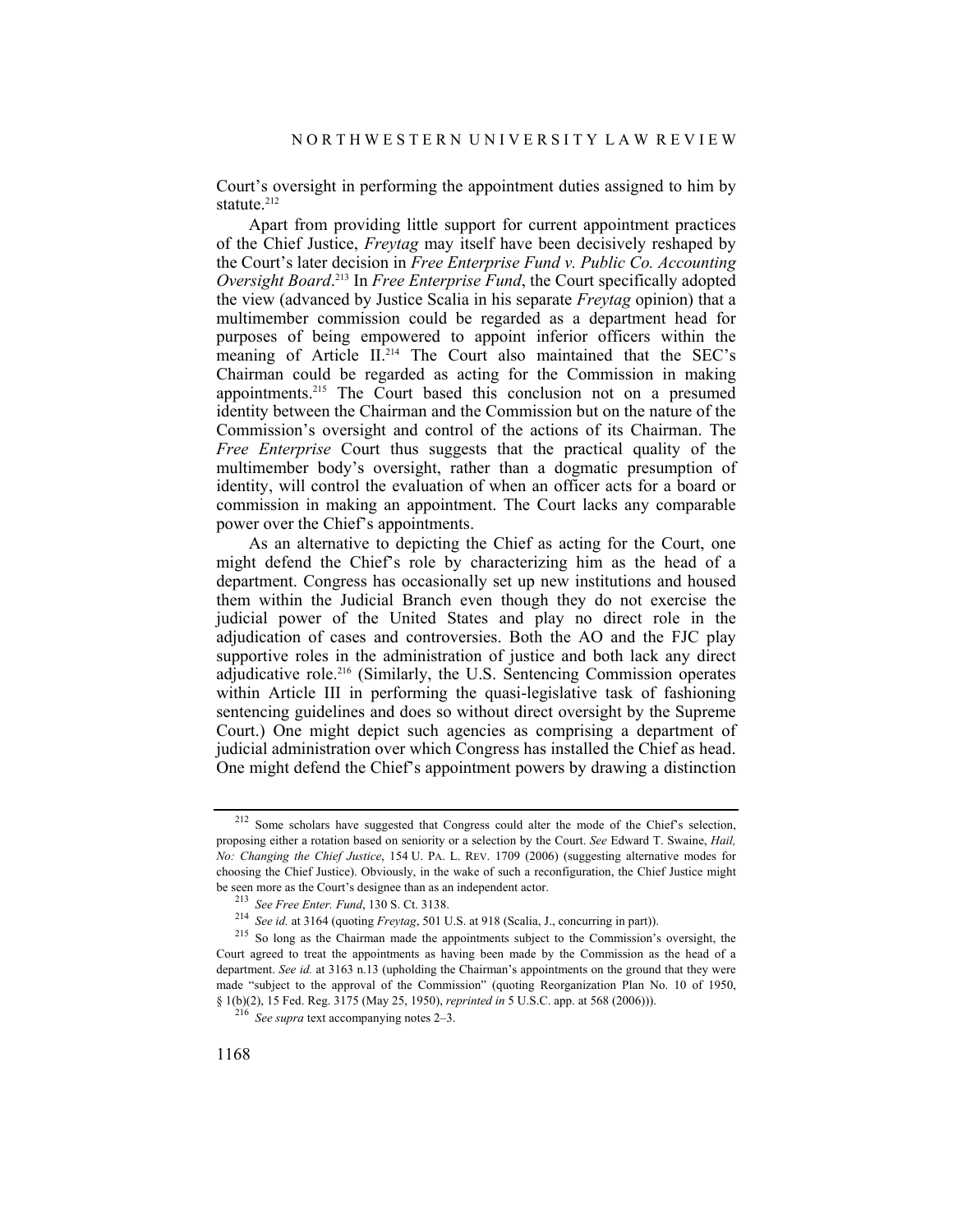between his judicial role (acting as a member of the Supreme Court) and his administrative responsibilities.<sup>217</sup> Congress has often assigned extrajudicial duties to the Chief; heading the judicial administration department could be regarded as such a duty.

Yet the depiction of the Chief as the head of a separate department of judicial administration runs into two related difficulties. For starters, as Professor Resnik's scholarship shows, the Chief may have difficulty in maintaining clean lines of separation between the two roles.<sup>218</sup> In a broader sense, one cannot easily separate the work done by the Article III bureaucracy from the fundamental judicial chore of resolving litigated disputes. Just as the AO lobbies Congress for new courthouses, new judgeships, and new support personnel,<sup>219</sup> so too does the FJC provide educational and statistical support to federal judges. The close connection of all this work to the judicial function raises doubts about whether one can really maintain a sharp distinction between what judges do and what their supporting administrators do. In the end, everyone in the Third Branch works to advance the administration of justice.

Second, structural constitutional considerations cast doubt on Congress's ability to create a department of judicial administration and place the Chief Justice at its head. Recent decisional law and scholarship tend to decry the prospect of a "headless 'fourth branch'" of government,<sup>220</sup> suggesting that any department of judicial bureaucracy should be regarded as housed within one of the three traditional branches. For reasons that Professor Resnik articulates, one has difficulty in seeing how the work of judicial administration could be regarded as an element of either the Legislative or Executive Branches of government (here, we should distinguish the executive work of the marshal's office from the work of judicial support and administration).<sup>221</sup> But even if one were to imagine a

<sup>&</sup>lt;sup>217</sup> *See* Ruger, *Appointment Power*, *supra* note 1, at 345 n.12 (referencing a thorough collection of scholarly work regarding the Chief's administrative duties).

scholarly work regarding the Chief's administrative duties). 218 *See supra* text accompanying notes 52–55. 219 In 2011, AO Director James C. Duff and Judge Julia Gibbons, Judicial Conference Budget Committee chair, testified in front of the House Appropriations Subcommittee on Financial Services and General Government in support of the judiciary's budget request of \$7.3 billion. In addition to his prepared testimony, Director Duff commented: "The one area where we could use additional help is in judgeships, particularly in areas of the country that are very overworked." *See Judiciary Warns of Impact of Deep Cuts in 2012*, THIRD BRANCH (Apr. 2011), http://www.uscourts.gov/News/ TheThirdBranch/11-04-01/Judiciary\_Warns\_of\_Impact\_of\_Deep\_Cuts\_in\_2012.aspx. For a general introduction to the AO, see *supra* note 3.<br><sup>220</sup> *See, e.g.*, FCC v. Fox Television Stations, Inc., 556 U.S. 502, 525–26 (2009) (opinion of Scalia,

J.) (describing "the separation-of-powers dilemma posed by the headless Fourth Branch"). On the origins of the term, during FDR's Administration, see PRESIDENT'S COMM. ON ADMIN. MGMT., 74TH CONG., REP. OF THE COMMITTEE WITH STUDIES OF ADMINISTRATIVE MANAGEMENT IN THE FEDERAL GOVERNMENT 40 (Comm. Print 1937).

 $^{221}$  To be sure, the marshal's service has long been housed in the Executive Branch, indicating that nothing prevents Congress from making officers involved in the execution of judicial decrees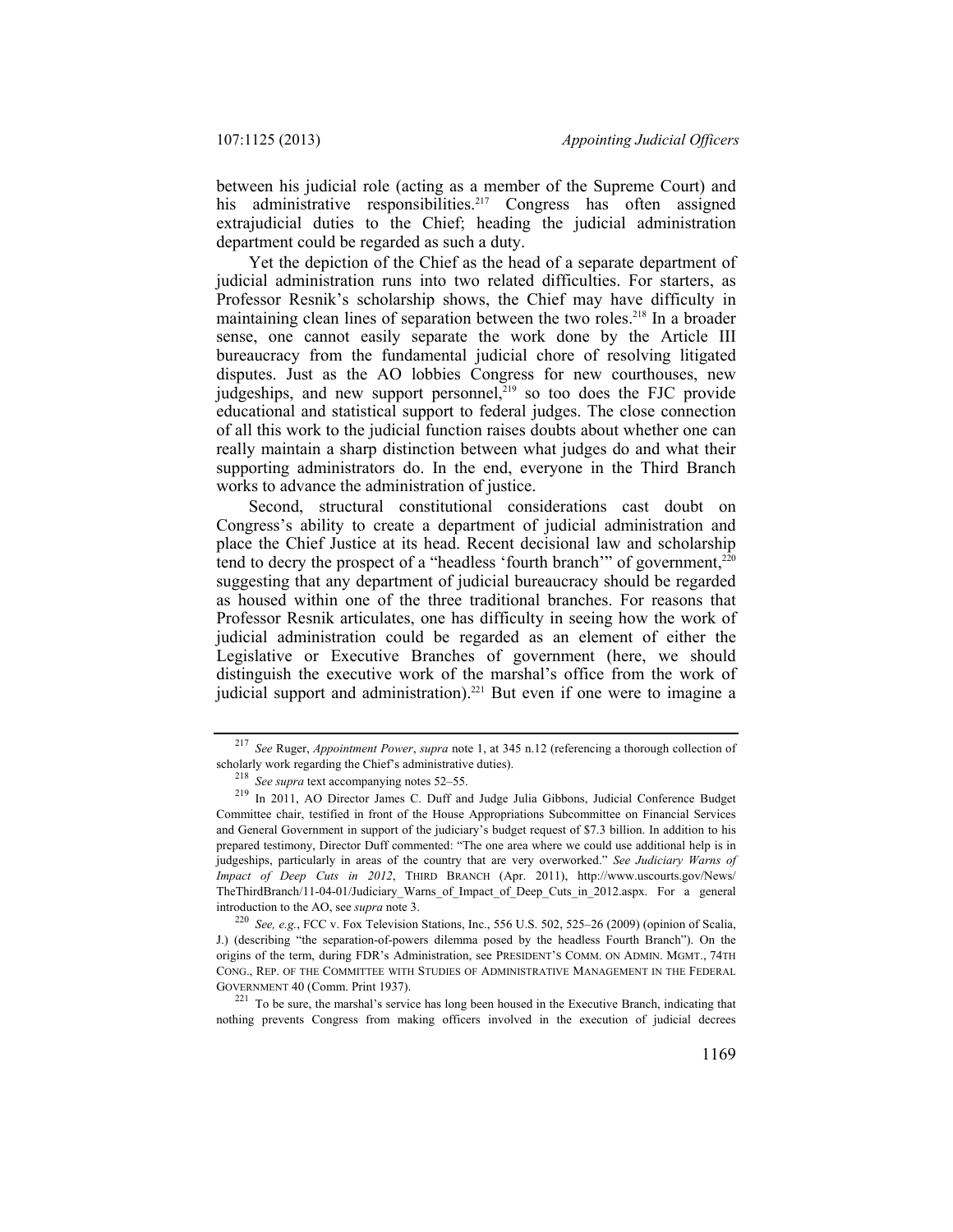department of judicial administration within the Executive Branch, it's far from clear that Congress could place the Chief Justice at its head. Such a role would not conform to the hierarchical conception of the Executive Branch that animates the Court's recent decisions.

One finds a clear expression of these values of hierarchy and the chain of command in the Court's most recent application of the Appointments Clause of Article II, *Free Enterprise Fund*. 222 There, the Court invalidated a provision of Sarbanes–Oxley, which had doubly insulated members of the newly created Public Company Accounting Oversight Board from presidential oversight and removal from office.<sup>223</sup> More importantly for our purposes, *Free Enterprise Fund* teaches important lessons about the appointment implications of a hierarchical branch. On the Court's view, the President's executive supremacy demands that he retain a measure of control over government officers and thus invalidates restrictions that insulate such officers from removal. Such invalidation was said to preserve what Madison described as the proper "chain of dependence," through which "the lowest officers, the middle grade, and the highest, will depend, as they ought, on the President, and the President on the community."224

This hierarchical conception of the Executive Branch, culminating in the President, helped to shape the *Free Enterprise* Court's definition of a "department head" for appointment purposes under Article II. In an intriguing feature of the opinion, the Court held that the Securities and Exchange Commission—a multimember body—could qualify as a department head in which the power to appoint inferior officers could be constitutionally vested.225 As the *Free Enterprise* Court explained, "the

responsive to the Executive Branch of government. But the officers in question answer through the chain of command that leads ultimately to the Department of Justice and to the President. *See supra*  note 144. Prior to 1939, the budget process for the judiciary was handled by the Department of Justice, an awkward state of affairs that provided the impetus for the creation of the Administrative Office of the United States Courts *outside* the Executive Branch. *See* Charles Gardner Geyh, *Paradise Lost, Paradigm Found: Redefining the Judiciary's Imperiled Role in Congress*, 71 N.Y.U. L. REV. 1165, 1174 (1996); Judith Resnik, Lecture, *Courts In and Out of Sight, Site, and Cite*, 53 VILL. L. REV. 771,

<sup>&</sup>lt;sup>222</sup> Free Enter. Fund v. Pub. Co. Accounting Oversight Bd., 130 S. Ct. 3138 (2010).<br><sup>223</sup> The provision in question vested power in the Securities and Exchange Commission, an independent regulatory agency, to appoint members of the Board to staggered five-year terms, subject to removal by the SEC for good cause. Ultimately, the Court held that the insulation of Board members from presidential removal from office violated the constitutional provision vesting executive power in the President. *Id.* at 3155. While the Court did not question the power of Congress to vest executive power in an independent agency, such as the SEC, whose members enjoy some insulation from presidential removal, the double layer of insulation accorded members of the Board was deemed unconstitutional. As the Court explained, the statute "not only protects Board members from removal except for good cause, but withdraws from the President any decision on whether that good cause exists." *Id.* at 3153.<br><sup>224</sup> *Id.* at 3155 (quoting 1 ANNALS OF CONG. 499 (1789) (Joseph Gales ed., 1834)).<br><sup>225</sup> In viewing the Commission as a department head for appointment purposes, the Court picked

up a theme from Justice Scalia's concurrence in *Freytag*, which had similarly portrayed the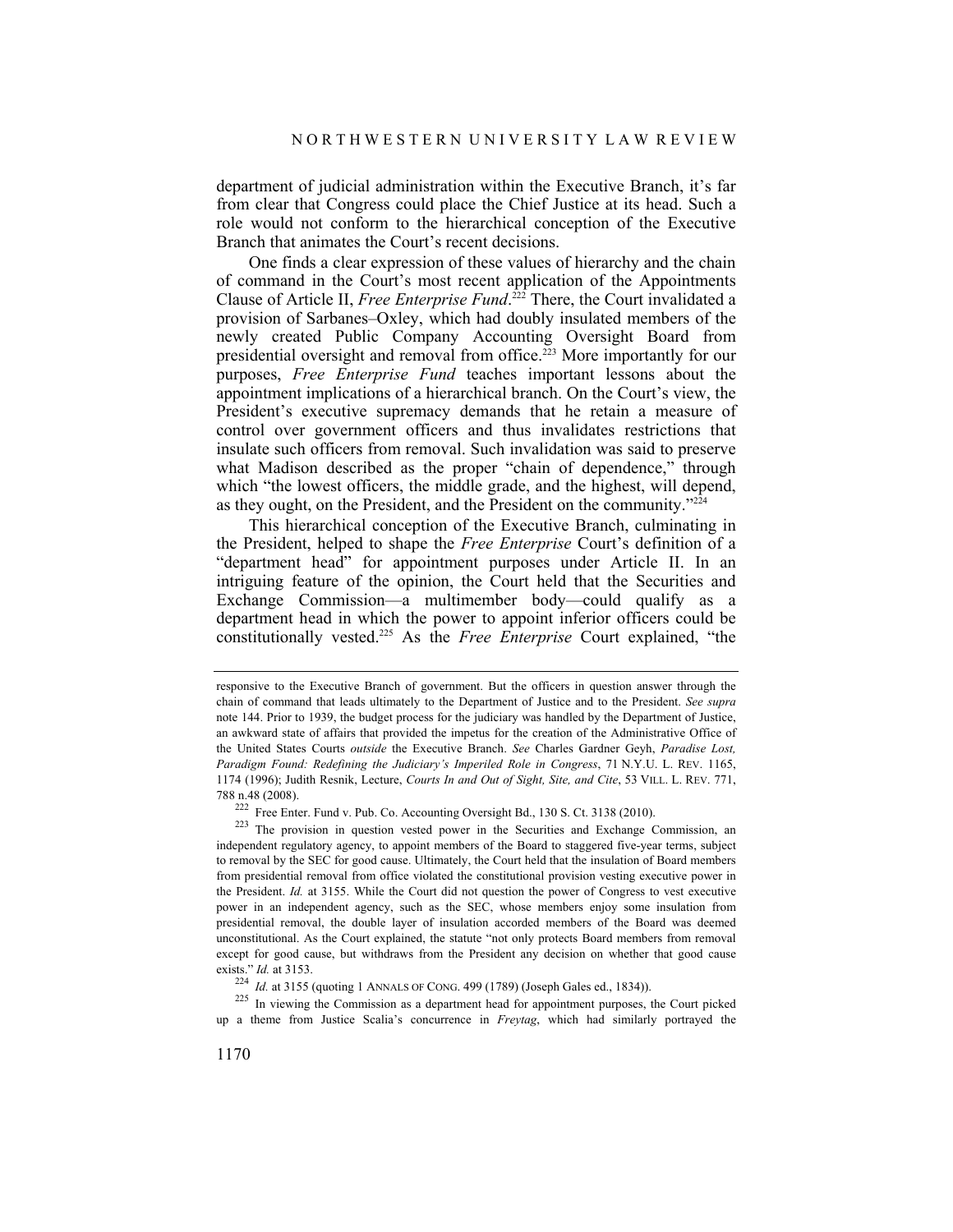Commission is a freestanding component of the Executive Branch, not subordinate to or contained within any other such component, it constitutes a 'Departmen[t]' for the purposes of the Appointments Clause."226 This definition makes clear that department heads must answer, not to other officers in the Article II hierarchy, but to the President as the chief executive.

Given this conception of department heads as answering to the President, it is not obvious how one could characterize the Chief Justice as a department head within the Executive Branch. The Chief, to state the obvious, holds his commission during good behavior. He does not report to, and cannot be removed from office by, the President. To the extent department heads must answer to a constitutional superior, the Chief plainly does not qualify.<sup>227</sup>

Alternatively, one might portray the Chief as the head of an administrative department *within* Article III, but such an argument poses problems of its own. Article III's vesting clause plays a role similar to that in Article II, vesting all of the judicial power in the Supreme Court, and in lower federal courts, and requiring all courts and tribunals to remain inferior to the one Court. Just as Article III may well invalidate legislation

multimember Tax Court as the head of a department within the meaning of Article II. Freytag v. Comm'r, 501 U.S. 868, 915 (1991). As the Court observed, there was nothing particularly anomalous about viewing a multimember body as the appointing agency; it specifically noted the example of "Courts of Law" in rejecting the notion that only an individual can make appointments under Article II. Completing the thought, the Court observed that the organic act vested the SEC's powers, including the power to appoint Board members, in the Commission itself. On this view, the Chairman was not to be viewed as the department head. Other Commissioners did not report to the Chairman and, unlike the Chairman who was appointed by the President alone, Commissioners were installed in office through the usual mode of nomination and Senate confirmation, thus qualifying the Commission as an agency head within applicable law. In the end, the Court portrayed the Chairman as exercising executive functions "subject to the full Commission's policies," rather than as a department head, and upheld the Commission as the appointing department head on this basis. *Free Enter. Fund*, 130 S. Ct. at 3163–64.<br><sup>226</sup> *Free Enter. Fund*, 130 S. Ct. at 3163 (alteration in original).<br><sup>227</sup> One might divide the Chief's judicial and

attaches only to the judicial work. Such an approach would map nicely onto the arguments of scholars who contend that Congress might restructure the office of Chief Justice in various ways, perhaps by assigning the appointment of the Chief to the Court, *see* Pettys, *supra* note 1, at 231, 281, or by imposing term limits on the Chief's administrative role, *see* Resnik & Dilg, *supra* note 1, at 1642. Perhaps on the same theory, Congress could subject the Chief's administrative duties to executive oversight and control and thus make the Chief a department head within the meaning of Article II. One might argue in support of such an approach that Congress gave the Chief a range of non-Article III duties in the early years. *See* Russell Wheeler, *Extrajudicial Activities of the Early Supreme Court*, 1973 SUP. CT. REV. 123 (detailing among other activities Chief Justice Jay's service on the board of the mint and his later appointment as ambassador to Great Britain). While the Chief can plausibly hold more than one office under the United States, I find it difficult to imagine a world in which Congress could empower the President to remove the Chief from his administrative duties as head of the judicial bureaucracy and replace him with a different department head (presumably one of the President's own choosing). The threat to the separation of powers strikes me as fatal to the recognition of such a presidential role.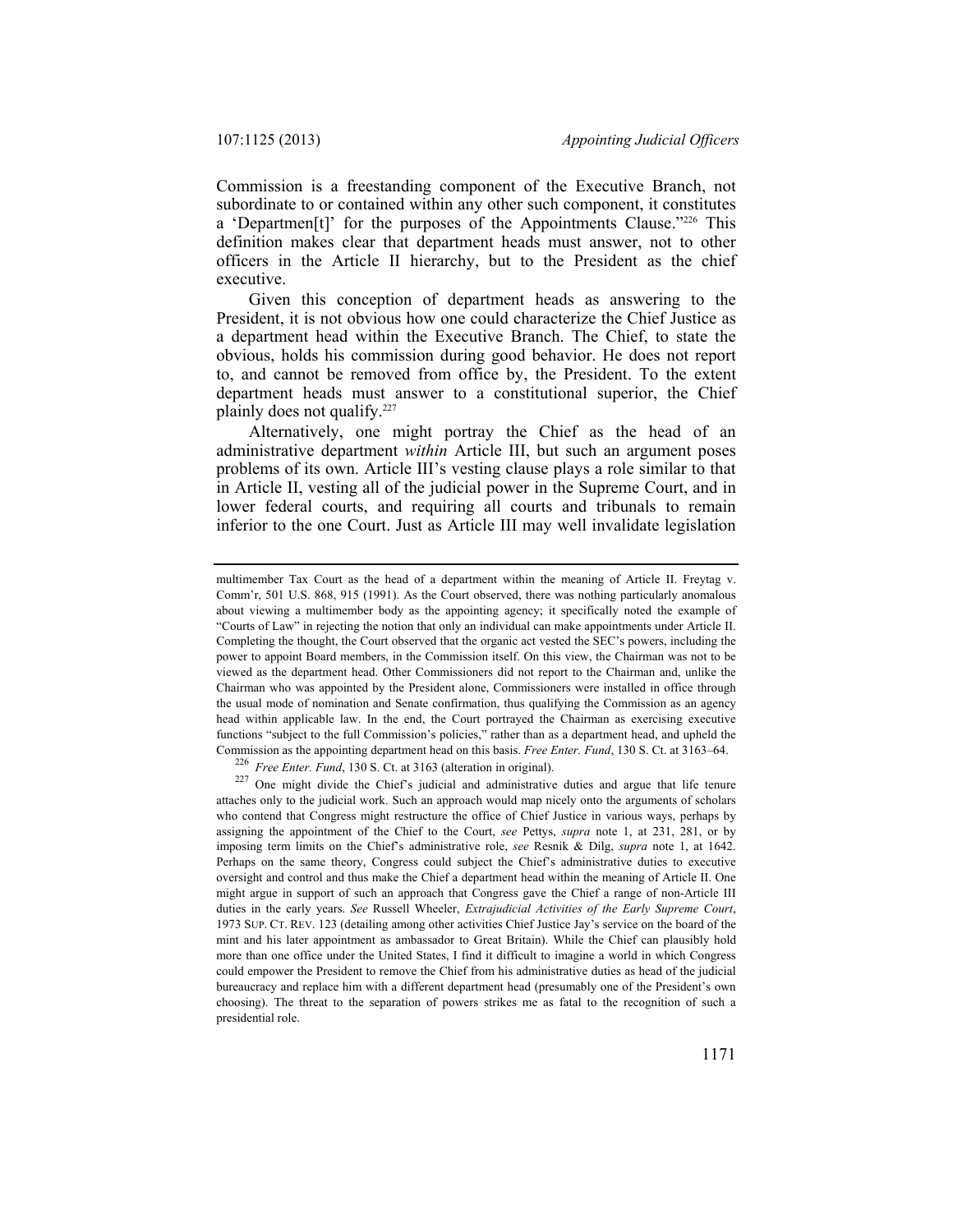that purports to place a lower court beyond the oversight and control of its judicial superior,<sup>228</sup> so too must officers working for the Third Branch remain accountable to their judicial superiors. Article II's provision for appointment of inferior officers by the courts underscores this point. One has difficulty seeing how the Chief could be said to be accountable to or dependent on the Court in the exercise of his administrative duties. The Chief does not serve as the designee or elected representative of the Court itself, as in *Freytag*, and does not submit his appointments to the Court for review and ratification.

To be sure, not every government official involved in some way with the administration of justice must answer to the Court. From the early years of government, Congress placed the marshals outside the Article III hierarchy. Marshals obviously play a role in the execution of judgments, serving process, making arrests, and overseeing imprisonment and the execution of sentences. Whatever the wisdom of housing the marshals in the Executive Branch, the mechanism clearly complies with the "chain of dependence" conception articulated in *Free Enterprise Fund*, with dependence running to the President. The example of the marshals thus tells us little about Congress's power to set up a department within the judicial bureaucracy and place the Chief at its head.

One might defend the current arrangement as a functional adaptation to the growth and changing nature of the judicial bureaucracy or as a reflection of constitutional-moment-style legislation that embodies a fundamental change in the constitutional order.<sup>229</sup> Chief Justice John Jay presided over a Court that appointed two inferior officers, the crier and the clerk; court-based appointment did not impose a significant burden on the Court or interfere with the Court's primary function of deciding cases. Today, the AO employs more than 32,000 individuals at some 800 locations nationwide.<sup>230</sup> The sheer size of the bureaucracy might seem to defy effective court-based oversight, especially for Associate Justices who might prefer to avoid administrative chores. But the argument from size and complexity does not necessarily argue for sole oversight by the Chief;

<sup>228</sup> *See* Pfander, *supra* note 23 (contending that the Court's supremacy entails a power, not subject to congressional exceptions, to oversee the work of judicial inferiors); *see also* PFANDER, *supra* note 22, at 145–52, 163–64 (same).

<sup>&</sup>lt;sup>229</sup> The argument from functional adaptation recalls the familiar view that the Court should not insist on strict adherence to the separation of powers but should instead allow adjustments over time. *See, e.g.*, Commodity Futures Trading Comm'n v. Schor, 478 U.S. 833, 851, 857 (1986) (upholding an assignment of judicial power to the administrative agency and refusing to articulate "formalistic and unbending rules"). For an account of adaptation, see Mark Tushnet, *Constitutional Workarounds*, 87 TEX. L. REV. 1499 (2009), proposing that Congress may have power to work around certain inconvenient constitutional provisions, particularly where the purpose underlying the provision has little continuing relevance. Of course, the argument for the use of workarounds to facilitate adaptation has

less force when the text in question seeks to achieve a goal that remains relevant. 230 *See Administrative Office of the United States Courts*, U.S. CTS., http://www.uscourts.gov/ FederalCourts/UnderstandingtheFederalCourts/AdministrativeOffice.aspx (last visited May 24, 2013).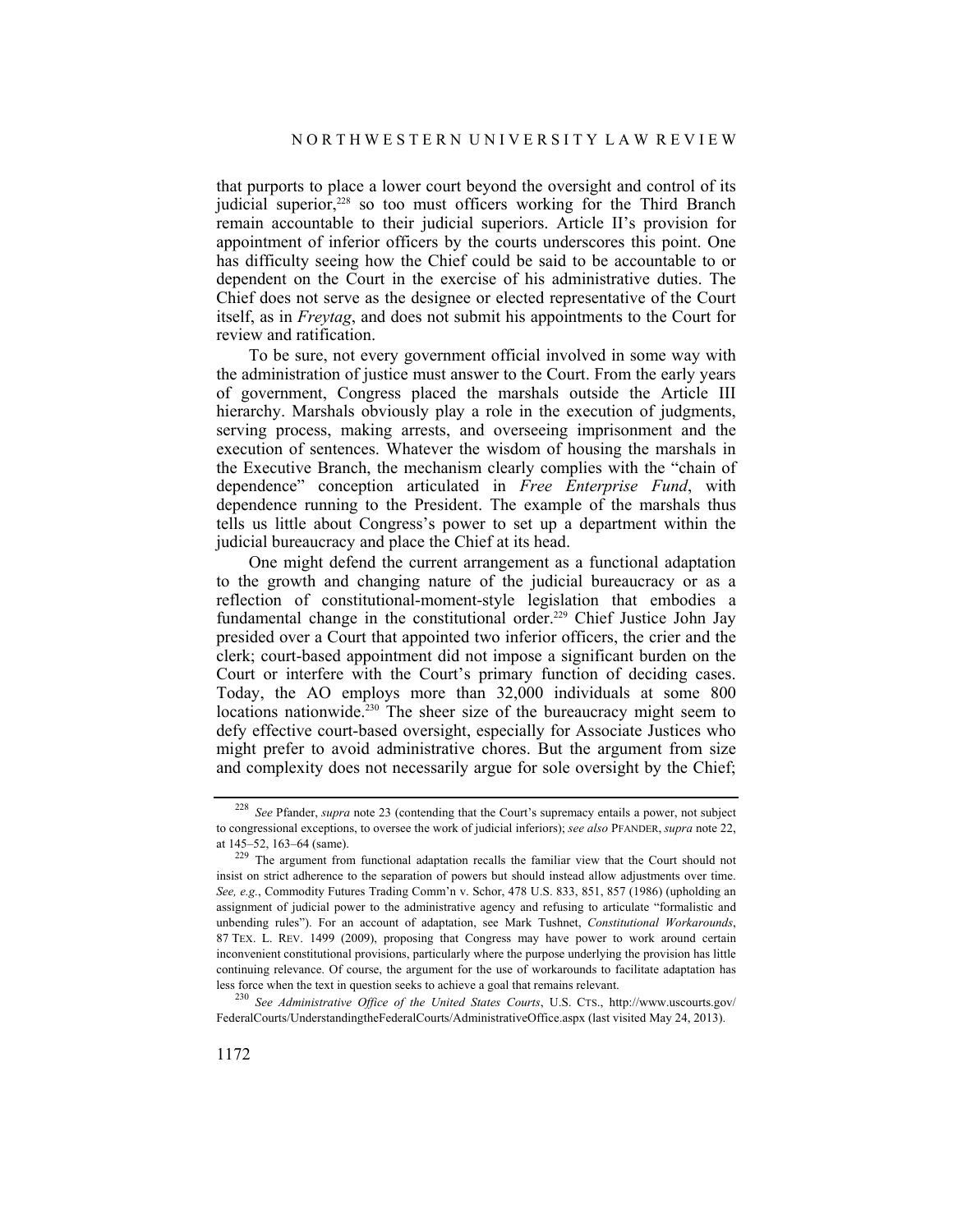rather, it argues for delegation to a series of inferior officers who remain responsive to their superior in the chain of command. Today, the director of the AO serves as the chief administrative officer of the federal judicial bureaucracy and as the secretary to the Judicial Conference.231 Court-based selection of the director would represent only a limited distraction for the Justices and would occur only once every several years.<sup>232</sup>

Constitutional-moment arguments owe much to the work of Bruce Ackerman and his conception of the New Deal as a moment of engaged lawmaking that effected a lasting change in the constitutional order, despite the absence of any written constitutional amendment.<sup>233</sup> Whatever the persuasiveness of Ackerman's account of the New Deal,<sup>234</sup> one cannot readily identify a moment in the growth of the judicial bureaucracy that would qualify as "constitutional" within the meaning of Ackerman's model. Much of initial growth in the judicial bureaucracy occurred during the Progressive Era, under the stewardship of Chief Justice Taft.235 Further growth occurred in 1939 with the creation of the Administrative Office.<sup>236</sup> But even then, the director of the AO was to be appointed by the Court.<sup>237</sup> It was not until 1990 that Congress altered the appointment mechanism to vest the appointment power in the Chief.<sup>238</sup> Rather than a moment in which an aroused citizenry proclaimed a new era in judicial administration (if indeed one can imagine such a thing), we have the drip-by-drip accretion of

<sup>231</sup> *See id.*

<sup>&</sup>lt;sup>232</sup> Since its inception in 1939, eight individuals have served as director of the Administrative Office, with an average term of nine years. *See id.*; *Judicial Administration and Organization*, FED. JUD. CENTER, http://www.fjc.gov/history/home.nsf/page/admin\_06\_01.html (last visited May 24, 2013). In appointing the director of the Administrative Office, some Chiefs have played favorites. *See* Fish, *supra* note 1, at 106–08 (describing Warren's choice of a "loyal protégé" and Burger's choice of a former colleague and future real estate investment partner with whom he had a "close relationship"). 233 *See* 2 BRUCE ACKERMAN, WE THE PEOPLE: TRANSFORMATIONS (1998) (describing

Reconstruction and the New Deal as periods of heightened citizen engagement and unconventional higher lawmaking); Bruce Ackerman, *The Living Constitution*, 120 HARV. L. REV. 1737 (2007). 234 For criticisms, see John O. McGinnis & Michael B. Rappaport, *Our Supermajoritarian* 

*Constitution*, 80 TEX. L. REV. 703 (2002), and Michael J. Klarman, *Constitutional Fact/Constitutional Fiction: A Critique of Bruce Ackerman's Theory of Constitutional Moments*, 44 STAN. L. REV. 759, 768 (1992) (book review), highlighting the problem of identifying when such a moment has occurred and what content to ascribe to it.

<sup>&</sup>lt;sup>235</sup> *See* Ruger, *Appointment Power*, *supra* note 1, at 350 (describing the growth of the federal judicial bureaucracy and the Chief's appointment power).

<sup>&</sup>lt;sup>236</sup> See Resnik, *supra* note 3, at 937–38 (recounting the legislative impetus behind the creation of the Administrative Office); *see also* PETER GRAHAM FISH, THE POLITICS OF FEDERAL JUDICIAL ADMINISTRATION (1973).

<sup>237</sup> *See* Act of Aug. 7, 1939, Pub. L. No. 76-299, ch. 501, § 302, 53 Stat. 1223 (providing that the director and assistant director of the Administrative Office shall be "appointed by the Supreme Court of

the United States and hold office at the pleasure of and be subject to removal by the aforesaid Court"). 238 *See* Judicial Improvements Act of 1990, Pub. L. No. 101-650, § 307, 104 Stat. 5089, 5112 (codified as amended at 28 U.S.C. § 601 (2006)).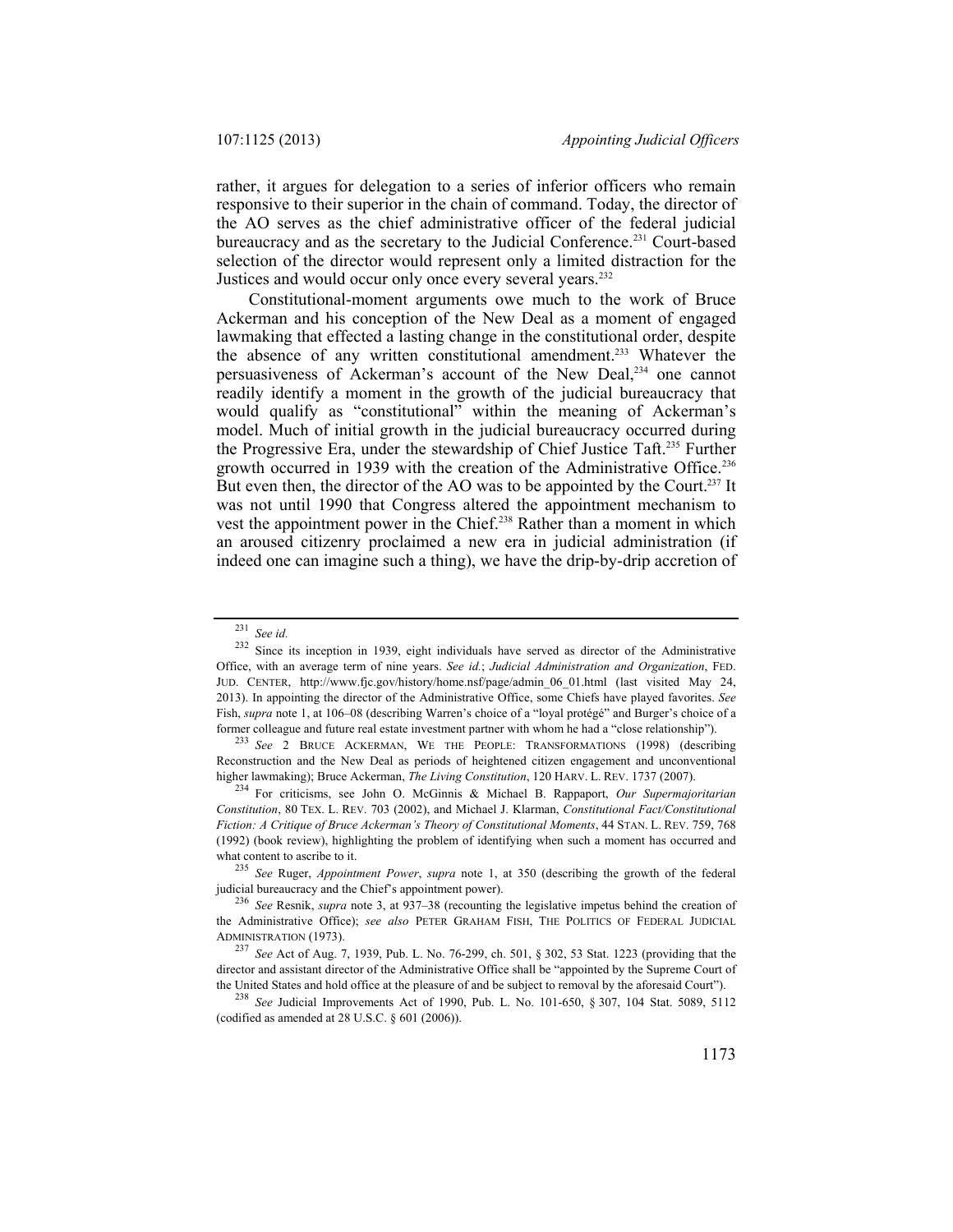authority that occurs when the relevant actors no longer attend to constitutional limits.

# *C. Toward a Court-Based Appointment Process*

Assuming that Congress cannot vest the Chief with power to appoint inferior officers, but must vest the power in the Court instead, this section explores how Congress and the Court might work together to implement a model of court-based appointment. Obviously, the most straightforward way to make the transition would be to amend the relevant statutes and provide for the vesting of appointment authority in the Court, rather than the Chief. Alternatively, the Court could institute an internal practice of treating statutes that vest appointment power in the Chief as if they meant to confer that power on the Chief as the Court's agent. In other words, the Chief and the Court could institute a practice of overseeing the Chief's appointments such that they could be properly regarded as the Court's work. In *Free Enterprise Fund*, the Court noted that appointments by the Chairman of the SEC could pass muster as appointments by the Commission itself so long as the appointment is "made 'subject to the approval of the Commission.'"239 Similar approval by the Court could help to address any constitutional objection.

Such a modified appointment practice should not prove particularly disruptive, and it could nonetheless considerably improve the process. As Professor Ruger has noted, judicial norms call for deliberation. consultation, and reason giving.<sup>240</sup> It appears that the decision of the Framers to vest appointment power in the Court, rather than the Chief, was meant to foster these consultative values. Even though the Court did not give reasons for the appointment of John Tucker as its first clerk, the Chief Justice took pains to ensure that the Court as such engaged in a joint deliberative process before announcing its decision.<sup>241</sup> We can assume that the deliberations focused on the relative merits of the candidates and resulted in a consensus selection. Although it would be a drastic step, one can imagine that a Justice, doubting the merits of a proposed appointee, might file a short dissent, perhaps to highlight procedural concerns. In any case, the prospect of group deliberation would impose an important discipline on the appointment process, ensuring that the mix of candidates

<sup>239</sup> Free Enter. Fund v. Pub. Co. Accounting Oversight Bd., 130 S. Ct. 3138, 3163 n.13 (2010) (quoting Reorganization Plan No. 10 of 1950, § 1(b)(2), 15 Fed. Reg. 3175 (May 25, 1950), *reprinted in* 5 U.S.C. app. at 568 (2006)).

<sup>&</sup>lt;sup>240</sup> On the importance of deliberation and collective decisionmaking, see Ruger, *Appointment Power*, *supra* note 1, at 385–88.

<sup>&</sup>lt;sup>241</sup> *See supra* notes 150–51, 154–56 and accompanying text.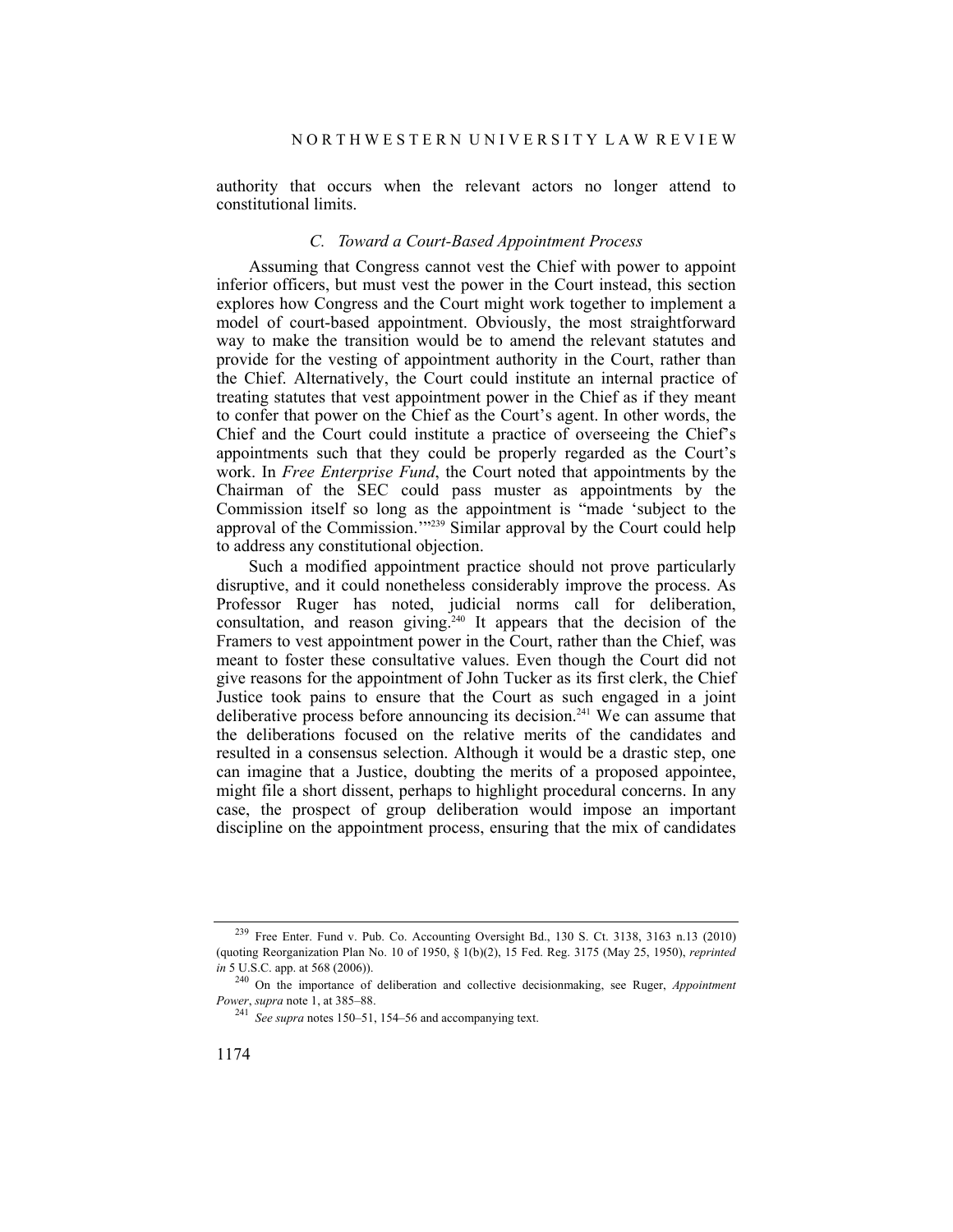that the Chief put forward for a particular post or posts would appeal broadly to the Justices.<sup>242</sup>

Shifting to a court-based appointment process might also improve the legislative process by eliminating deliberations that focus on the politics or personal character of the incumbent Chief. On at least three occasions, the identity of the incumbent Chief appears to have played a role in the congressional deliberations over how to vest the appointment power. First, in 1867, the political affiliation of Chief Justice Chase appears to have persuaded the Republican majority to give him a role in the selection of bankruptcy registers.<sup>243</sup> Later, in 1910, just one month before his death in July, the Senate focused on the fact that Chief Justice Melvin Fuller would be exercising power to appoint replacement judges to serve on the Commerce Court. Justice Fuller was a genial person, but he presided over a Supreme Court that had increasingly drawn the fire of progressives.<sup>244</sup> Progressives sought to shift the appointment power from the Chief to the Court, but critics of the proposed amendment criticized proponents for casting aspersions on the current incumbent.<sup>245</sup>

The identity of the Chief may have also influenced Congress's decision to establish a Special Division of the D.C. Circuit to appoint the independent prosecutors specified in the Ethics in Government Act of 1978.246 Members of Congress close to that curious appointment mechanism later explained that the decision to create the Special Division was informed, at least in part, by a desire to avoid vesting Chief Justice Burger with the power to choose an independent counsel and to place the

<sup>245</sup> *See* 45 CONG. REC. 7347–50 (1910) (remarks of Sens. Carter, Bailey, and Hale on the subject of whether the proposal to switch from the Chief to the Court could be seen as an adverse "reflection" on Chief Justice Fuller); *cf. id.* at 7351 (remarks of Sen. Gore identifying Chief Justice Taney, author of the *Dred Scott* decision, as a Chief who should not be trusted with the appointment power).

 $242$  For an intriguing echo of the argument that the process of appointment differs significantly when an administrator submits proposed appointments to the oversight of a larger group, see *Free Enterprise Fund*, 130 S. Ct. at 3163 n.12, observing, in the context of an inquiry into standing, that the Court "cannot assume, however, that the Chairman would have made the same appointments acting alone." 243 For an account, see *supra* text accompanying notes 182–92. 244 Among the more notorious of the Fuller Court decisions, *Lochner v. New York*, 198 U.S. 45

<sup>(1905),</sup> had come down just a few years before the debate and had been the target of focused progressive criticism, *see* Victoria F. Nourse, *A Tale of Two* Lochners*: The Untold History of Substantive Due Process and the Idea of Fundamental Rights*, 97 CALIF. L. REV. 751, 779–81 (2009) (describing the galvanizing effect of Theodore Roosevelt's 1910 attack on the *Lochner* decision). For a broader view of the Fuller Court, see OWEN M. FISS, 8 HISTORY OF THE SUPREME COURT OF THE UNITED STATES: TROUBLED BEGINNINGS OF THE MODERN STATE, 1888–1910 (1993).

<sup>&</sup>lt;sup>246</sup> The Ethics in Government Act of 1978, Pub. L. No. 95-521,  $\S 602$ , 92 Stat. 1824, 1873, authorized the Chief Justice to appoint three members of the D.C. Circuit to serve on a Special Division that was, in turn, authorized to appoint independent counsel and define the scope of their investigative power. On the constitutionality of that appointment device, see *Morrison v. Olson*, 487 U.S. 654 (1988), upholding the power of the Special Division to make appointments as a court of law, even though the appointments in question were to positions in another branch of government.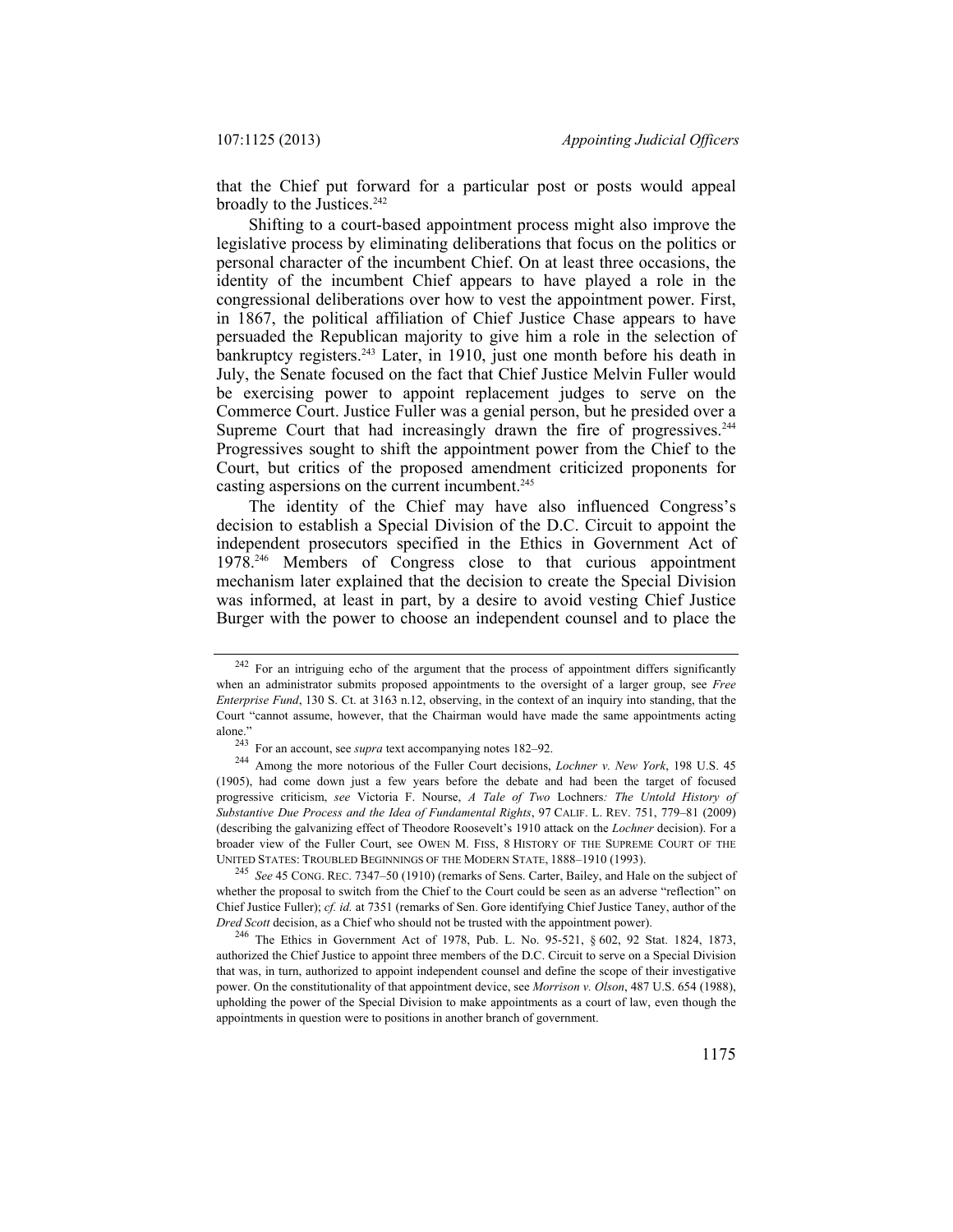power instead in the hands of such D.C. Circuit judges as David Bazelon and Skelly Wright.<sup>247</sup> If it were clear that the Court was to make these appointments, rather than the Chief, Congress would have little occasion to debate the comparative virtues of specific Chiefs or to create elaborate statutory workarounds.

Although one can predict that the Associate Justices may not initially embrace their new duties,<sup>248</sup> the Court would have some flexibility in deciding how far to press for court-based oversight of the Chief's appointment role. The Constitution requires the court to appoint inferior officers but does not address the appointment of employees.<sup>249</sup> In the Court's view, officers are those who exercise "significant authority" under the laws of the United States, while employees act as "lesser functionaries" pursuant to the oversight of officers.<sup>250</sup> While the line can be a bit

of permitting each Justice to appoint law clerks and other staff does not present a constitutional problem. For an account of the practice, see TODD C. PEPPERS, COURTIERS OF THE MARBLE PALACE: THE RISE AND INFLUENCE OF THE SUPREME COURT LAW CLERK 42–44, 190–205 (2006), contrasting the role of law clerks as stenographers in the late nineteenth century with their more expanded role on the Rehnquist Court. Some might argue that the clerks now exercise real power in the decision of cases, both in recommending action to their Justices and, through the cert. pool, in shaping the Court's docket. *See, e.g.*, Craig S. Lerner & Nelson Lund, *Judicial Duty and the Supreme Court's Cult of Celebrity*, 78 GEO. WASH. L. REV. 1255, 1290–95 (2010) (arguing that Congress should strip the Court of its law clerks and force the Justices to do their own work). But law clerks propose and Justices dispose, making it hard to argue that the clerks occupy inferior offices that require full-Court participation in the appointment process. Notably, the first Justices to hire law clerks paid for them out of their own pockets, a fact that tends to support their characterization as employees rather than inferior officers. *See* Melvin I. Urofsky, *Louis D. Brandeis and His Clerks*, 49 U. LOUISVILLE L. REV. 163, 165 (2010) (recounting the practice of Horace Gray, the first Justice to hire a law clerk). 250 Free Enter. Fund v. Pub. Co. Accounting Oversight Bd., 130 S. Ct. 3138, 3160 (2010) (quoting

Buckley v. Valeo, 424 U.S. 1, 126 & n.162 (1976) (per curiam)). The Court put it this way in a leading statement:

[I]n the context of a Clause designed to preserve political accountability relative to important Government assignments, we think it evident that "inferior officers" are officers whose work is directed and supervised at some level by others who were appointed by Presidential nomination with the advice and consent of the Senate.

Edmond v. United States, 520 U.S. 651, 663 (1997). Under guidance issued by the Office of Legal Counsel, officers of the United States include only those individuals who hold an office that is both "continuing" and that has been delegated a significant portion of the "sovereign" power of the nation. *See* Officers of the United States Within the Meaning of the Appointments Clause, 31 Op. O.L.C. (Apr.

<sup>247</sup> *See* Letter from Abner J. Mikva to author (Jan. 2012) (on file with the *Northwestern University Law Review*) (confirming the story that Democratic members of the House distrusted the Chief Justice and created a Special Division in part to place the power to appoint independent counsel in other hands).

<sup>248</sup> *See* Letter from Peter G. Fish to author 1 (July 19, 2012) (on file with the *Northwestern University Law Review*) (recounting a conversation with Justice Brennan in which the Justice "emphatically rejected" any role for the Associate Justices in the selection of administrative personnel on the ground that the Chief was obliged to shoulder all "administrative burdens"). For further evidence of Associate Justice antipathy to sharing the Chief's administrative chores, see Conference on the Office of Chief Justice (Oct. 15, 1982), *in* THE OFFICE OF CHIEF JUSTICE, *supra* note 1, at 155, 168, describing Associate Justice McKenna as preferring to be left totally out of administrative work.<br><sup>249</sup> The inapplicability of Article II to the appointment of employees likely means that the practice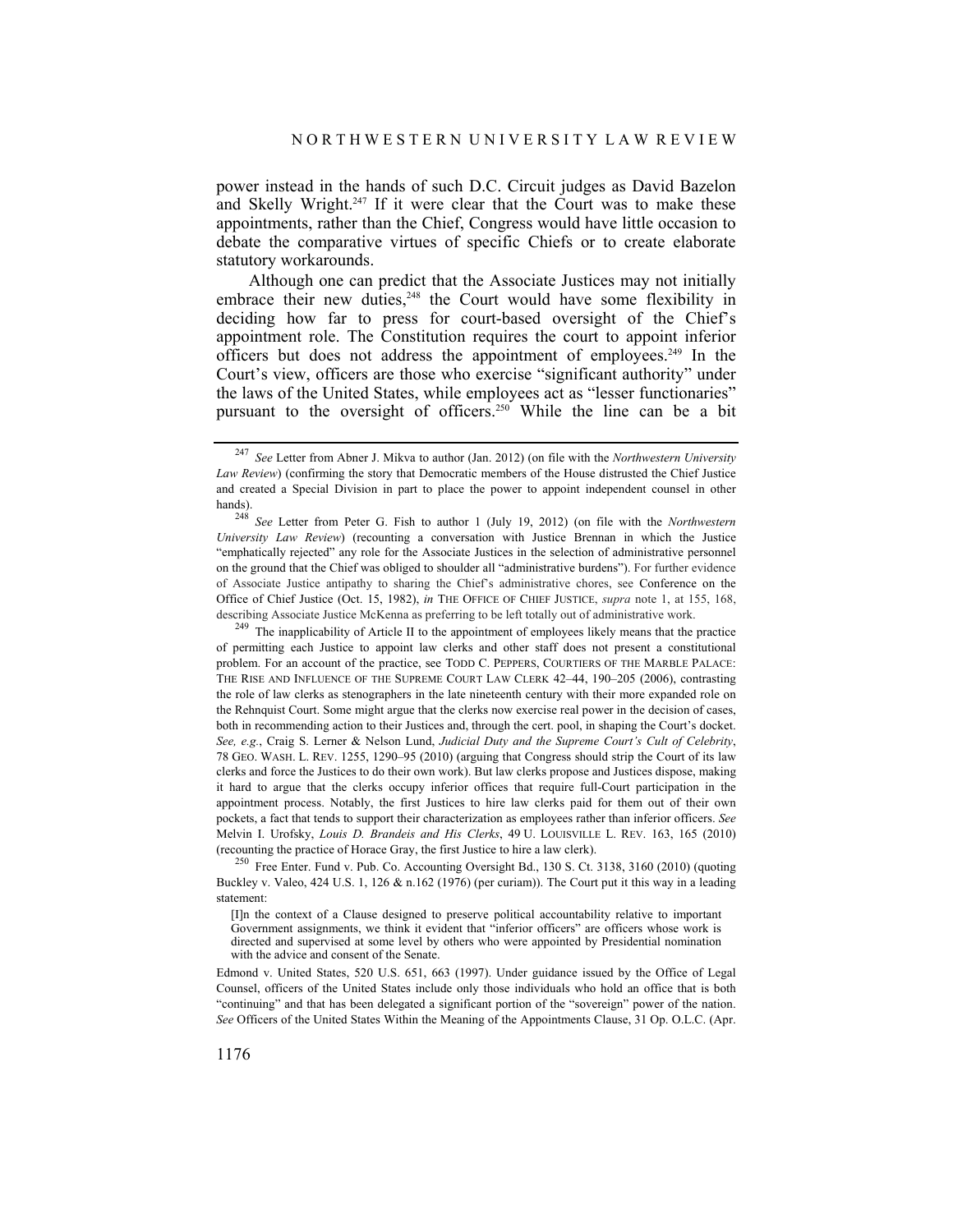unclear, $251$  the Court can obviously refrain from playing any role in the appointment of lesser functionaries. Settled law pretty clearly establishes the clerks of the Supreme and district courts as inferior officers; the Court treated its clerk as such, and the decision in *Ex parte Hennen* so regards the clerks of the district courts.252 In addition, the Court held that special judges of the Tax Court were inferior officers within the meaning of Article II, as are the members of the Public Company Accounting Oversight Board that figured in the *Free Enterprise Fund* decision.<sup>253</sup> Presumably, such precedents suffice to establish that prominent figures in the judicial bureaucracy, such as the director of the AO, qualify as inferior officers for whom court-based appointment should be the norm. Hiring practices at lower levels in the bureaucracy need not change.

As with employees, the Court's appointment obligations would not necessarily extend to decisions about how to designate judges for special judicial service. Here, one must distinguish between the initial appointment of Article III judges, which has conventionally been thought to require presidential nomination and senatorial advice and consent, and the designation of current Article III judges to play a special role within the Judicial Branch.<sup>254</sup> Such designation of existing judges does not obviously entail the appointment of a new inferior (or principal) officer.<sup>255</sup> After all, the judicial office as understood today includes both the adjudication of cases and controversies as a member of a specified court and the performance of additional tasks in accordance with proper designations. Such additional tasks, as we have seen, could potentially include service on a wide range of Judicial Conference committees as well as service on a court of specialized jurisdiction. Rather than filling offices, the Chief's

<sup>16, 2007),</sup> *available at* http://www.justice.gov/olc/2007/appointmentsclausev10.pdf. On such a view, the range of employees subject to appointment without regard to Article II would be quite broad indeed.<br><sup>251</sup> Thus, the Court acknowledged that the status of administrative law judges, as officers or

employees, remains a matter of dispute. *See Free Enter. Fund*, 130 S. Ct. at 3160 n.10.<br><sup>252</sup> *See supra* text accompanying note 176.<br><sup>253</sup> *Free Enter. Fund*, 130 S. Ct. at 3162.

<sup>&</sup>lt;sup>254</sup> Some scholars have contended that lower court judges could be regarded as inferior officers, as befits their status as the judges of inferior courts. If adopted, such a view could presumably clear the way for the appointment of inferior federal judges by the Court itself, as Professor Burke Shartel contended some years ago. *See* Burke Shartel, *Federal Judges—Appointment, Supervision, and Removal—Some Possibilities Under the Constitution*, 28 MICH. L. REV. 485 (1930) (arguing that one might characterize lower court judges as inferior officers within the meaning of Article II, thereby clearing the way for their appointment by the Supreme Court). For an update of Shartel's analysis in light of recent cases, see Tuan Samahon, *The Judicial Vesting Option: Opting Out of Nomination and* 

*Advice and Consent*, 67 OHIO ST. L.J. 783, 824–39 (2006). 255 Congress has instituted an elaborate process of designation and assignment that governs the eligibility of senior judges. For an account, see Burbank et al., *supra* note 1, at 19–21.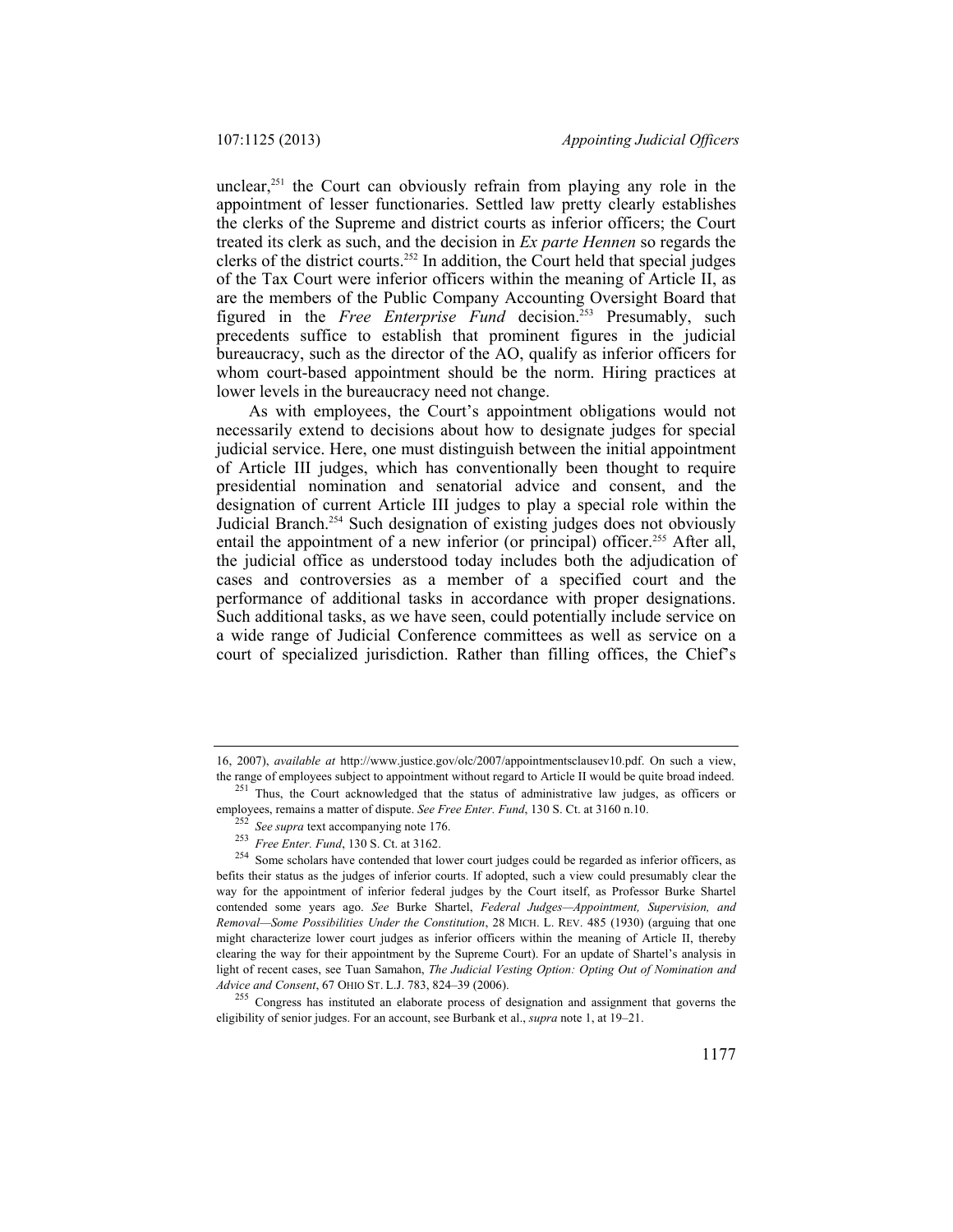designation of judges might well be viewed as specifying what immediate duties, out of a range of possibilities, the judge should perform.<sup>256</sup>

This conception of designation conforms to early practice under the 1850 statute that first conferred power on the Chief Justice to identify a judge from an adjoining district to assist in the case of judicial disability. There, Congress specifically conferred on the Chief the power to "designate and appoint" a judge for the purpose.<sup>257</sup> But it was clearly understood that the Chief was to select from among current Article III judges in making the designation, rather than to appoint new judges to provide assistance. Similarly, when Congress returned to designation in the creation of a Commerce Court in 1910, the initial appointment of judges was to be made by the President and the Senate; the Chief's designation power came into play only after the initial five-year term for initial appointees had run its course.<sup>258</sup> In both cases, the designation mechanism relied on initial presidential appointment and authorized the Chief to assign existing Article III judges to the positions in question. Designation may thus be best understood as specifying the work of an Article III judge, rather than as the appointment of an inferior officer. On this basis, the Court might well leave intact a wide range of designation authority now exercised by the Chief.<sup>259</sup>

The Court's deference to the Chief's designation of judges might extend to such specialized courts as the Judicial Panel on Multidistrict Litigation and the FISA courts. To be sure, judges designated for service on such courts exercise the judicial power of the United States, performing the core work of overseeing the resolution of cases and controversies. In that sense, their designation does not differ from other designations, such as those to address disabilities or temporary workload dislocations. On the other hand, designation to a specialized court poses a risk that the Chief

<sup>256</sup> Congress can impose new duties on an existing officer without running afoul of Article II so long as the new duties can be considered "germane" to the work already being performed by that official. *See* Weiss v. United States, 510 U.S. 163, 171–75 (1994); Shoemaker v. United States, 147 U.S. 282, 300–01 (1893). It follows *a fortiori* that the designation of particular duties from an established range would not present Appointments Clause problems. *But cf.* David R. Stras & Ryan W. Scott, *Are Senior Judges Unconstitutional?*, 92 CORNELL L. REV. 453 (2007) (arguing that the office of senior judge would require a separate appointment and that the oversight entailed in designating and assigning senior judges represents an unconstitutional abridgement of judicial independence). 257 *See supra* note 178 and accompanying text.

<sup>258</sup> *See supra* text accompanying note 196.

<sup>&</sup>lt;sup>259</sup> On the other hand, the simple fact that the Chief designates a sitting Article III judge to fill an available post does not necessarily address all concerns. It strikes me as relatively easy to maintain that specialized judicial work, such as that on the Judicial Panel for Multidistrict Litigation, represents simply one more element of the core judicial responsibility of adjudicating cases and controversies. But some designations, such as those of sitting judges to serve as director of the AO or FJC, *see supra* notes 2–3, would occasion a marked departure from the business of adjudication. In taking up the new task, the director more closely resembles an officer with new executive responsibilities than a judge on temporary assignment to a new judicial venue.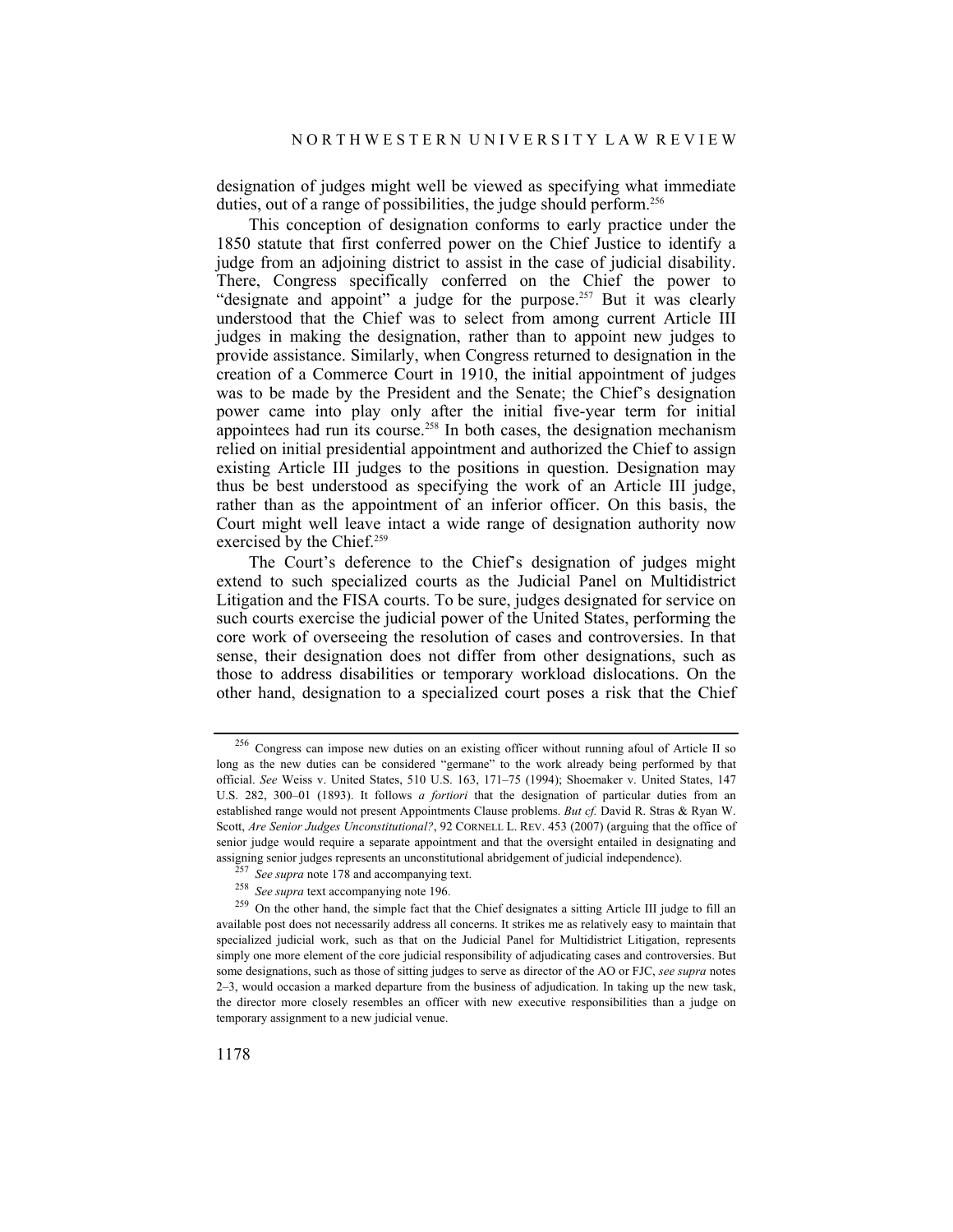will be perceived as staffing the court with judges who favor a certain approach to the legal questions likely to come before the tribunal. Critics have suggested, for example, that Chiefs in the past have favored relatively conservative designees for the FISA court, Republican judges for the Special Division, and judges open to procedural reform for the civil rules committee.260 A collegial designation process would go far to blunt such criticisms.261

One final challenge lies in drawing the line between offices to which the Chief can make designations and those to which he makes new appointments. Obviously, deliberations at the Court could help to inform this line-drawing puzzle. But at least two factors might help to distinguish designative offices, which the Chief can fill alone, from appointive offices. If the office requires the exercise of judicial power and can only be filled by an Article III judge, the argument for treating it as a designation seems relatively straightforward. If Article III judges and others can both serve in an office, such as a membership on the civil rules advisory committee or the directorship of the AO, then the argument for regarding the appointment as a mere designation seems harder to sustain. If the office entails the exercise of law- or policymaking power, then the argument for regarding it as the sort of inferior office that the Court itself must oversee becomes harder to resist.

#### **CONCLUSION**

Chief Justice Jay's scrupulous adherence to a court-based appointment model sharply contrasts with a modern practice that treats the Chief as the presumptive appointing authority. Like many functional adaptations to the growth of the federal government, the Chief's new role as the head of a judicial bureaucracy has its defenders. One can certainly sympathize with arguments from administrative efficiency, and can predict that the Court might not welcome the burden of sharing the Chief's administrative portfolio. Yet the Court's own decisions refuse to allow arguments from convenience to trump the lines of accountability sketched out in the Constitution's appointment provisions. As the Court recently reaffirmed, "[c]onvenience and efficiency are not the primary objectives—or the hallmarks-of democratic government."<sup>262</sup>

It seems likely that the courts were installed as the appointing entity to put fences around the patronage power of chief judges and to ensure that offices were to be viewed as part of a public trust for distribution on the

<sup>260</sup> *See supra* notes 4, 48–50 and accompanying text.

<sup>261</sup> *See* Burbank et al., *supra* note 1, at 101 (noting the importance of ensuring that any designation process for senior status judges take account only of genuine administrative needs and not be tainted by personal animosity or political considerations).

<sup>262</sup> *See* Free Enter. Fund v. Pub. Co. Accounting Oversight Bd., 130 S. Ct. 3138, 3156 (2010) (alteration in original) (quoting Bowsher v. Synar, 478 U.S. 714, 736 (1986)).